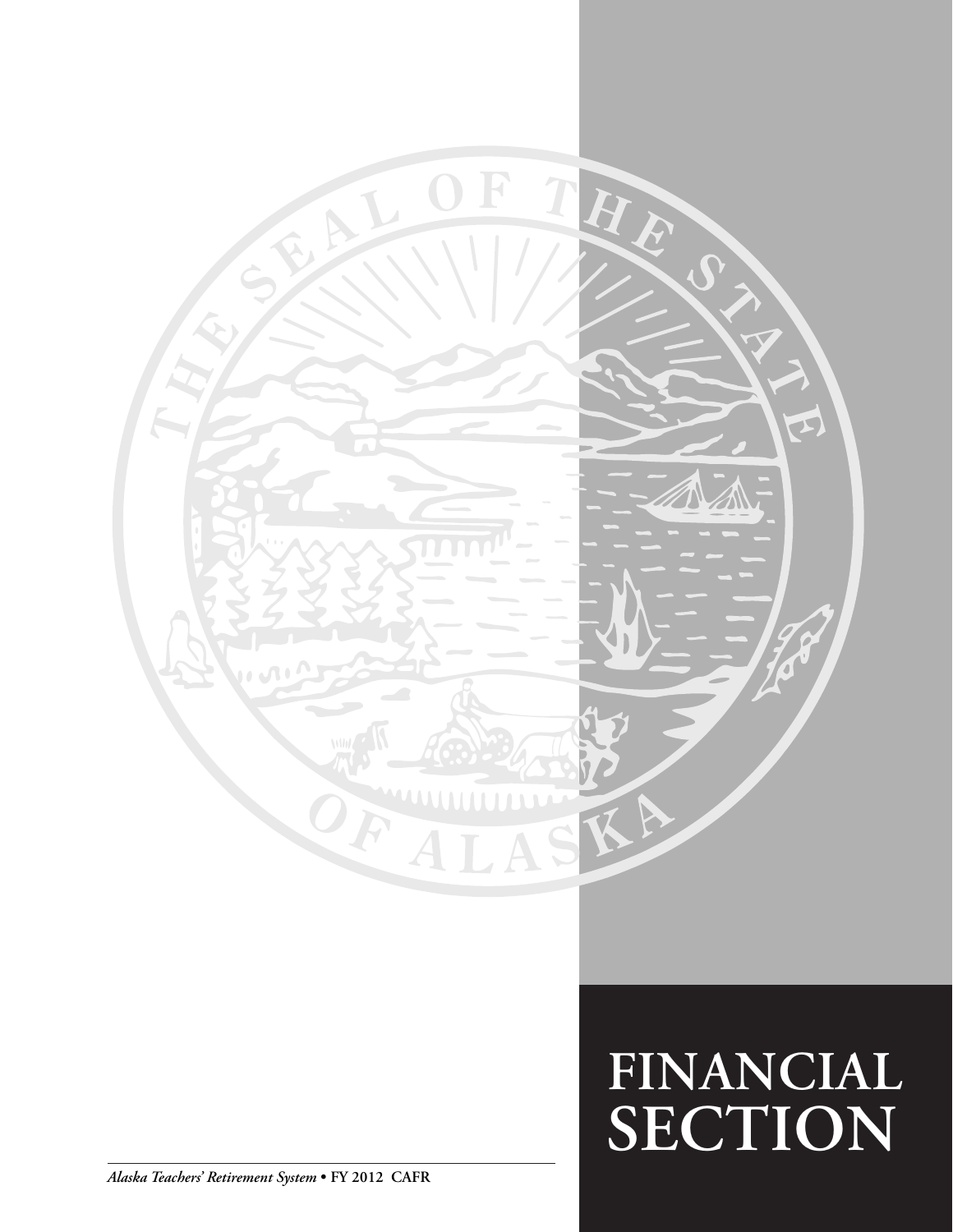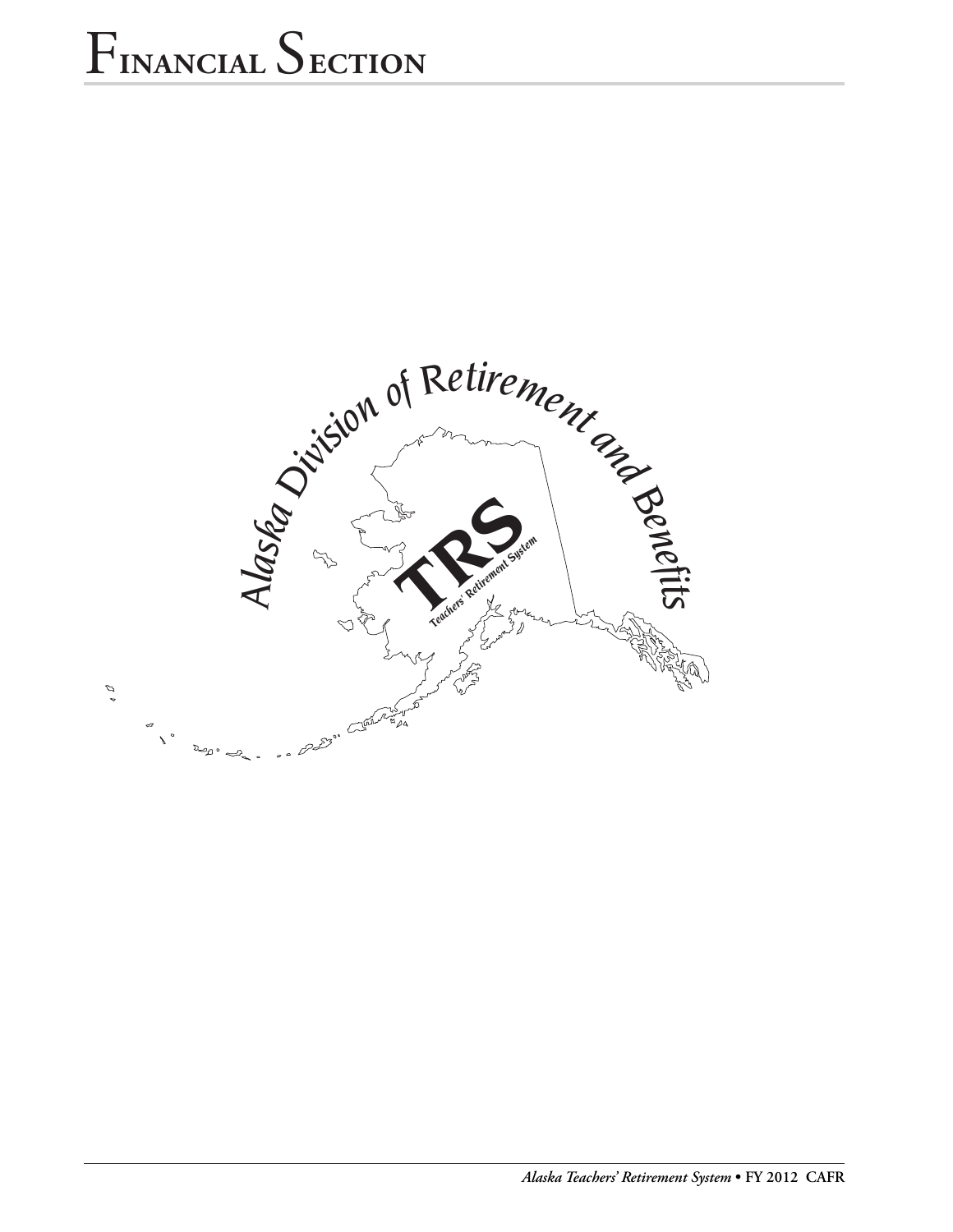

**KPMG LL** Suite 600 701 West Eighth Avenue Anchorage, AK 99501

## **Independent Auditors' Report**

The Division of Retirement and Benefits and Members of the Alaska Retirement Management Board State of Alaska Teachers' Retirement System:

We have audited the accompanying statement of system net assets of the State of Alaska Teachers' Retirement System (the System), (a Component Unit of the State of Alaska), as of June 30, 2012, and the related statement of changes in system net assets for the year then ended. These financial statements are the responsibility of the System's management. Our responsibility is to express an opinion on these financial statements based on our audit.

We conducted our audit in accordance with auditing standards generally accepted in the United States of America. Those standards require that we plan and perform the audit to obtain reasonable assurance about whether the financial statements are free of material misstatement. An audit includes consideration of internal control over financial reporting as a basis for designing audit procedures that are appropriate in the circumstances, but not for the purpose of expressing an opinion on the effectiveness of the internal control over financial reporting. Accordingly, we express no such opinion. An audit also includes examining, on a test basis, evidence supporting the amounts and disclosures in the financial statements, assessing the accounting principles used and significant estimates made by management, as well as evaluating the overall financial statement presentation. We believe that our audit provides a reasonable basis for our opinion.

In our opinion, the financial statements referred to above present fairly, in all material respects, the system net asset of the State of Alaska Teachers' Retirement System as of June 30, 2012, and the changes in system net assets for the year then ended, in conformity with accounting principles generally accepted in the United States of America.

Management's Discussion and Analysis and Schedules of Funding Progress and Schedules of Contributions from Employers and the State of Alaska and Schedule of Contributions (Defined Contribution Retirement Occupational Death and Disability Benefits and Defined Contribution Retirement Retiree Medical Benefits) are not a required part of the financial statements, but are supplementary information required by the Governmental Accounting Standards Board (GASB). We have applied certain limited procedures, which consisted principally of inquiries of management regarding the methods of measurement and presentation of the required supplementary information. However, we did not audit this information and express no opinion on it.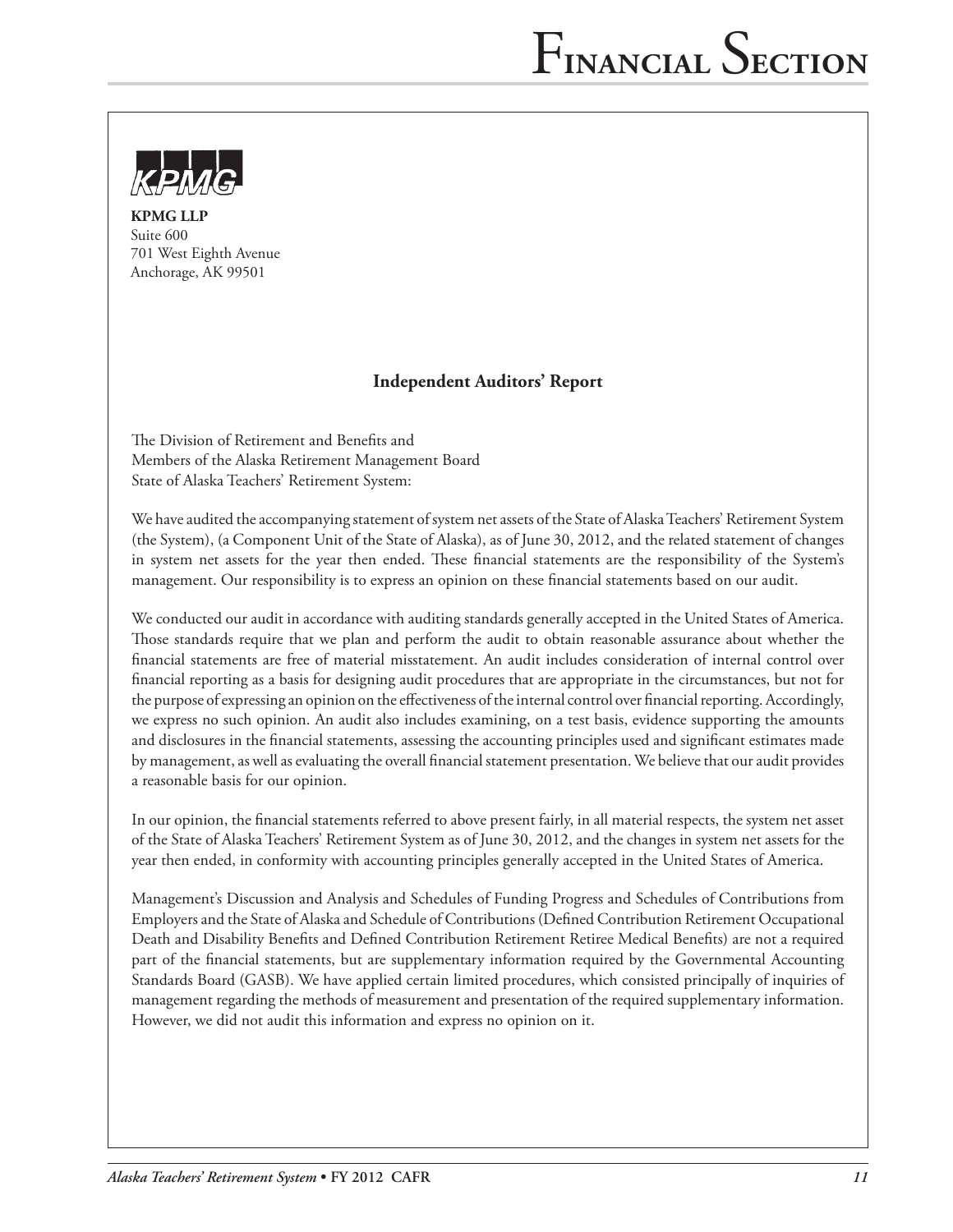

Our audit was conducted for the purpose of forming an opinion on the basic financial statements taken as whole. The supplemental schedules presented on pages 69 – 71 are presented for purposes of additional analysis and are not a required part of the basic financial statements. Supplemental schedules are the responsibility of the management of the System. This information has been subjected to the auditing procedures applied in our audit of the basic financial statements and certain additional procedures, including comparing and reconciling such information directly to the underlying accounting and other records used to prepare the financial statements or to the financial statements themselves, and other additional procedures in accordance with auditing standards generally accepted in the United States of America. In our opinion, is fairly stated in a material respects when considered in relation to the basic financial statements taken as a whole.

KPMG LLP

October 22, 2012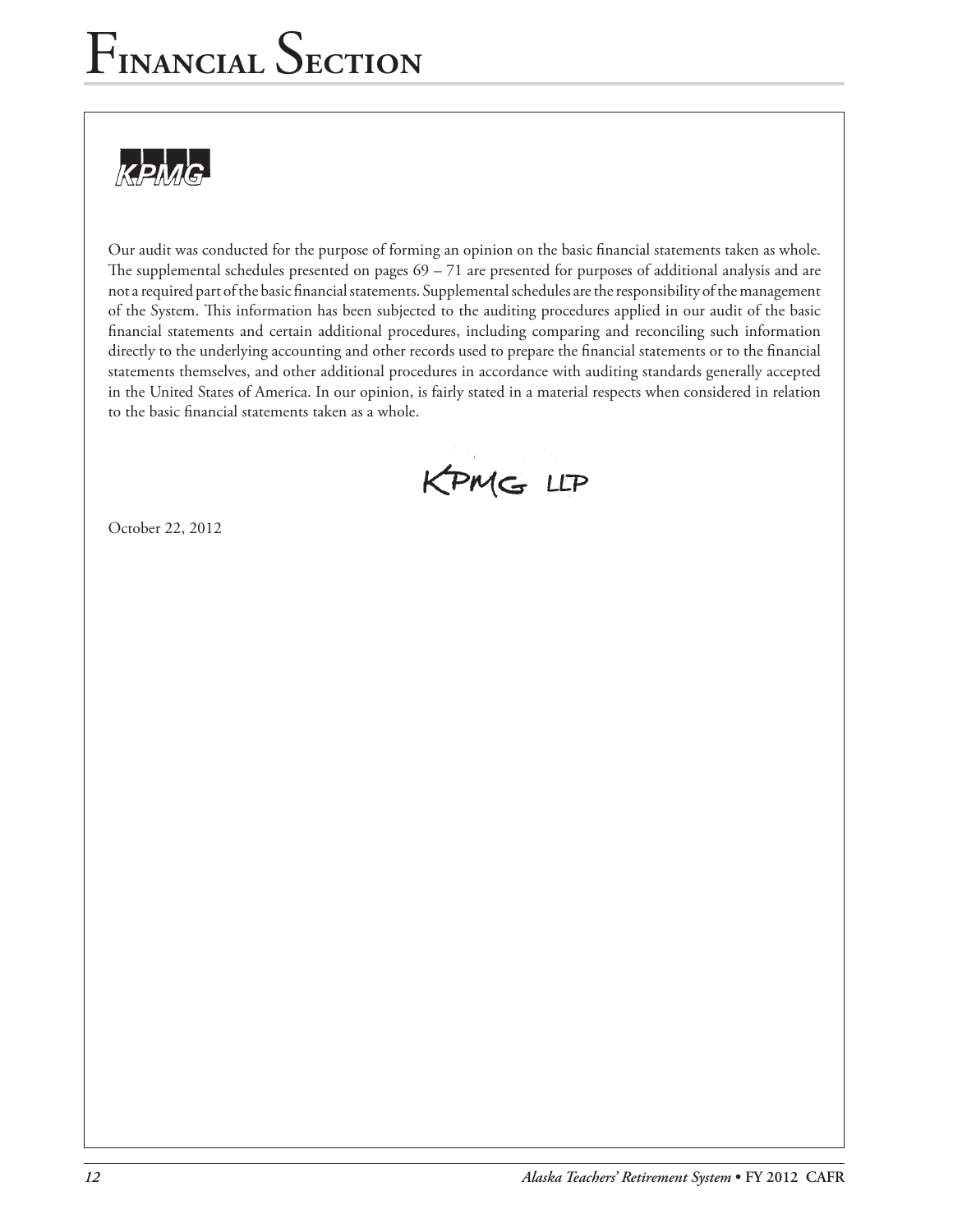## **STATE OF ALASKA TEACHERS' RETIREMENT SYSTEM (A Component Unit of the State of Alaska) Management's Discussion and Analysis**

**June 30, 2012 (With summarized financial information for June 30, 2011 and 2010)**

This section presents management's discussion and analysis (MD&A) of the Teachers' Retirement System's (System) financial position and performance for the years ended June 30, 2012 and 2011. This section is presented as a narrative overview and analysis. Please read the MD&A in conjunction with the financial statements, notes to financial statements, required supplementary information, and supplemental schedules to better understand the financial condition and performance of the System during the fiscal years ended June 30, 2012. Information for fiscal year 2011 and 2010 is presented for comparative purposes.

## **Financial Highlights**

The System financial highlights as of June 30, 2012 were as follows:

- • The System's net assets held in trust for pension and postemployment healthcare benefits decreased by \$59.0 million during fiscal year 2012.
- • The System's plan member and employer contributions increased by \$70 thousand during fiscal year 2012.
- The State of Alaska directly appropriated \$234.5 million during fiscal year 2012 as statutorily required.
- • The System net investment income decreased \$839.0 million to \$13.9 million during fiscal year 2012.
- • The System's pension benefit expenditures totaled \$361.2 million during fiscal year 2012.
- • The System's postemployment healthcare benefit expenditures totaled \$110.6 million in fiscal year 2012.

#### **Overview of the Financial Statements**

This discussion and analysis is intended to serve as an introduction to the System's financial statements. The System's financial statements are comprised of three components: (1) statement of system net assets, (2) statement of changes in system net assets, and (3) notes to financial statements. This report also contains required supplementary information and other supplemental schedules.

*Statements of System Net Assets* – This statement presents information regarding the System's assets, liabilities, and resulting net assets held in trust for pension and postemployment healthcare benefits. This statement reflects the System's investments at fair market value, along with cash and short-term investments, receivables, and other assets less liabilities at June 30, 2012 and 2011.

*Statements of Changes in System Net Assets* – This statement presents how the System's net assets held in trust for pension and postemployment healthcare benefits changed during the fiscal years ended June 30, 2012 and 2011. This statement presents contributions earned and investment income (loss) during the period. Deductions for pension and postemployment healthcare benefits, refunds, and operating deductions are also presented.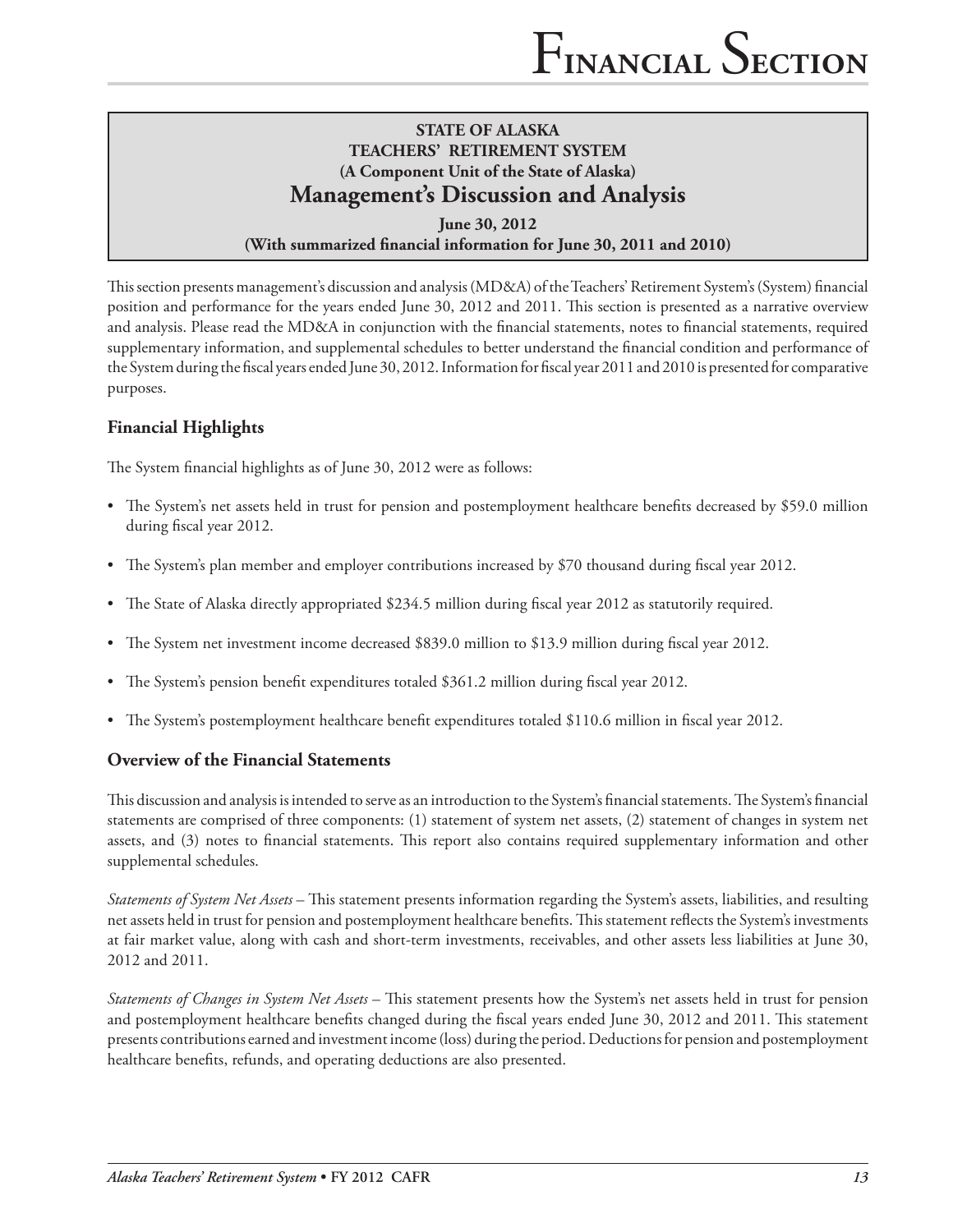## **STATE OF ALASKA TEACHERS' RETIREMENT SYSTEM (A Component Unit of the State of Alaska) Management's Discussion and Analysis**

**June 30, 2012 (With summarized financial information for June 30, 2011 and 2010)**

The above statements represent resources available for investment and payment of benefits as of June 30, 2012 and 2011, and the sources and uses of those funds during fiscal years 2012 and 2011.

*Notes to Financial Statements* – The notes to financial statements are an integral part of the financial statements and provide additional detailed information and schedules that are essential to a full understanding of the System's financial statements.

*Required Supplementary Information and Related Notes* – The required supplementary information consists of seven schedules and related notes concerning the funded status of the system and actuarial assumptions and methods used in the actuarial valuation.

*Supplemental Schedules* – Supplemental schedules include detailed information on administrative and investment deductions incurred by the System and payments to consultants (other than investment advisors) for professional services.

## **Condensed Financial Information** (In thousands)

| <b>System Net Assets</b>              |              |           |                     |            |              |  |  |  |
|---------------------------------------|--------------|-----------|---------------------|------------|--------------|--|--|--|
|                                       |              |           | Increase/(decrease) |            |              |  |  |  |
| Description                           | 2012         | 2011      | Amount              | Percentage | 2010         |  |  |  |
| Assets:                               |              |           |                     |            |              |  |  |  |
| Cash and cash equivalents             | \$<br>93,983 | 27,345    | 66,638              | 243.7%     | \$<br>40,668 |  |  |  |
| Due from State of Alaska General Fund | 4,943        | 10,736    | (5,793)             | (54.0)     | 4,852        |  |  |  |
| Contributions receivable              | 4,335        | 4,404     | (69)                | (1.6)      | 4,778        |  |  |  |
| Legal settlement                      |              |           |                     |            | 54,586       |  |  |  |
| Other receivables                     |              | 3,360     | (3,360)             | (100.0)    | 1,800        |  |  |  |
| Due from PERS ARHCT Fund              |              |           |                     |            | 101          |  |  |  |
| Due from Retiree Health Fund          | 3            | 1         | 2                   | 200.0      | 3,496        |  |  |  |
| Investments, at fair value            | 4,698,332    | 4,813,883 | (115, 551)          | (2.4)      | 4,004,505    |  |  |  |
| Other assets                          | 1,179        | 984       | 195                 | 19.8       | 985          |  |  |  |
| Total assets                          | 4,802,775    | 4,860,713 | (57,938)            | (1.2)      | 4,115,771    |  |  |  |
| Liabilities:                          |              |           |                     |            |              |  |  |  |
| Accrued expenses                      | 3,833        | 4,268     | (435)               | (10.2)     | 3,724        |  |  |  |
| Claims payable                        | 14,813       | 13,542    | 1,271               | 9.4        | 13,551       |  |  |  |
| Legal fees payable                    |              |           |                     |            | 10,592       |  |  |  |
| Due to State of Alaska General Fund   | 192          |           | <u>192</u>          | 100.0      |              |  |  |  |
| Total liabilities                     | 18,838       | 17,810    | 1,028               | 5.8        | 27,867       |  |  |  |
| Net assets                            | \$4,783,937  | 4,842,903 | (58, 966)           | $(1.2)\%$  | \$4,087,904  |  |  |  |
|                                       |              |           |                     |            |              |  |  |  |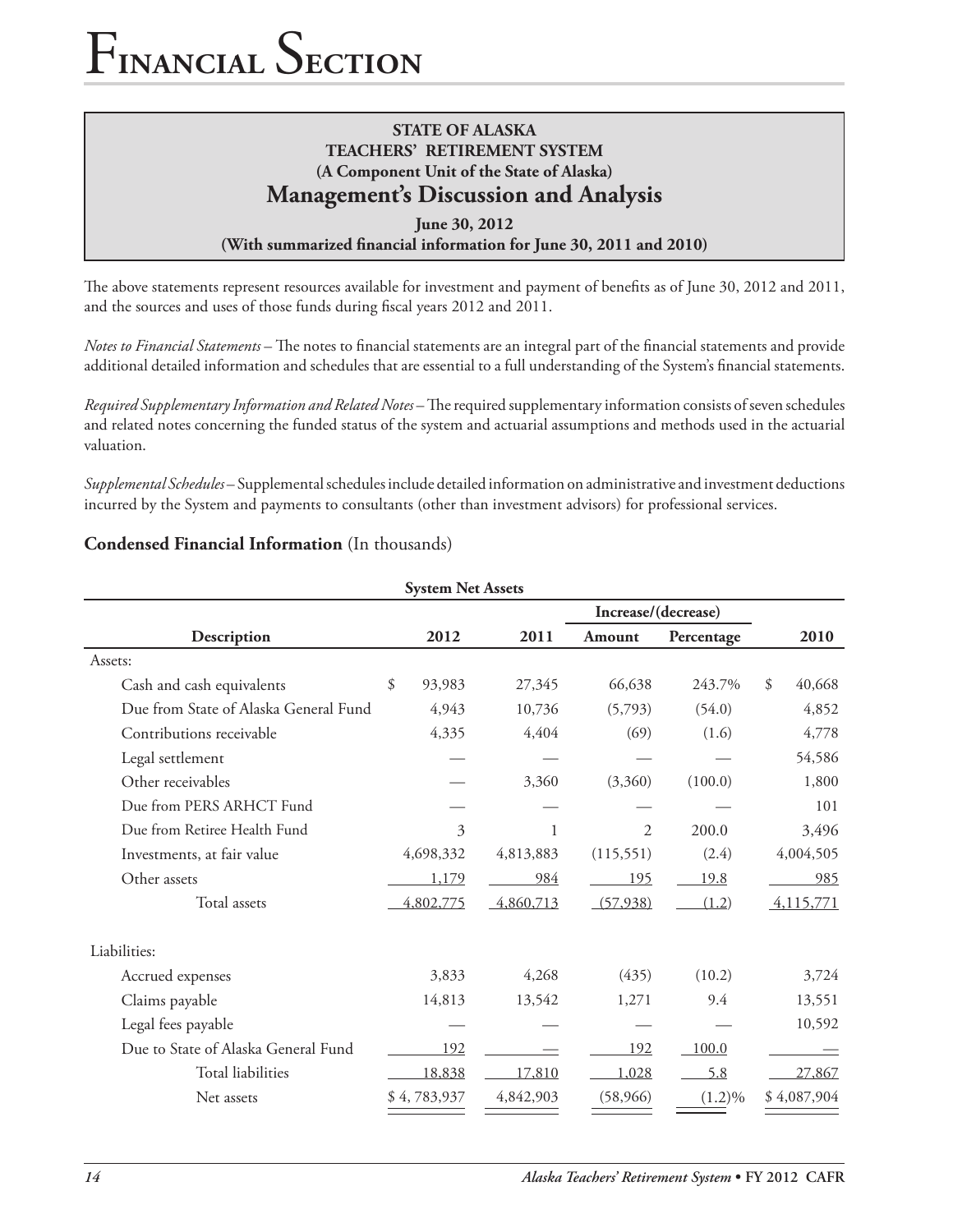## **STATE OF ALASKA TEACHERS' RETIREMENT SYSTEM (A Component Unit of the State of Alaska) Management's Discussion and Analysis**

### **June 30, 2012 (With summarized financial information for June 30, 2011 and 2010)**

| <b>Changes in System Net Assets</b> |             |           |            |                     |             |  |  |
|-------------------------------------|-------------|-----------|------------|---------------------|-------------|--|--|
|                                     |             |           |            | Increase/(decrease) |             |  |  |
| Description                         | 2012        | 2011      | Amount     | Percentage          | 2010        |  |  |
| Net assets, beginning of year       | \$4,842,903 | 4,087,904 | 754,999    | 18.5%               | \$3,762,946 |  |  |
| Additions:                          |             |           |            |                     |             |  |  |
| Contributions                       | 164,007     | 163,937   | 70         | 0.04                | 160,081     |  |  |
| Appropriation - State of Alaska     | 234,517     | 190,850   | 43,667     | 22.9                | 173,462     |  |  |
| Net investment income               | 13,901      | 852,859   | (838,958)  | (98.4)              | 396,417     |  |  |
| Legal settlement                    |             |           |            |                     | 54,585      |  |  |
| Other additions                     | 12,552      | 5,010     | 7,542      | 150.5               | 4,459       |  |  |
| Total additions                     | 424,977     | 1,212,656 | (787, 679) | 65.0                | 789,004     |  |  |
| Deductions:                         |             |           |            |                     |             |  |  |
| Pension and postemployment          |             |           |            |                     |             |  |  |
| healthcare benefits                 | 471,834     | 446,596   | 25,238     | 5.7                 | 443,003     |  |  |
| Refund of contributions             | 5,428       | 4,486     | 942        | 21.0                | 4,402       |  |  |
| Legal settlement fees               |             |           |            |                     | 10,592      |  |  |
| Administrative                      | 6,681       | 6,575     | 106        | 1.6                 | 6,049       |  |  |
| Total deductions                    | 483,943     | 457,657   | 26,286     | 5.7                 | 464,046     |  |  |
| Increase (decrease) in net assets   | (58, 966)   | 754,999   | (813,965)  | (107.8)             | 324,958     |  |  |
| Net assets, end of year             | \$4,783,937 | 4,842,903 | (58, 966)  | $(1.2)\%$           | \$4,087,904 |  |  |

#### **Financial Analysis of the System**

The statements of system net assets as of June 30, 2012 and 2011 show net assets held in trust for pension and postemployment healthcare benefits of \$4,783,937,000 and \$4,842,903,000, respectively. The entire amount is available to cover the System's obligations to pay pension and postemployment healthcare benefits to its members and their beneficiaries, as well as administrative costs.

These amounts represent a decrease in the System's net assets held in trust for pension and postemployment healthcare benefits of \$58,966,000 or 1.2% from fiscal year 2011 to 2012 and an increase of \$754,999,000 or 18.5% from fiscal year 2010 to 2011. Over the long term, plan member, employer contributions, and State of Alaska appropriations, as well as investment income earned, are expected to sufficiently fund the pension benefit and postemployment healthcare costs of the System.

The investment of pension funds is a long-term undertaking. On an annual basis, the Alaska Retirement Management Board (Board) reviews and adopts an asset allocation strategy to ensure the asset mix will remain at an optimal risk/return level given the System's constraints and objectives.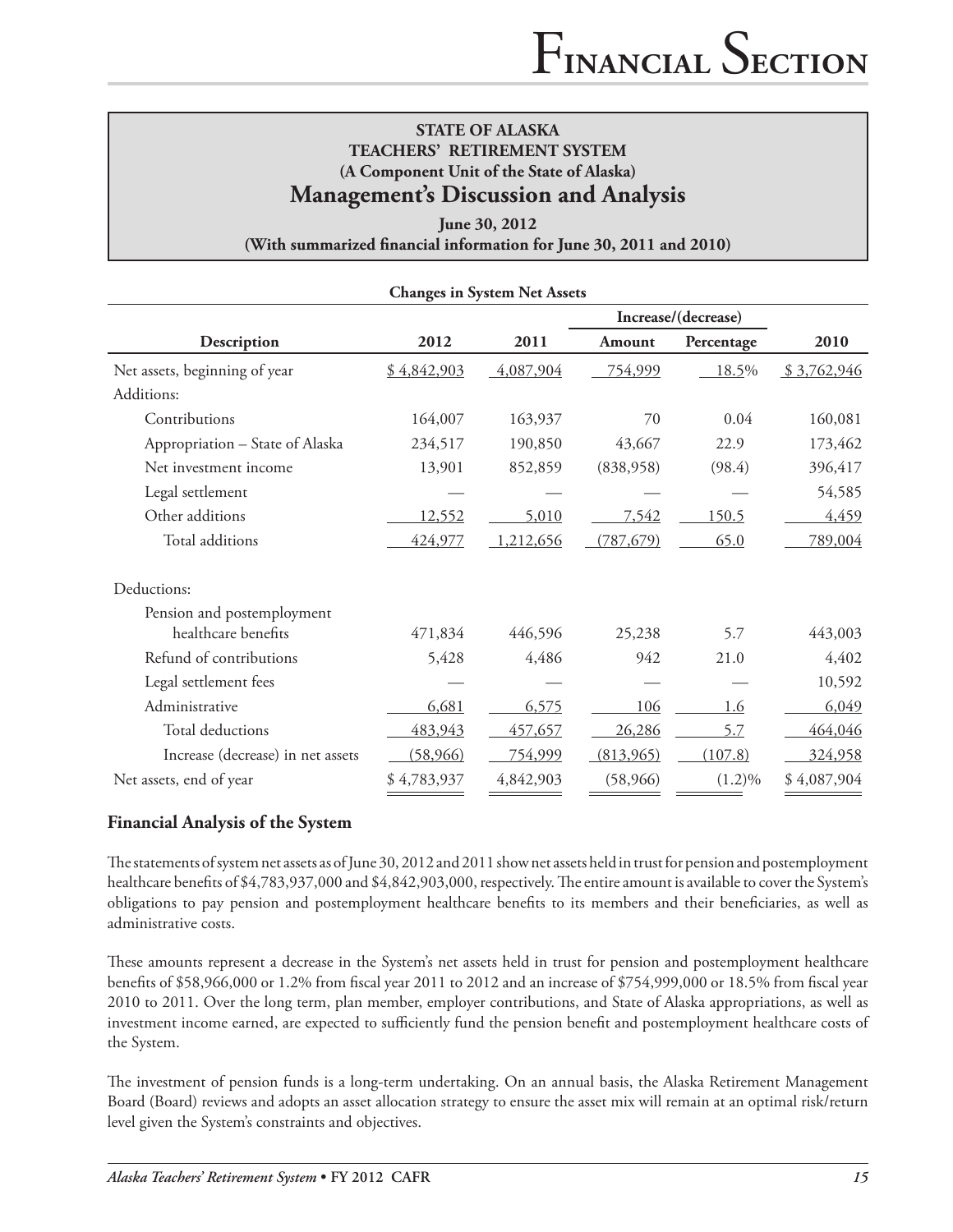## **STATE OF ALASKA TEACHERS' RETIREMENT SYSTEM (A Component Unit of the State of Alaska) Management's Discussion and Analysis**

**June 30, 2012 (With summarized financial information for June 30, 2011 and 2010)**

#### **System Asset Allocation**

During fiscal years 2012 and 2011, the Board adopted the following asset allocation for the Defined Benefit (DB) Plan and Defined Contribution Retirement (DCR) Plan's retiree major medical insurance fund, health reimbursement, and occupational death and disability fund:

|                                  |                   | 2012                                  |  |  |
|----------------------------------|-------------------|---------------------------------------|--|--|
|                                  |                   | <b>Pension &amp; Healthcare Trust</b> |  |  |
|                                  | <b>Allocation</b> | Range                                 |  |  |
| Broad domestic equity            | 27.0%             | $\pm 6\%$                             |  |  |
| Global equity ex-U.S.            | 23.0              | ± 4                                   |  |  |
| Private equity                   | 8.0               | ± 5                                   |  |  |
| Real assets                      | 16.0              | ± 8                                   |  |  |
| Absolute return                  | 6.0               | ±4                                    |  |  |
| Fixed income                     | 18.0              | ± 3                                   |  |  |
| Cash equivalents                 | 2.0               | $-2/+5$                               |  |  |
| Total                            | 100.0%            |                                       |  |  |
| Expected five-year median return | 7.45%             |                                       |  |  |
| Standard deviation               | 13.82             |                                       |  |  |

|                                  | 2011              |                                       |  |  |
|----------------------------------|-------------------|---------------------------------------|--|--|
|                                  |                   | <b>Pension &amp; Healthcare Trust</b> |  |  |
|                                  | <b>Allocation</b> | Range                                 |  |  |
| Broad domestic equity            | 29.0%             | $± 6\%$                               |  |  |
| Global equity ex-U.S.            | 23.0              | ±4                                    |  |  |
| Private equity                   | 7.0               | ± 5                                   |  |  |
| Real assets                      | 16.0              | ± 8                                   |  |  |
| Absolute return                  | 5.0               | ±4                                    |  |  |
| Fixed income                     | 19.0              | ± 3                                   |  |  |
| Cash equivalents                 | 1.0               | $-1/+5$                               |  |  |
| Total                            | 100.0%            |                                       |  |  |
| Expected five-year median return | 8.07%             |                                       |  |  |
| Standard deviation               | 13.46             |                                       |  |  |

For fiscal years 2012 and 2011, the DB Plan's investments generated a 0.51% and 21.40% rate of return, respectively. The DB Plan's annualized rate of return was 10.82% over the last three years and 0.90% over the last five years, which is less than the June 30, 2009 (the valuation that set the fiscal year 2012 rate) actuarial assumed rate of return of 8.25%.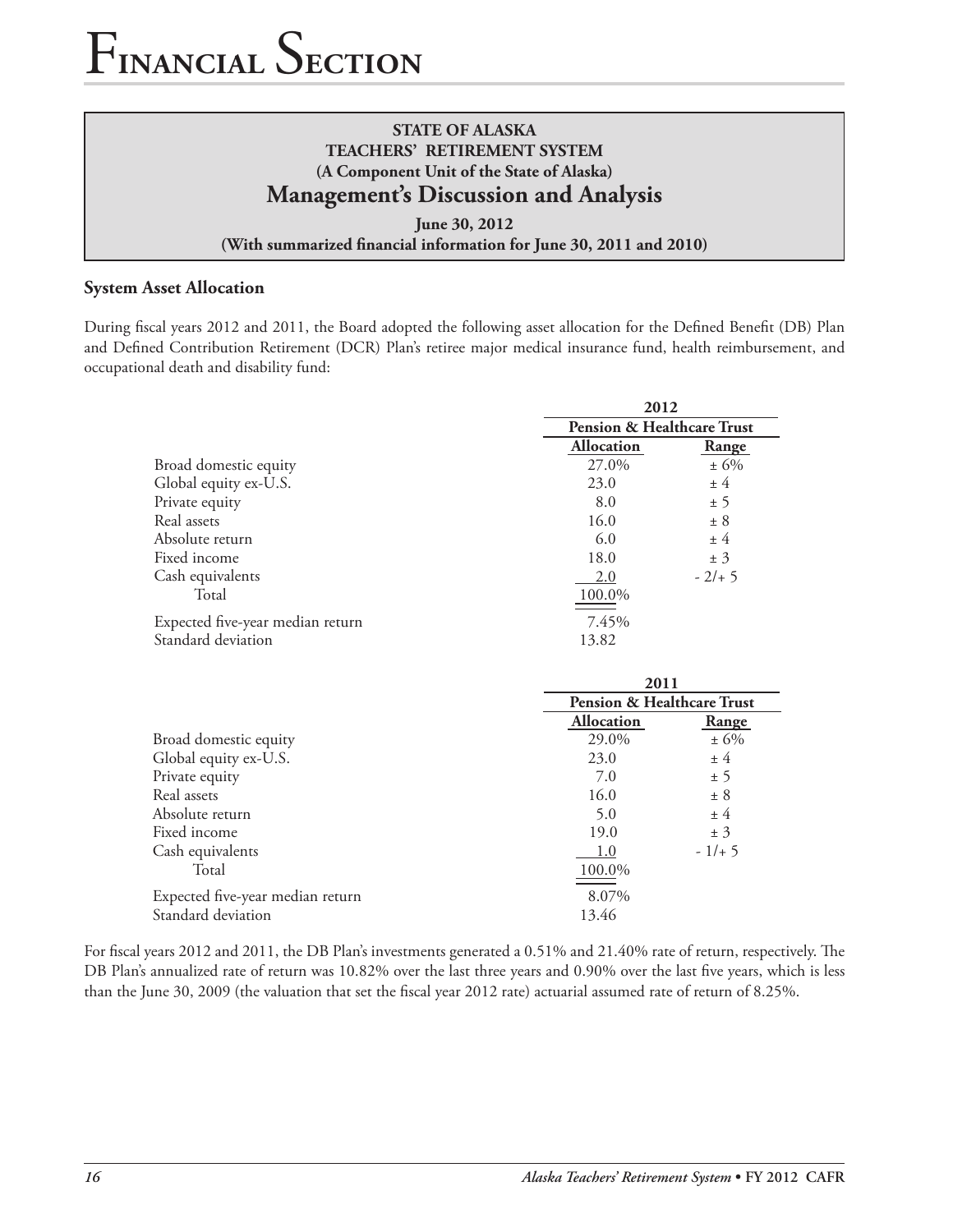## **STATE OF ALASKA TEACHERS' RETIREMENT SYSTEM (A Component Unit of the State of Alaska) Management's Discussion and Analysis**

**June 30, 2012 (With summarized financial information for June 30, 2011 and 2010)**

## **Actuarial Valuations and Funding Progress**

The overall objective of a pension fund is to accumulate sufficient funds to meet all expected future obligations to members. The employer contribution requirements are actuarially determined as a percentage of eligible salaries, and reflect the cost of benefits accruing during a fiscal year and a fixed amortization of the unfunded accrued liability. The amortization period is recommended by the actuary and adopted by the Board. Employer contribution rates are recommended by the actuary. The actuarially determined contribution rate is considered for adoption by the Board annually. The ratio of assets to liabilities based on valuation assets was 54.1%, at June 30, 2011 (the date of the DB Plan's latest actuarial valuation report). The goal for the DB Plan is to make progress toward achieving full funding.

A summary of the actuarial assumptions and methods is presented in the notes to required supplementary information. The assumptions, when applied in combination, fairly represent past and anticipated future experience of the DB Plan.

For fiscal year 2012, (based on the June 30, 2009 actuarial valuation report), the normal cost rate decreased from 7.56% to 6.57%, the past service rate increased from 31.00% to 36.04%, thus producing a total actuarially determined annual contribution rate of 42.61% for fiscal year 2012. Starting in fiscal year 2012, the actuary presented an alternative method of calculating the employer rate to incorporate the normal cost of the DCR Plan, which was 2.94% for fiscal year 2012. This new calculation provided a fiscal year 2012 actuarially determined employer contribution rate of 45.55%. The Board adopted the actuarially determined contribution rate of 45.55% for fiscal year 2012.

The Plan funding status as of June 30 is as follows (in thousands):

|                                             | <b>Valuation Year</b> |           |  |
|---------------------------------------------|-----------------------|-----------|--|
| Valuation assets                            | 2011                  | 2010      |  |
|                                             | \$4,937,937           | 4,739,128 |  |
| Accrued liabilities (total benefits)        | 9,128,795             | 8,847,788 |  |
| Unfunded accrued liability                  | 4,190,858             | 4,108,660 |  |
| Funding ratio based on valuation assets     | 54.1%                 | 53.6%     |  |
| Fair value of assets                        | \$4,732,860           | 4,024,193 |  |
| Funding ratio based on fair value of assets | 51.8%                 | 45.5%     |  |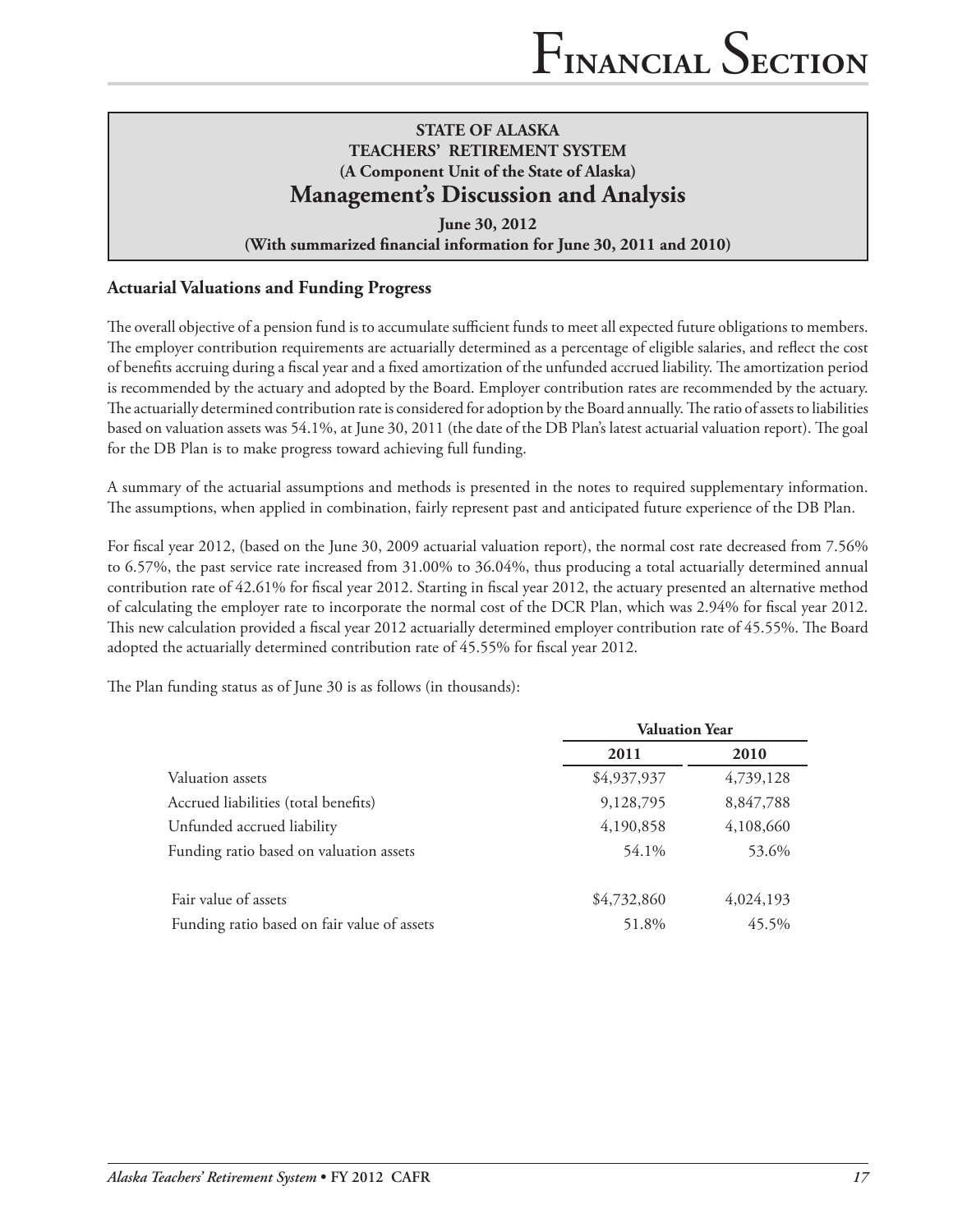## **STATE OF ALASKA TEACHERS' RETIREMENT SYSTEM (A Component Unit of the State of Alaska) Management's Discussion and Analysis**

**June 30, 2012 (With summarized financial information for June 30, 2011 and 2010)**

### **Contributions, Investment Income and Other Additions**

The additions required to fund retirement benefits are accumulated through a combination of employer and plan member contributions, State of Alaska appropriation, investment income, and other additions as follows:

| <b>Additions (reductions)</b> (In thousands) |           |            |            |                     |  |  |  |
|----------------------------------------------|-----------|------------|------------|---------------------|--|--|--|
|                                              |           |            |            |                     |  |  |  |
| 2012                                         | 2011      | Amount     | Percentage | 2010                |  |  |  |
| 68,298<br>\$                                 | 69,150    | (852)      | $(1.2)\%$  | 67,722<br>S         |  |  |  |
| 95,709                                       | 94,787    | 922        | 1.0        | 92,359              |  |  |  |
| 234,517                                      | 190,850   | 43,667     | 22.9       | 173,462             |  |  |  |
| 13,901                                       | 852,859   | (838, 958) | (98.4)     | 396,417             |  |  |  |
|                                              |           |            |            | 54,585              |  |  |  |
| 12,552                                       | 5,010     | 7,542      | 150.5      | 4,459               |  |  |  |
| \$424,977                                    | 1,212,656 | (787, 679) | $(65.0)\%$ | \$789,004           |  |  |  |
|                                              |           |            |            | Increase/(decrease) |  |  |  |

The System's employer contributions increased from \$94,787,000 in fiscal year 2011 to \$95,709,000 in fiscal year 2012, an increase of \$922,000 or 1.0%. The System's employer contributions increased from \$92,359,000 in fiscal year 2010 to \$94,787,000 in fiscal year 2011, an increase of \$2,428,000 or 2.6%. The increase in employer contributions is attributable to an increase in members' salaries.

The State of Alaska provided \$234,517,000 for fiscal year 2012 and \$190,850,000 for fiscal year 2011 in employer onbehalf payments as required by Alaska Statute 14.25.085. The employer on-behalf amount is calculated by the System's actuary. It is based on projected payroll and the difference between the actuarially determined contribution rate and the statutory effective rate. The actuarially determined contribution rate decreased from 38.56% in fiscal year 2011 to 45.55% in fiscal year 2012. The employer effective contribution rate of 12.56% is established in Alaska Statute 14.25.070(a).

The System's net investment income in fiscal year 2012 decreased by \$838,958,000 or 98.4% from amounts recorded in fiscal year 2011. The System experienced net investment income of \$852,859,000 in fiscal year 2011 and net investment income of \$396,417,000 in fiscal year 2010. Over the long term, investment income has been a major component of additions to System assets. During fiscal year 2012, the System experienced mixed returns on investments.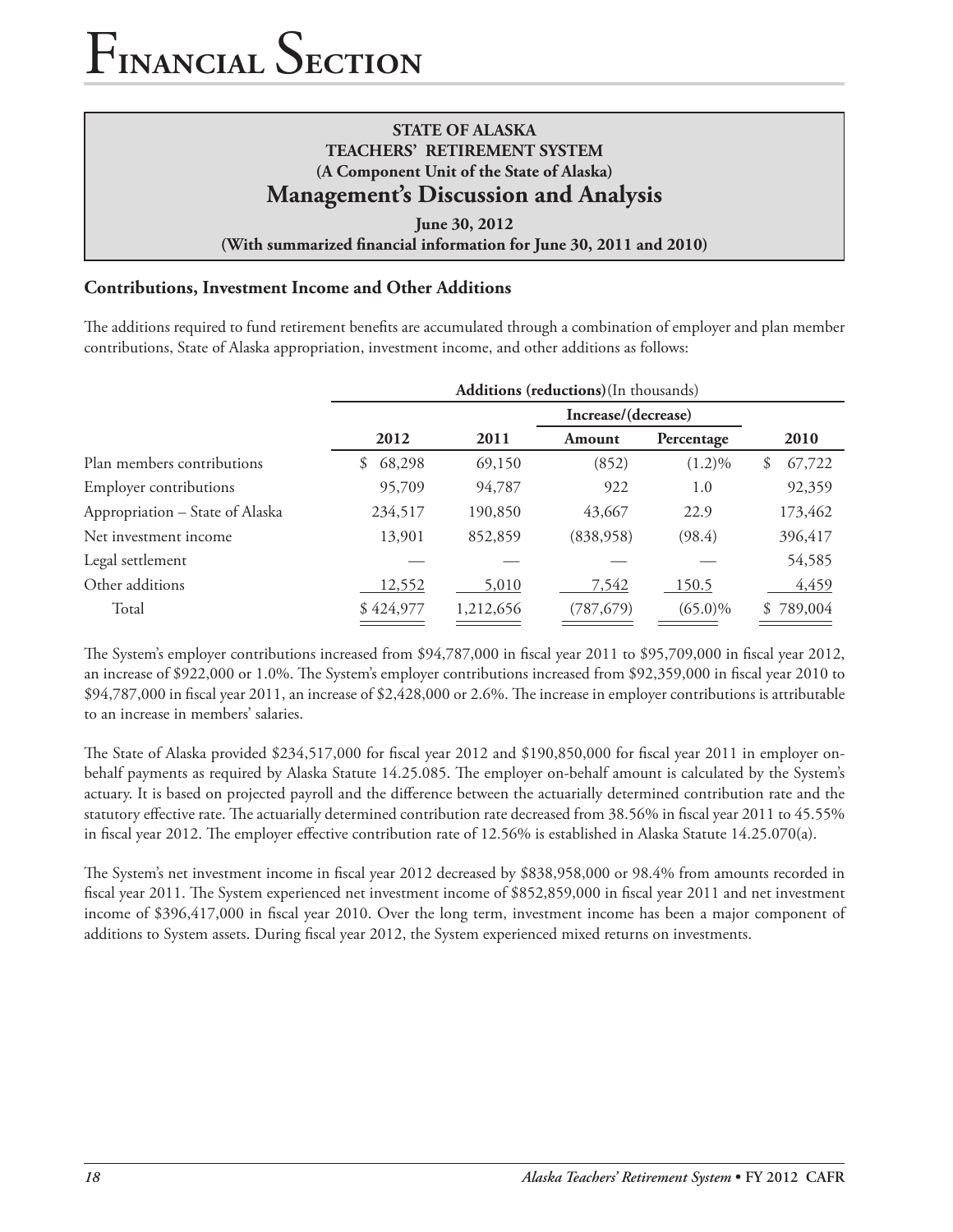## **STATE OF ALASKA TEACHERS' RETIREMENT SYSTEM (A Component Unit of the State of Alaska) Management's Discussion and Analysis**

**June 30, 2012 (With summarized financial information for June 30, 2011 and 2010)**

The System's investment rate of returns at June 30 are as follows:

|                        |         | Year ended |        |  |  |
|------------------------|---------|------------|--------|--|--|
|                        | 2012    | 2011       | 2010   |  |  |
| System returns         | 0.51%   | 21.40%     | 11.58% |  |  |
| Domestic equities      | 1.83    | 33.38      | 15.47  |  |  |
| International equities | (13.66) | 28.27      | 12.03  |  |  |
| Fixed income           | 4.82    | 5.55       | 11.35  |  |  |
| Private equity         | 9.44    | 20.12      | 18.87  |  |  |
| Absolute return        | (2.05)  | 5.99       | 6.60   |  |  |
| Real assets            | 10.45   | 15.51      | 0.06   |  |  |
| Cash equivalents       | 0.42    | 0.46       |        |  |  |

During fiscal year 2010, the Alaska Retirement Management Board settled a lawsuit against its former actuary, Mercer, regarding claims of professional malpractice, breach of contract, and unfair trade practices in advising the state on management of the Alaska Public Employees' Retirement System and the Alaska Teachers' Retirement System. The settlement agreement amounts to \$500 million in exchange for dismissal of the lawsuit. The amount allocated to the Teachers' Retirement System was \$44 million after legal fees were deducted.

#### **Benefits and Other Deductions**

The primary deduction of the DB Plan is the payment of pension and postemployment healthcare benefits. The primary deduction of the DCR Pension Trust Plan is the refund of contributions. These benefit payments, healthcare claims paid, refunds of contributions, and the cost of administering the System comprise the costs of operations as follows:

|                                    | <b>Deductions</b> (In thousands) |         |                 |            |           |  |  |  |
|------------------------------------|----------------------------------|---------|-----------------|------------|-----------|--|--|--|
|                                    |                                  |         | <b>Increase</b> |            |           |  |  |  |
|                                    | 2012                             | 2011    | Amount          | Percentage | 2010      |  |  |  |
| Pension benefits                   | \$361,202                        | 343,191 | 18,011          | 5.2%       | \$332,690 |  |  |  |
| Postemployment healthcare benefits | 110,632                          | 103,405 | 7,227           | 7.0        | 110,313   |  |  |  |
| Refund of contributions            | 5,428                            | 4,486   | 942             | 21.0       | 4,402     |  |  |  |
| Legal fees                         |                                  |         |                 |            | 10,592    |  |  |  |
| Administrative                     | 6,681                            | 6,575   | 106             | <u>1.6</u> | 6,049     |  |  |  |
| Total                              | \$483,943                        | 457,657 | 26,286          | 5.7%       | \$464,046 |  |  |  |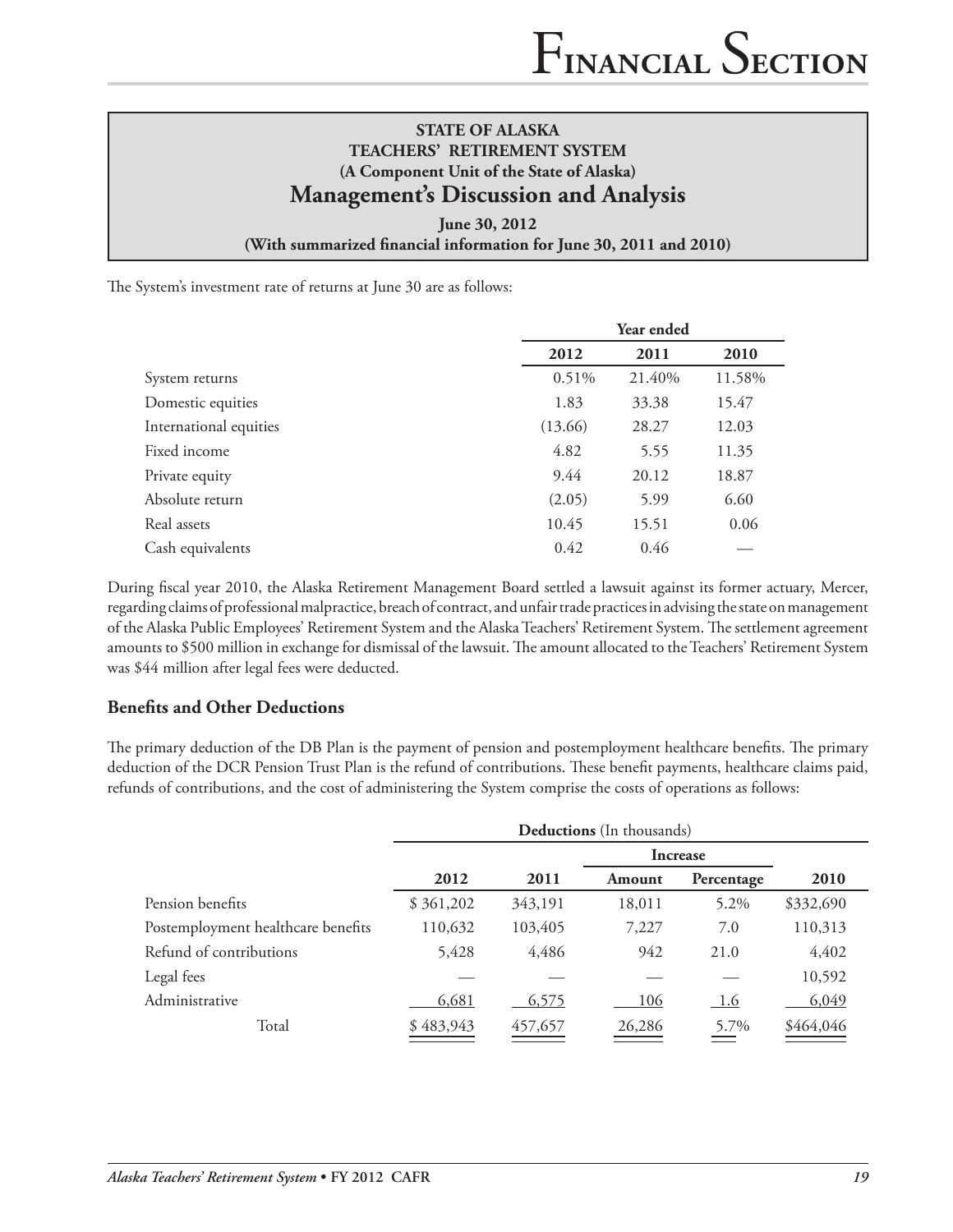## **STATE OF ALASKA TEACHERS' RETIREMENT SYSTEM (A Component Unit of the State of Alaska) Management's Discussion and Analysis**

**June 30, 2012 (With summarized financial information for June 30, 2011 and 2010)**

The System's pension benefit payments in 2012 increased \$18,011,000 or 5.2% from fiscal year 2011 and increased \$10,501,000 or 3.2% from fiscal year 2010 to 2011. The increase in pension benefits is the result of an increase in the number of retirees.

The System's postemployment healthcare benefit payments in fiscal year 2012 increased \$7,227,000 or 7.0% from fiscal year 2011 and decreased \$6,908,000 or 6.3% from fiscal year 2010 to 2011. The increase in healthcare costs in fiscal year 2012 is attributable in part to an increase in both the total number of claims and the average size of each claim.

The System's administrative deductions in 2012 increased \$106,000 or 1.6% from fiscal year 2011 and increased \$526,000 or 8.7% from fiscal year 2010. The increase in administrative costs in fiscal year 2012 is related to an increase in personnel and actuarial services.

During fiscal year 2010, the System incurred legal fees of \$10,592,000 associated with the legal settlement paid to the State of Alaska by Mercer.

## **Funding**

Retirement benefits are financed by accumulations from employers, plan members, State of Alaska appropriations, and income earned on System investments.

- • The employer contribution rate is determined by the System's consulting actuary and considered for adoption by the Board annually. Alaska Statute 14.25.070(a) sets the employer effective contribution rate at 12.56%. The difference between actuarially determined Board adopted rate and the statutory employer effective rate is paid by the State of Alaska as a direct appropriation.
- • Plan member contributions are established by Alaska Statute 14.25.050 for the DB Plan and Alaska Statute 14.25.340 for the DCR Plan.
- Alaska Statute 14.25.085 requires that additional state contributions are made each July 1 or as soon after July 1 for the ensuing fiscal year that when combined with the total employer contributions are sufficient to pay the System's past service liability at the contribution rate adopted by the Board for that fiscal year.
- • The Board works with an external consultant to determine the proper asset allocation strategy.

#### **Legislation**

During fiscal year 2012, the Twenty-Seventh Alaska State Legislature enacted one law that affects the System:

• House Bill 284 appropriates \$302.8 million from the general fund to the Department of Administration for deposit in the System's defined benefit pension fund and retiree healthcare trust as partial payment of the participating employers' contributions for the fiscal year ending June 30, 2013. This appropriation is to fund the difference between the statutory required contribution established in Senate Bill 125 of 12.56% and the Board adopted rate of 52.67% for fiscal year 2013.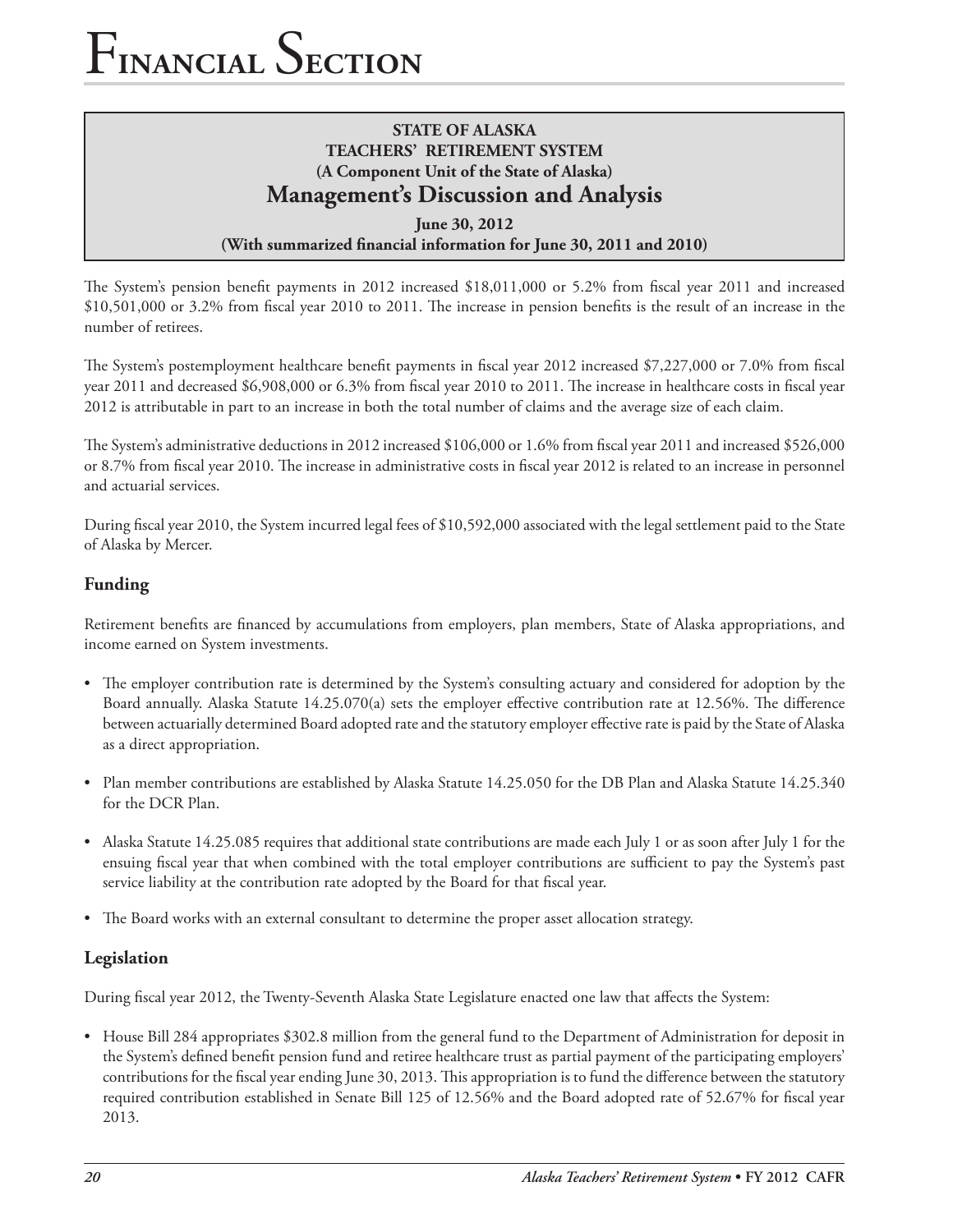## **STATE OF ALASKA TEACHERS' RETIREMENT SYSTEM (A Component Unit of the State of Alaska) Management's Discussion and Analysis**

**June 30, 2012 (With summarized financial information for June 30, 2011 and 2010)**

### **Economic Conditions, Future Contribution Rates, and Status of Unfunded Liability**

Fiscal year 2012 was a year of mixed investment returns. Net investment income decreased from \$838,958,000 in fiscal year 2011 to \$13,901,000 in fiscal year 2012, a decrease of \$838,958,000 or 98.4%. The Board continues to diversify the portfolio of the System to maintain an optimal risk/return ratio. The return on the System's investments fell short of the actuarially assumed return of 8.25% (based on the June 30, 2009 actuarial report, which established the fiscal year 2012 rate) with a system rate of return of 0.51% at June 30, 2012.

The consulting actuary recommended an increase from the System's actuarially determined contribution rate of 38.56% in fiscal year 2011 to 42.61% in fiscal year 2012. The Board adopted the actuarially determined contribution rate of 45.55% for fiscal year 2012, up 6.99% from the fiscal year 2011 Board-adopted actuarially determined contribution rate of 38.56%. The statutory employer effective contribution rate remained at 12.56% for fiscal years 2011 and 2012.

The June 30, 2011 actuarial valuation for the DB Plan reported a funding ratio based on valuation assets of 54.1% and an unfunded liability of \$4.2 billion.

For fiscal years 2012 and 2011, the DCR Plan's employer contribution rate was established at 12.56%. The DCR Plan retiree medical plan actuarially determined contribution rate was adopted by the Board to be 0.58% and 0.68% for fiscal years 2012 and 2011, respectively. The DCR Plan's actuarially determined occupational death and disability rate was adopted by the Board to be 0.00% and 0.28% for fiscal years 2012 and 2011, respectively.

## **Requests for Information**

This financial report is designed to provide a general overview of the finances for all those with interest in the finances. Questions concerning any of the information provided in this report or requests for additional information should be addressed to:

State of Alaska Teachers' Retirement System Division of Retirement and Benefits, Accounting Section P.O. Box 110203 Juneau, Alaska 99811-0203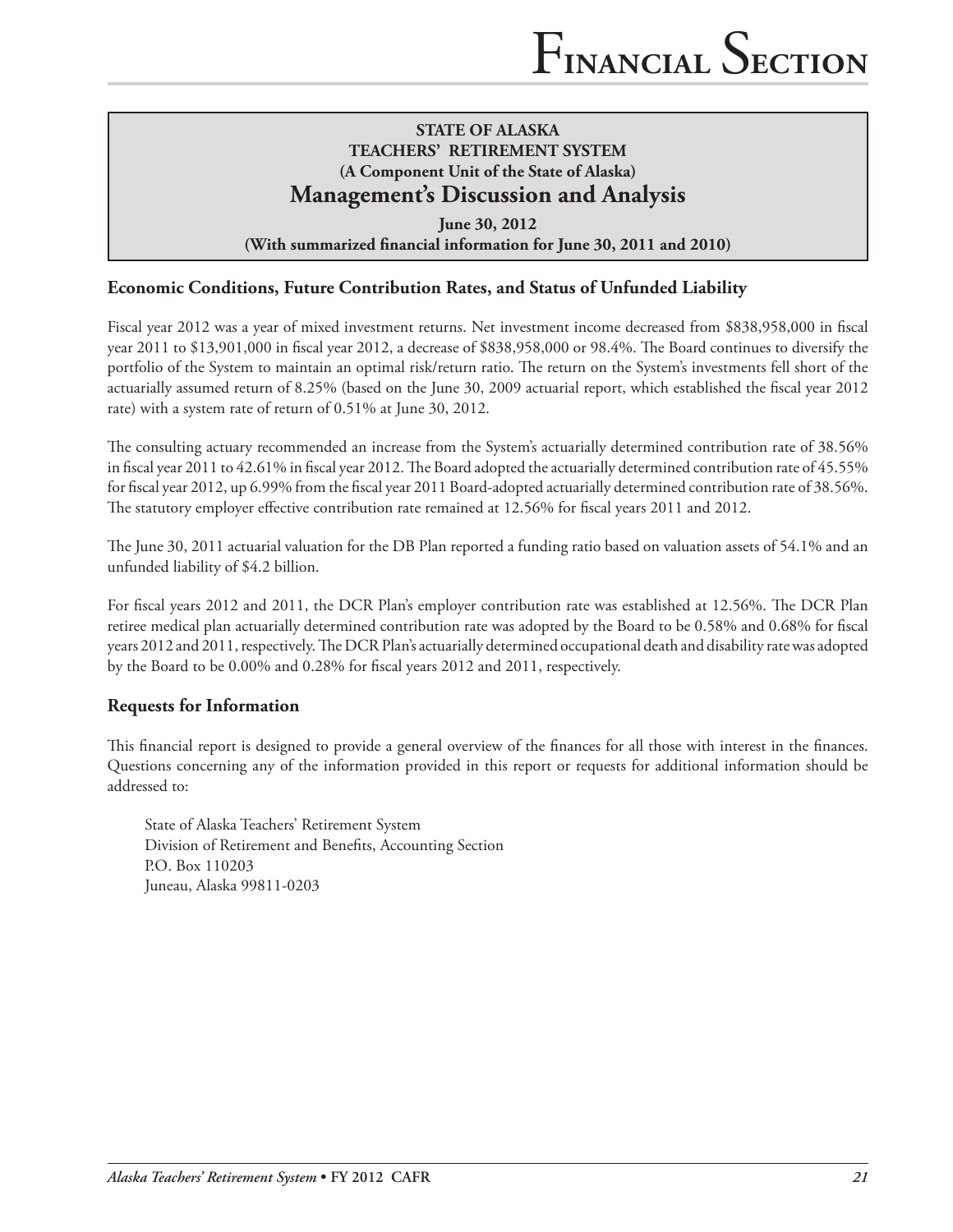#### **STATE OF ALASKA TEACHERS' RETIREMENT SYSTEM (A Component Unit of the State of Alaska)**

# **Statement of System Net Assets June 30, 2012**

**(With summarized financial information for June 30, 2011) (In thousands)**

|                                                                               |                   | Defined benefit plans                    |                   | Defined contribution pension trust fund |                                         |                                |                                            |                  |                               |                               |
|-------------------------------------------------------------------------------|-------------------|------------------------------------------|-------------------|-----------------------------------------|-----------------------------------------|--------------------------------|--------------------------------------------|------------------|-------------------------------|-------------------------------|
|                                                                               | Pension           | Alaska<br>retiree<br>healthcare<br>trust | Total             | Participant<br>directed                 | Occupational<br>death and<br>disability | Retiree<br>medical             | Healthcare<br>reimbursement<br>arrangement | Total            | System total<br>June 30, 2012 | System total<br>June 30, 2011 |
| Assets:                                                                       |                   |                                          |                   |                                         |                                         |                                |                                            |                  |                               |                               |
| Cash and cash equivalents (notes 3 and 4):                                    |                   |                                          |                   |                                         |                                         |                                |                                            |                  |                               |                               |
| Short-term fixed income pool<br>Great West account                            | \$<br>60,640      | 27,908                                   | 88,548            | 2,746<br>863                            | 37                                      | 320                            | 1,469                                      | 4,572<br>863     | 93,120<br>863                 | 27,164<br>181                 |
| Total cash and cash equivalents                                               | 60,640            | 27,908                                   | 88,548            | 3,609                                   | 37                                      | 320                            | 1,469                                      | 5,435            | 93,983                        | 27,345                        |
| Receivables:                                                                  |                   |                                          |                   |                                         |                                         |                                |                                            |                  |                               |                               |
| Contributions                                                                 | 4,014             | 202                                      | 4,216             | 107                                     |                                         | $\overline{4}$                 | 8                                          | 119              | 4,335                         | 4,404                         |
| Due from State of Alaska                                                      |                   |                                          |                   |                                         |                                         |                                |                                            |                  |                               |                               |
| General Fund                                                                  |                   | 2,432                                    | 2,432             | 2.151                                   |                                         | 63<br>$\overline{\phantom{a}}$ | 297                                        | 2,511            | 4,943                         | 10,736<br>$\mathbf{1}$        |
| Due from retiree health fund<br>Other account receivable                      | 3                 |                                          | 3                 |                                         |                                         |                                |                                            |                  | 3                             | 3,360                         |
|                                                                               |                   |                                          |                   |                                         |                                         |                                |                                            |                  |                               |                               |
| Total receivables                                                             | 4,017             | 2,634                                    | 6,651             | 2,258                                   |                                         | 67                             | 305                                        | 2,630            | 9,281                         | 18,501                        |
| Investments (notes 3, 4 and 5), at fair value:<br>Fixed income securities     |                   |                                          |                   |                                         |                                         |                                |                                            |                  |                               |                               |
| Retirement fixed income pool                                                  | 3,636             | 1,979                                    | 5,615             |                                         | 3                                       | 8                              | 28                                         | 39               | 5,654                         | 11,447                        |
| U.S. Treasury fixed income pool                                               | 305,057           | 179,497                                  | 484,554           |                                         | 252                                     | 713                            | 2,550                                      | 3,515            | 488,069                       | 511,040                       |
| High yield fixed income pool                                                  | 81,775            | 44,511                                   | 126,286           |                                         | 63                                      | 177                            | 632                                        | 872              | 127,158                       | 118,450                       |
| International fixed income pool                                               | 69,402            | 37,774                                   | 107,176           |                                         | 53                                      | 150                            | 537                                        | 740              | 107,916                       | 109,778                       |
| Emerging markets debt pool                                                    | 22,883            | 12,456                                   | 35,339            |                                         | 17                                      | 50                             | 177                                        | 244              | 35,583                        | 37,389                        |
| Total fixed income securities                                                 | 482,753           | 276,217                                  | 758,970           |                                         | 388                                     | 1,098                          | 3,924                                      | 5,410            | 764,380                       | 788,104                       |
| Broad domestic equity                                                         | 890,798           | 484,853                                  | 1,375,651         |                                         | 682                                     | 1,927                          | 6,887                                      | 9,496            | 1,385,147                     | 1,423,475                     |
| Broad international equity:                                                   |                   |                                          |                   |                                         |                                         |                                |                                            |                  |                               |                               |
|                                                                               | 491,950           | 267,762                                  | 759,712           |                                         | 376                                     | 1,064                          | 3,803                                      | 5,243            |                               | 855,557                       |
| International equity pool                                                     |                   |                                          |                   |                                         |                                         |                                |                                            |                  | 764,955                       |                               |
| Emerging markets equity pool                                                  | 159,454           | 86,789                                   | 246,243           |                                         | 122                                     | 345                            | 1,233                                      | 1,700            | 247,943                       | 285,858                       |
| Total broad international equity                                              | 651,404           | 354,551                                  | 1,005,955         |                                         | 498                                     | 1,409                          | 5,036                                      | 6,943            | 1,012,898                     | 1,141,415                     |
| Private equity pool                                                           | 298,124           | 162,277                                  | 460,401           |                                         | 228                                     | 645                            | 2,306                                      | 3,179            | 463,580                       | 436,657                       |
| Absolute return pool                                                          | 127,549           | 69,427                                   | 196,976           |                                         | 98                                      | 276                            | 986                                        | 1,360            | 198,336                       | 209,830                       |
| Real assets:                                                                  |                   |                                          |                   |                                         |                                         |                                |                                            |                  |                               |                               |
| Real estate pool                                                              | 240,716           | 131,058                                  | 371,774           |                                         | 184                                     | 521                            | 1,862                                      | 2,567            | 374,341                       | 379,135                       |
| Real estate investment trust pool                                             | 34,589            | 18,826                                   | 53,415            |                                         | 27                                      | 75                             | 267                                        | 369              | 53,784                        | 48,287                        |
| Energy pool                                                                   | 21,518            | 11,713                                   | 33,231            |                                         | 17                                      | 47                             | 167                                        | 231              | 33,462                        | 22,655                        |
| Farmland pool                                                                 | 103,823           | 64,530                                   | 168,353           |                                         | 91                                      | 256                            | 917                                        | 1,264            | 169,617                       | 158,531                       |
| Farmland water pool                                                           | 14,648            |                                          | 14,648            |                                         |                                         |                                |                                            |                  | 14,648                        | 13,877                        |
| Timber pool                                                                   | 42,439            | 23,100                                   | 65,539            |                                         | 33                                      | 92                             | 328                                        | 453              | 65,992                        | 55,658                        |
| Treasury inflation protected securities pool<br>Total real assets             | 36,556<br>494,289 | 19,898<br>269,125                        | 56,454<br>763,414 |                                         | 28<br>380                               | 79<br>1,070                    | 283<br>3,824                               | 390<br>5,274     | 56,844<br>768,688             | 56,053<br>734,196             |
|                                                                               |                   |                                          |                   |                                         |                                         |                                |                                            |                  |                               |                               |
| Other investment funds, at fair value:                                        |                   |                                          |                   |                                         |                                         |                                |                                            |                  |                               |                               |
| Pooled investment funds<br>Collective investment funds                        |                   |                                          |                   | 38,667<br>66,636                        |                                         |                                |                                            | 38,667<br>66,636 | 38,667<br>66,636              | 26,079<br>54,127              |
|                                                                               |                   |                                          |                   |                                         |                                         |                                |                                            |                  |                               |                               |
| Total other investment funds                                                  |                   |                                          |                   | 105,303                                 |                                         |                                |                                            | 105,303          | 105,303                       | 80,206                        |
| Total investments                                                             | 2,944,917         | 1,616,450                                | 4,561,367         | 105,303                                 | 2,274                                   | 6,425                          | 22,963                                     | 136,965          | 4,698,332                     | 4,813,883                     |
| Other assets                                                                  |                   | 1,179                                    | 1,179             |                                         |                                         |                                |                                            |                  | 1,179                         | 984                           |
| Total assets                                                                  | 3,009,574         | 1,648,171                                | 4,657,745         | 111,170                                 | 2,311                                   | 6,812                          | 24,737                                     | 145,030          | 4,802,775                     | 4,860,713                     |
| Liabilities:                                                                  | 2,735             | 317                                      | 3,052             | 781                                     |                                         |                                |                                            | 781              | 3,833                         | 4,268                         |
| Accrued expenses<br>Claims payable (note 6)                                   |                   | 14,813                                   | 14,813            |                                         |                                         |                                |                                            |                  | 14,813                        | 13,542                        |
| Due to State of Alaska General Fund                                           | 192               |                                          | 192               |                                         |                                         |                                |                                            |                  | 192                           |                               |
| <b>Total liabilities</b>                                                      | 2,927             | 15,130                                   | 18,057            | 781                                     |                                         |                                |                                            | 781              | 18,838                        | 17,810                        |
|                                                                               |                   |                                          |                   |                                         |                                         |                                |                                            |                  |                               |                               |
| Commitment and contingencies (note 8)<br>Net assets held in trust for pension |                   |                                          |                   |                                         |                                         |                                |                                            |                  |                               |                               |
| and postemployment healthcare<br>benefits                                     | \$3,006,647       | 1,633,041                                | 4,639,688         | 110,389                                 | 2,311                                   | 6,812                          | 24,737                                     | 144,249          | 4,783,937                     | 4,842,903                     |

See accompanying notes to the financial statements.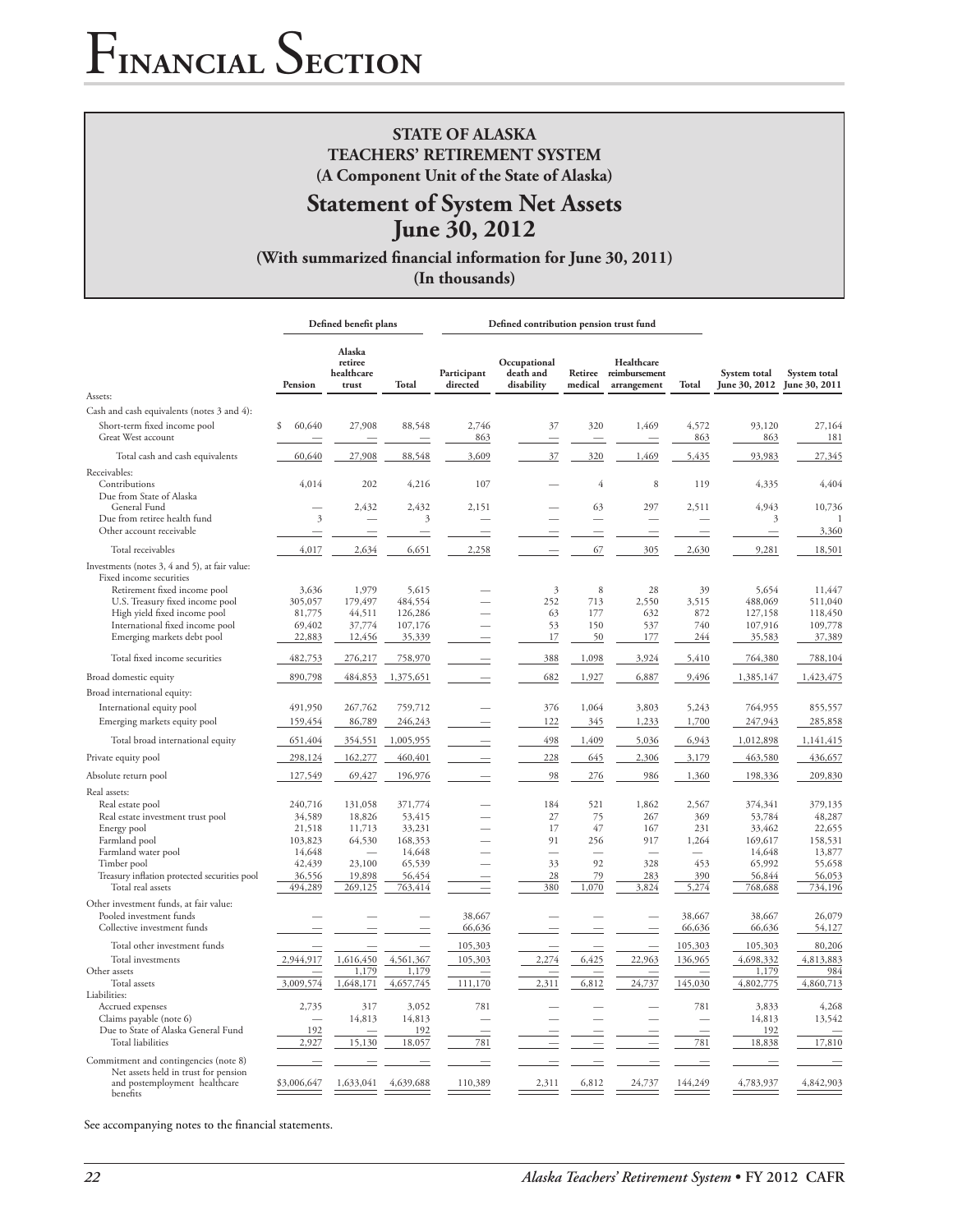# **Statement of Changes in System Net Assets June 30, 2012**

**(With summarized financial information for June 30, 2011) (In thousands)**

|                                                                                 |             | Defined benefit plans                    |           |                         | Defined contribution pension trust fund |                    |                                            |         |                                  |                                  |
|---------------------------------------------------------------------------------|-------------|------------------------------------------|-----------|-------------------------|-----------------------------------------|--------------------|--------------------------------------------|---------|----------------------------------|----------------------------------|
|                                                                                 | Pension     | Alaska<br>retiree<br>healthcare<br>trust | Total     | Participant<br>directed | Occupational<br>death and<br>disability | Retiree<br>medical | Healthcare<br>reimbursement<br>arrangement | Total   | System total<br>June 30,<br>2012 | System total<br>June 30,<br>2011 |
| Additions:                                                                      |             |                                          |           |                         |                                         |                    |                                            |         |                                  |                                  |
| Contributions:                                                                  |             |                                          |           |                         |                                         |                    |                                            |         |                                  |                                  |
| Employers                                                                       | 38,189<br>S | 36,281                                   | 74,470    | 14,003                  | (1)                                     | 1,160              | 6,077                                      | 21,239  | 95,709                           | 94,787                           |
| Plan members                                                                    | 52,020      | 183                                      | 52,203    | 16,095                  |                                         |                    |                                            | 16,095  | 68,298                           | 69,150                           |
| Employer legislative relief                                                     | 157,387     | 77,130                                   | 234,517   |                         |                                         |                    |                                            |         | 234,517                          | 190,850                          |
| Total contributions                                                             | 247,596     | 113,594                                  | 361,190   | 30,098                  | (1)                                     | 1,160              | 6,077                                      | 37,334  | 398,524                          | 354,787                          |
| Investment income (loss):                                                       |             |                                          |           |                         |                                         |                    |                                            |         |                                  |                                  |
| Net appreciation (depreciation) in                                              |             |                                          |           |                         |                                         |                    |                                            |         |                                  |                                  |
| fair value (note 2)                                                             | (64, 832)   | (28, 879)                                | (93,711)  | (320)                   | (22)                                    | (36)               | (73)                                       | (451)   | (94, 162)                        | 759,877                          |
| Interest                                                                        | 16,916      | 9,218                                    | 26,134    | 13                      | 12                                      | 33                 | 113                                        | 171     | 26,305                           | 25,637                           |
| <b>Dividends</b>                                                                | 60,024      | 31,132                                   | 91,156    |                         | 42                                      | 110                | 374                                        | 526     | 91,682                           | 77,243                           |
| Total investment income (loss)                                                  | 12,108      | 11,471                                   | 23,579    | (307)                   | 32                                      | 107                | 414                                        | 246     | 23,825                           | 862,757                          |
| Less investment expense                                                         | 9,918       | 6                                        | 9,924     |                         |                                         |                    |                                            |         | 9,924                            | 9,898                            |
| Net investment income (loss)                                                    | 2,190       | 11,465                                   | 13,655    | (307)                   | 32                                      | 107                | 414                                        | 246     | 13,901                           | 852,859                          |
| Other:                                                                          |             |                                          |           |                         |                                         |                    |                                            |         |                                  |                                  |
| Other                                                                           | 17          | 12,535                                   | 12,552    |                         |                                         |                    |                                            |         | 12,552                           | 5,010                            |
| Total additions                                                                 | 249,803     | 137,594                                  | 387,397   | 29,791                  | 31                                      | 1,267              | 6,491                                      | 37,580  | 424,977                          | 1,212,656                        |
| Deductions:                                                                     |             |                                          |           |                         |                                         |                    |                                            |         |                                  |                                  |
| Pension and postemployment                                                      |             |                                          |           |                         |                                         |                    |                                            |         |                                  |                                  |
| benefits                                                                        | 361,202     | 110,632                                  | 471,834   |                         |                                         |                    |                                            |         | 471,834                          | 446,596                          |
| Refunds of contributions                                                        | 2,637       |                                          | 2,637     | 2,791                   |                                         |                    |                                            | 2,791   | 5,428                            | 4,486                            |
| Administrative                                                                  | 2,847       | 3,251                                    | 6,098     | 583                     |                                         |                    |                                            | 583     | 6,681                            | 6,575                            |
| Total deductions                                                                | 366,686     | 113,883                                  | 480,569   | 3,374                   |                                         |                    |                                            | 3,374   | 483,943                          | 457,657                          |
| Net increase (decrease)                                                         | (116, 883)  | 23,711                                   | (93, 172) | 26,417                  | 31                                      | 1,267              | 6.491                                      | 34,206  | (58, 966)                        | 754,999                          |
| Net assets held in trust for pension and<br>postemployment healthcare benefits: |             |                                          |           |                         |                                         |                    |                                            |         |                                  |                                  |
| Balance, beginning of year                                                      | 3,123,530   | 1,609,330                                | 4,732,860 | 83,972                  | 2,280                                   | 5,545              | 18,246                                     | 110,043 | 4,842,903                        | 4,087,904                        |
| Balance, end of year                                                            | \$3,006,647 | 1,633,041                                | 4,639,688 | 110,389                 | 2,311                                   | 6,812              | 24,737                                     | 144,249 | 4,783,937                        | 4,842,903                        |

See accompanying notes to the financial statements.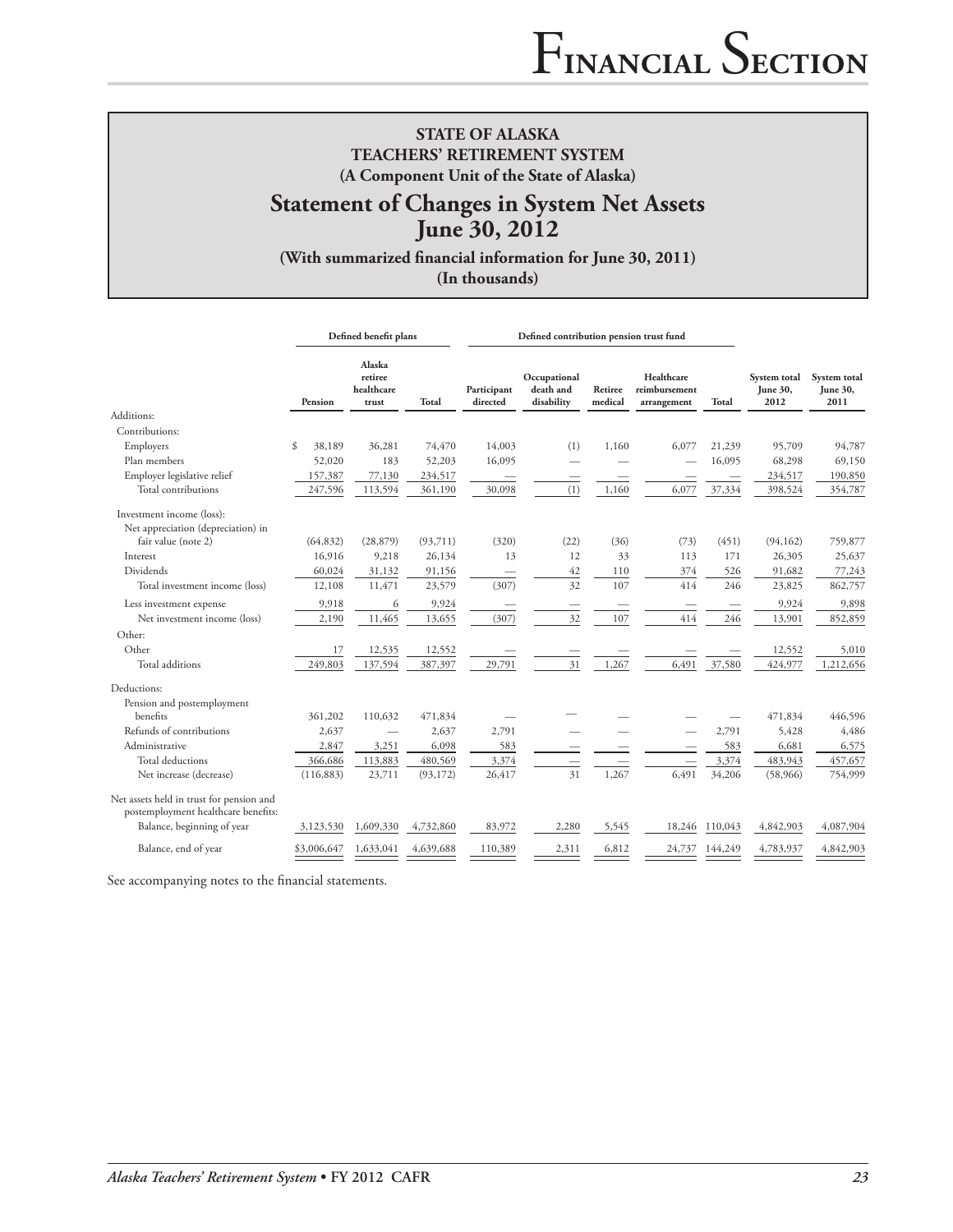## **STATE OF ALASKA TEACHERS' RETIREMENT SYSTEM (A Component Unit of the State of Alaska)**

# **Notes to Financial Statements**

**June 30, 2012**

#### **(With summarized financial information for June 30, 2011)**

# **(1) Description**

The following is a brief description of the State of Alaska Teachers' Retirement System (TRS or the System), Defined Benefit Retirement Pension and Postemployment Healthcare Plan (the DB Plan), and Defined Contribution Retirement Trust Fund (the DCR Plan). TRS is a component unit of the State of Alaska (the State). The DB Plan is a plan within the System, which includes the Defined Benefit Retirement Pension Trust Fund and Alaska Retiree Healthcare Trust Fund. The DCR Plan consists of a Participant Directed Fund, Retiree Medical Fund, Health Reimbursement Arrangement Fund, and Occupational Death and Disability Fund. Participants should refer to the System agreement for more complete information.

At June 30, 2012 and 2011, the number of participating local government employers was as follows:

| State of Alaska  |    |
|------------------|----|
| School districts | 53 |
| Other            |    |
| Total employers  | 58 |
|                  |    |

Inclusion in the DB Plan and DCR Plan is a condition of employment for permanent school district, University of Alaska, and State Department of Education employees who meet the eligibility requirements for participation.

# **Defined Benefit Retirement Plan**

#### *General*

The DB Plan is a defined benefit, cost-sharing, multiple employer plan within the System established and administered by the State to provide pension and postemployment healthcare benefits for teachers and other eligible members. Benefit and contribution provisions are established by State law and may be amended only by the State Legislature. The System is a component unit of the State financial reporting entity and is included in the State's Comprehensive Annual Financial Report as a pension trust fund. With the passage of Senate Bill (SB) 141, the DB Plan is closed to all new members effective July 1, 2006.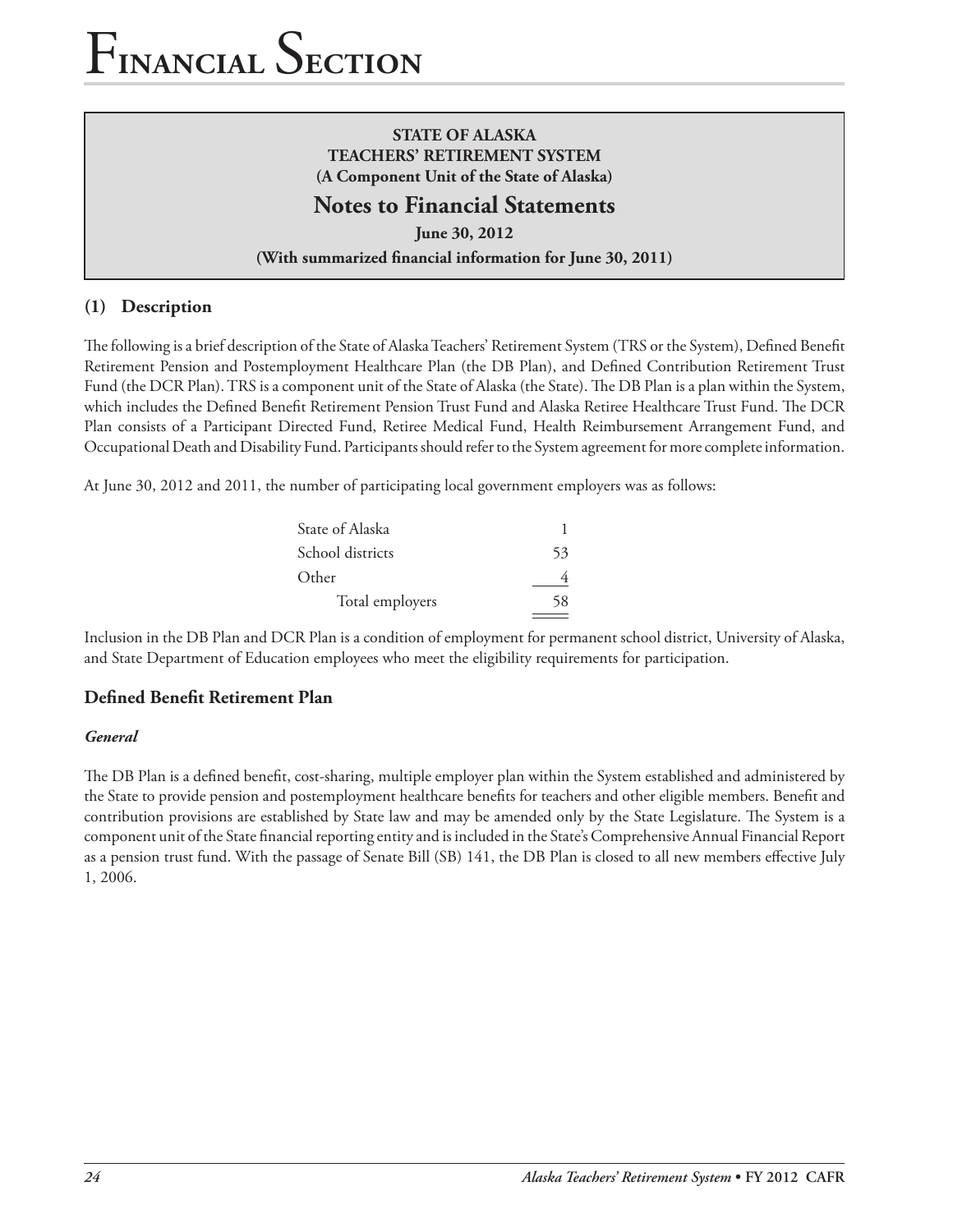# **Notes to Financial Statements**

**June 30, 2012**

**(With summarized financial information for June 30, 2011)**

At June 30, DB Plan's membership consisted of the following:

|                                                         | Valuation as of June 30 |        |  |
|---------------------------------------------------------|-------------------------|--------|--|
|                                                         | 2011                    | 2010   |  |
| Retirees and beneficiaries currently receiving benefits | 11,016                  | 10,598 |  |
| Terminated plan members entitled to future benefits     | 852                     | 840    |  |
| Total current and future benefits                       | 11,868                  | 11,438 |  |
| Active plan members:                                    |                         |        |  |
| Vested                                                  | 5,911                   | 5,959  |  |
| Nonvested                                               | 1,392                   | 1,873  |  |
| Total active plan members                               | 7,303                   | 7,832  |  |
| Total members                                           | 19,171                  | 19,270 |  |
|                                                         |                         |        |  |

#### *Pension Benefits*

Vested members hired prior to July 1, 1990, are entitled to pension benefits beginning at normal retirement age, 55, or early retirement age, 50. For members hired after June 30, 1990, the normal and early retirement ages are 60 and 55, respectively. Members may also retire at any age and receive a normal benefit when they accumulate the required credited service.

The normal annual pension benefit is based on years of service and average base salary. The average base salary is based upon the members' three highest contract years' salaries.

The benefit related to all years of credited service prior to July 1, 1990 and for years of service through a total of 20 years is equal to 2% of the employee's average base salary. The benefit for each year over 20 years of service subsequent to June 30, 1990 is equal to 2.5% of the employee's base salary.

Minimum benefits for members eligible for retirement are \$25 per month for each year of credited service.

Married members must receive their benefits in the form of a joint and survivor annuity unless their spouse consents to another form of benefit or benefits are payable under the 1% supplemental contributions provision.

The DB Plan has two types of postretirement pension adjustments (PRPA). The automatic PRPA is issued annually to all eligible benefit recipients when the cost of living increases in the previous calendar year. The automatic PRPA increase is paid beginning July 1 of each year. The discretionary PRPA may be granted to eligible recipients by the DB Plan's administrator, if the cost of living in the previous calendar year rises and the financial condition of the DB Plan's permits. If both an automatic and discretionary PRPA are granted, and a retiree is eligible for both adjustments, the one that provides the retiree the greater increase will be paid.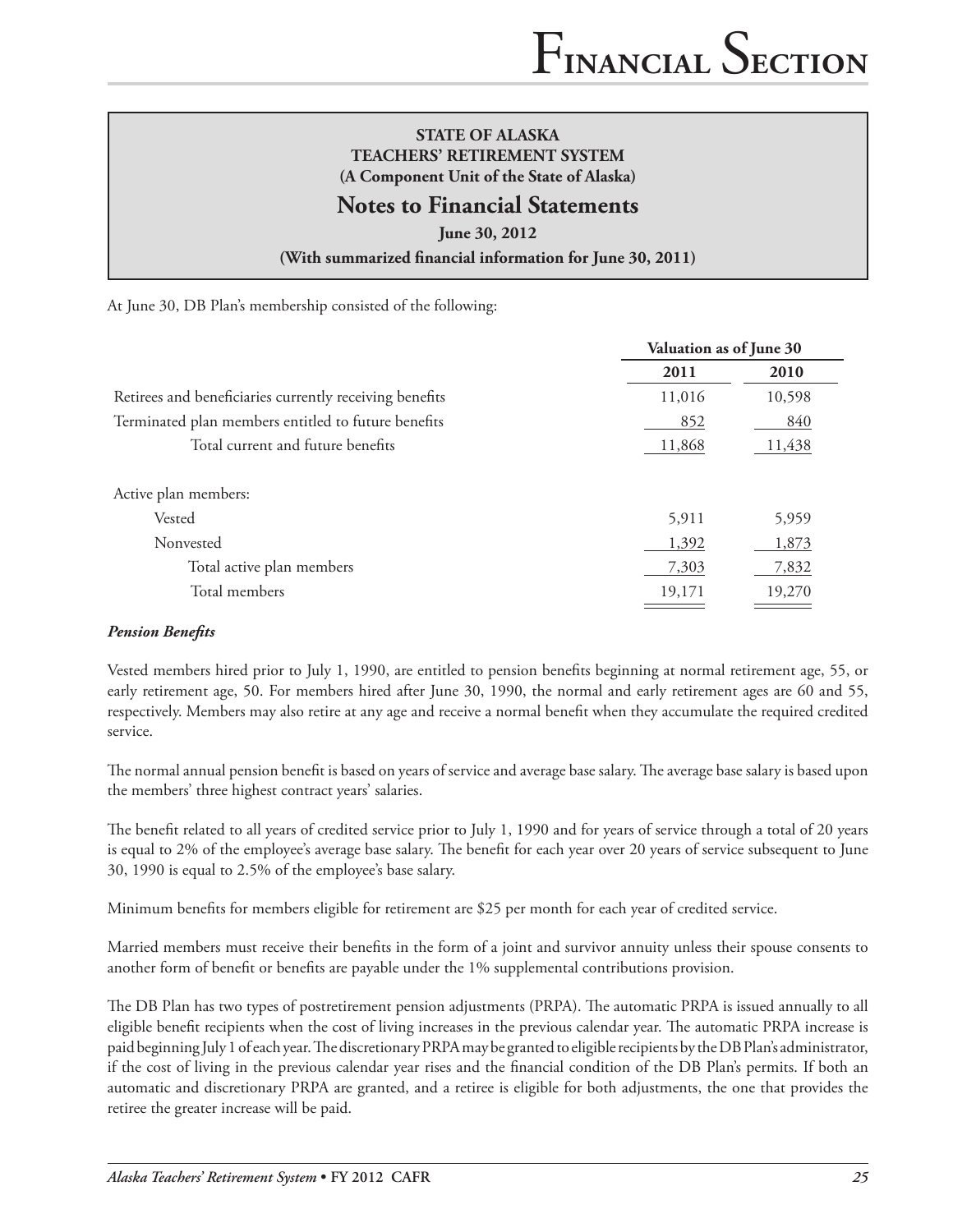## **STATE OF ALASKA TEACHERS' RETIREMENT SYSTEM (A Component Unit of the State of Alaska)**

# **Notes to Financial Statements**

**June 30, 2012**

**(With summarized financial information for June 30, 2011)**

### *Postemployment Healthcare Benefits*

When pension benefits begin, major medical benefits are provided without cost to (1) all members first hired before July 1, 1990, (2) members hired after July 1, 1990 with 25 years of membership service, and (3) members who are disabled or age 60 or older, regardless of their initial hire dates. Members first hired after June 30, 1990 may receive major medical benefits prior to age 60 by paying premiums.

Beginning July 1, 2007, the Alaska Retiree Healthcare Trust (ARHCT), a healthcare trust fund of the State, was established. The ARHCT is self-funded and provides major medical coverage to retirees of the System. The System retains the risk of loss of allowable claims for eligible members. The ARHCT began paying member healthcare claims on March 1, 2008. Prior to that, healthcare claims were paid for by the Retiree Health Fund (RHF).

## *Death Benefits*

When benefits are payable under the 1% supplemental contribution provision, the DB Plan member's spouse is eligible for a spouse's pension if there is/are no dependent child(ren). If there is/are dependent child(ren), a survivor's allowance may be payable to the DB Plan member's spouse, or guardian of the dependent child(ren). The amount of the pension or allowance is determined by the DB Plan member's base salary. DB Plan members first hired after June 30, 1982 are not eligible to participate in this provision.

If an active DB Plan member dies from occupational causes, the spouse may receive a monthly pension from the DB Plan. When death is due to occupational causes and there is no surviving spouse, the DB Plan member's dependent child(ren) may receive a monthly pension until the child(ren) is/are no longer dependents. If the member does not have a spouse or dependent children at the time of death, a lump-sum death benefit is payable to the named beneficiary(ies). The amount of the occupational death pension is 40% of the member's base salary at the time of death. The amount of the occupational death pension changes on the date the DB Plan member's normal retirement would have occurred if the DB Plan member had lived. The new benefit is based on the DB Plan member's average base salary at the time of death and the credited service that would have accrued had the DB Plan member lived and continued to work until normal retirement. If benefits are payable under the 1% supplemental contribution provision, benefits are not payable under this provision. If the death was from nonoccupational causes, and the DB Plan member was vested, the spouse may receive a monthly 50% joint and survivor option benefit based on the member's credited service and average base salary at the time of death. If the DB Plan member is not married or vested, a lump-sum death benefit is payable to the named beneficiary(ies).

## *Disability Benefits*

If a DB Plan member has been in membership service for five or more years for which contributions have been made, is not eligible for normal retirement benefits, and becomes permanently disabled, the DB Plan member is entitled to a monthly benefit. The annual disability benefit is equal to 50% of the base salary at the time of the disability plus an additional 10% of his/her base salary for each dependent child up to a maximum of four children. At normal retirement age, a disabled System member receives normal retirement benefits.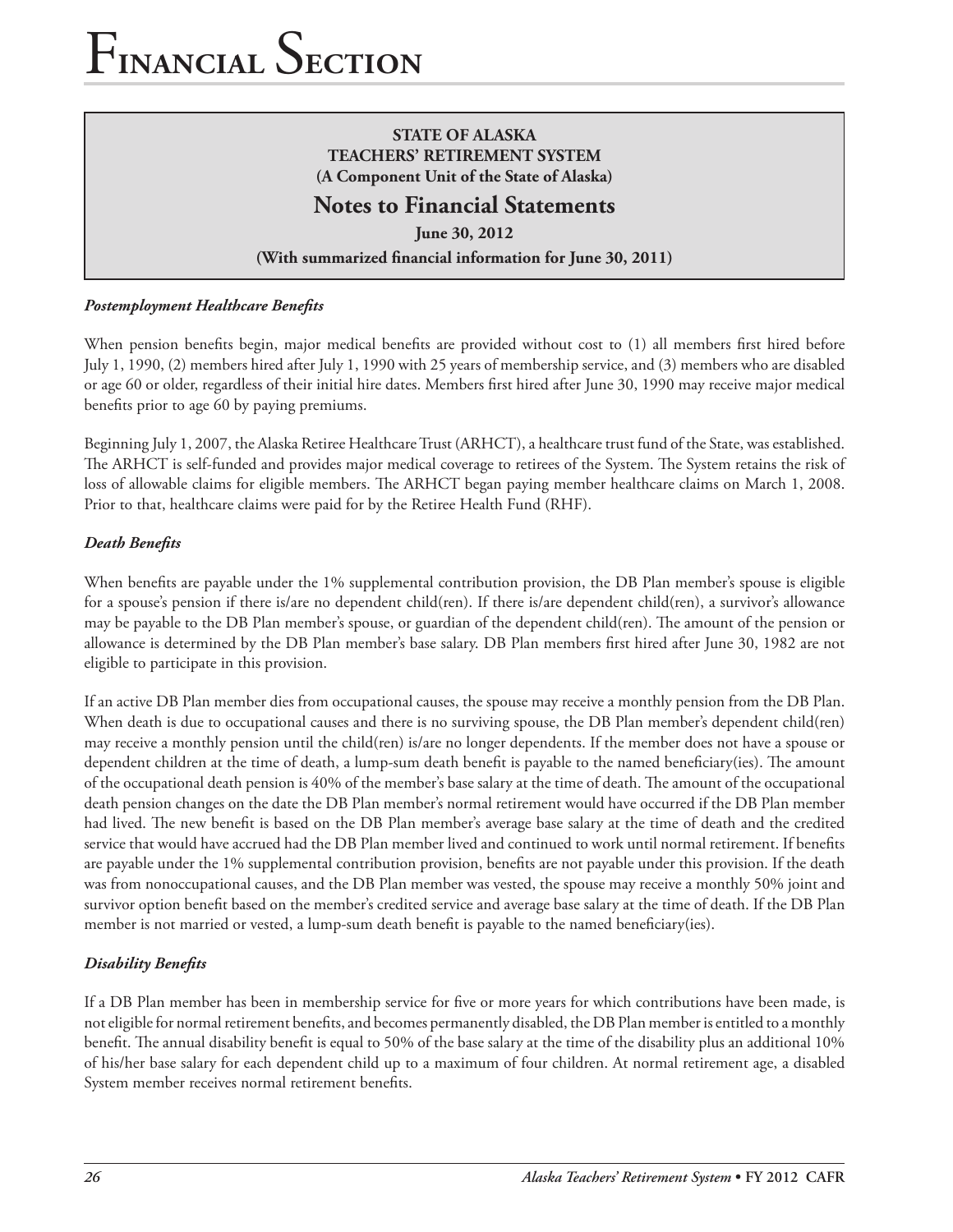# **Notes to Financial Statements**

**June 30, 2012**

**(With summarized financial information for June 30, 2011)**

#### *Contributions*

#### **DB Plan Member Contributions**

The DB Plan members contribute 8.65% of their base salary as required by statute. The DB Plan's member contributions are deducted before federal tax is withheld. Eligible DB Plan members contribute an additional 1.11% of their salary under the supplemental contribution provision. Contributions are collected by employers and remitted to the DB Plan. DB Plan member contributions earn interest at the rate of 4.50% per annum, compounded annually.

#### **Employer Contributions**

The DB Plan's funding policy provides for periodic employer contributions at actuarially determined rates that, expressed as a percent of annual covered payroll, are sufficient to accumulate assets to pay both pension and postemployment healthcare benefits when due. Employer contribution rates are determined using the entry age normal actuarial cost method of funding. The DB Plan uses the level percentage of pay method to amortize the unfunded liability over a 25 year fixed period. Employer contributions are accumulated in both the pension and the healthcare funds based on the adopted actuarially determined contribution rate for the fiscal year.

#### **Contributions from the State of Alaska**

Alaska Statute 14.25.085 requires that additional state contributions made each July 1 or as soon after July 1 for the ensuing fiscal year that when combined with the total employer contributions is sufficient to pay the System's past service liability at the actuarially determined contribution rate adopted by the Alaska Retirement Management Board (the Board) for that fiscal year.

#### *Refunds*

DB Plan member contributions may be voluntarily or, under certain circumstances, involuntarily refunded to the employee or a garnishing agency 60 days after termination of employment. Voluntary refund rights are forfeited on July 1 following the member's 75th birthday or within 50 years of the member's last termination date. Members who have had contributions refunded forfeit all retirement benefits, including postemployment healthcare benefits. Members are allowed to reinstate refunded service due to involuntary refunds by repaying the total involuntary refunded balance and accrued interest. Members are allowed to reinstate voluntarily refunded service by repaying the voluntarily refunded balance and accrued interest, as long as they reestablish an employee relationship with a participating DB Plan employer before July 1, 2010. Members who have not reestablished an employee relationship with a participating DB Plan employer by June 30, 2010 will not be eligible to reinstate voluntarily refunded service and will forfeit any claim to DB Plan membership rights. Balances refunded to members accrue interest at the rate of 7.0% per annum, compounded semiannually.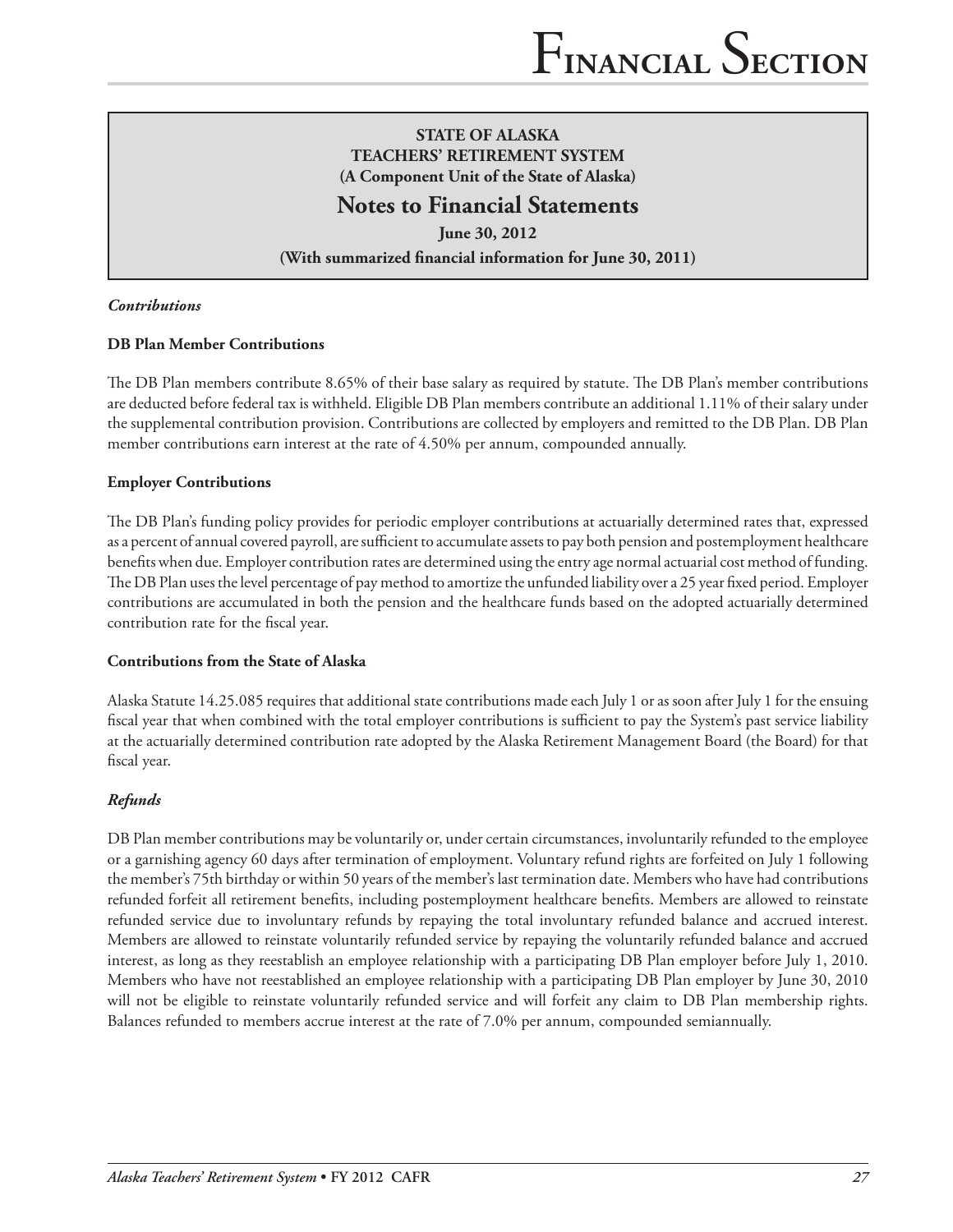### **STATE OF ALASKA TEACHERS' RETIREMENT SYSTEM (A Component Unit of the State of Alaska)**

# **Notes to Financial Statements**

**June 30, 2012**

**(With summarized financial information for June 30, 2011)**

## **Defined Contribution Retirement Plan**

#### *General*

The DCR Pension Trust Fund is a defined contribution, cost-sharing, multiple employer public employee retirement plan within TRS established and administered by the State to provide pension and postemployment healthcare benefits for eligible employees. Benefit and contribution provisions are established by State law and may be amended only by the State Legislature. The DCR Pension Trust Fund was created by State of Alaska Statutes effective July 1, 2006. A defined contribution plan is a plan in which savings are accumulated in an individual retirement account for the exclusive benefit of the member or beneficiaries.

The DCR Pension Trust Fund is a hybrid plan containing traditional defined contribution (DC) components as well as defined benefit (DB) components. Within the DCR Pension Trust Fund, the funds that are DC components of the plan include the Participant Directed Fund and the Healthcare Reimbursement Arrangement. The DB components of the DCR Pension Trust Fund are the Retirement Medical Plan and the Occupation Death and Disability Plan.

At June 30, 2012 and 2011, the DCR Pension Trust Fund membership consisted of the following:

|                                                           | 2012  | 2011  |
|-----------------------------------------------------------|-------|-------|
| Retirees and beneficiaries currently receiving benefits   |       |       |
| Terminated plan members entitled to future benefits:      |       |       |
| 25% Vested                                                | 326   | 285   |
| 50% Vested                                                | 165   | 123   |
| 75% Vested                                                | 82    | 70    |
| 100% Vested                                               | 61    | 24    |
| Total terminated plan members entitled to future benefits | 634   | 502   |
| Total current and future benefits                         | 634   | 502   |
| Active plan members:                                      |       |       |
| 25% Vested                                                | 618   | 653   |
| 50% Vested                                                | 552   | 544   |
| 75% Vested                                                | 499   | 441   |
| 100% Vested                                               | 646   | 259   |
| Nonvested                                                 | 813   | 841   |
| Total active plan members                                 | 3,128 | 2,738 |
| Total members                                             | 3,762 | 3,240 |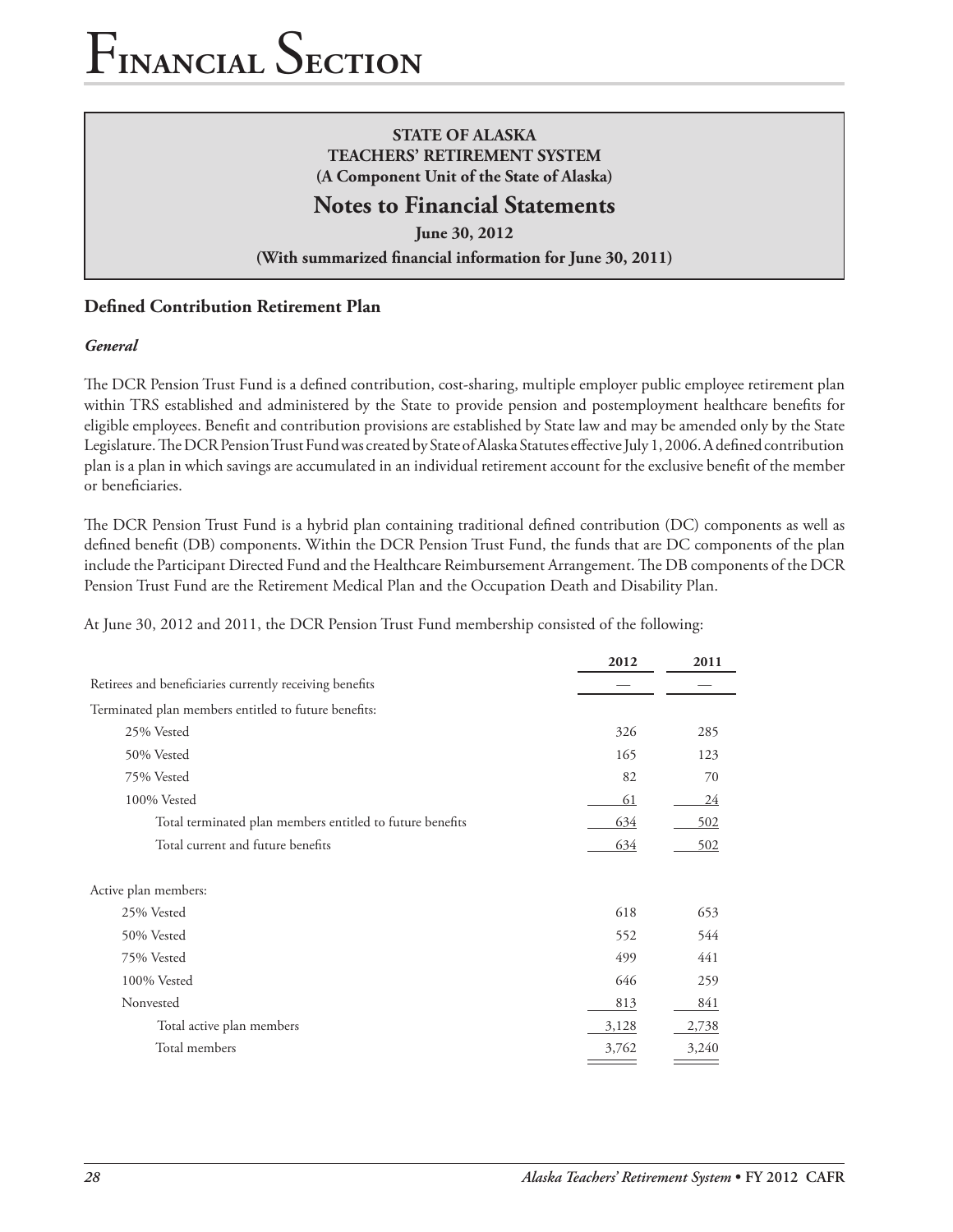# **Notes to Financial Statements**

**June 30, 2012**

**(With summarized financial information for June 30, 2011)**

#### *Pension Benefits*

A participating member is immediately and fully vested in that member's contributions and related earnings (losses). A member shall be fully vested in the employer contributions made on that member's behalf, and related earnings (losses), after five years of service. A member is partially vested in the employer contributions made on that member's behalf, and the related earnings, in the ratio of a) 25% with two years of service; b) 50% with three years of service; c) 75% with four years of service; and d) 100% with five years of service.

#### *Postemployment Healthcare Benefits*

Major medical benefits available to eligible persons are accessible to the retiree major medical insurance plan and to the health reimbursement arrangement plan. Access to the retiree major medical insurance plan means that an eligible person may not be denied insurance coverage except for failure to pay the required premium.

#### *Death Benefits*

If (1) the death of an employee occurs before the employee's retirement and before the employee's normal retirement date, (2) the proximate cause of death is a bodily injury sustained or a hazard undergone while in the performance and within the scope of the employee's duties, and (3) the injury or hazard is not the proximate result of willful negligence of the employee, a monthly survivor's pension shall be paid to the surviving spouse. If there is no surviving spouse or if the spouse later dies, the monthly survivor's pension shall be paid in equal parts to the dependent children of the employee.

The monthly survivor's pension section for survivors of employees is 40% of the employee's monthly compensation in the month in which the employee dies. While the monthly survivor's pension is being paid, the employer shall make contributions on behalf of the employee's beneficiaries based on the deceased employee's gross monthly compensation at the time of occupational death.

#### *Disability Benefits*

An employee is eligible for an occupational disability benefit if employment is terminated because of a total and apparently permanent occupational disability before the employee's normal retirement date. The occupational disability benefits accrue beginning the first day of the month following termination of employment as a result of the disability and are payable the last day of the month. If a final determination granting the benefit is not made in time to pay the benefit when due, a retroactive payment shall be made to cover the period of deferment.

#### *Contributions*

#### **Defined Contribution Member Contributions**

Contribution rates are 8.0% for DCR Plan members, as required by statute. The employer shall deduct the contribution from the member's compensation at the end of each payroll period, and the contribution shall be credited by the DCR plan to the member's individual account. The contributions shall be deducted from the member's compensation before the computation of applicable federal taxes.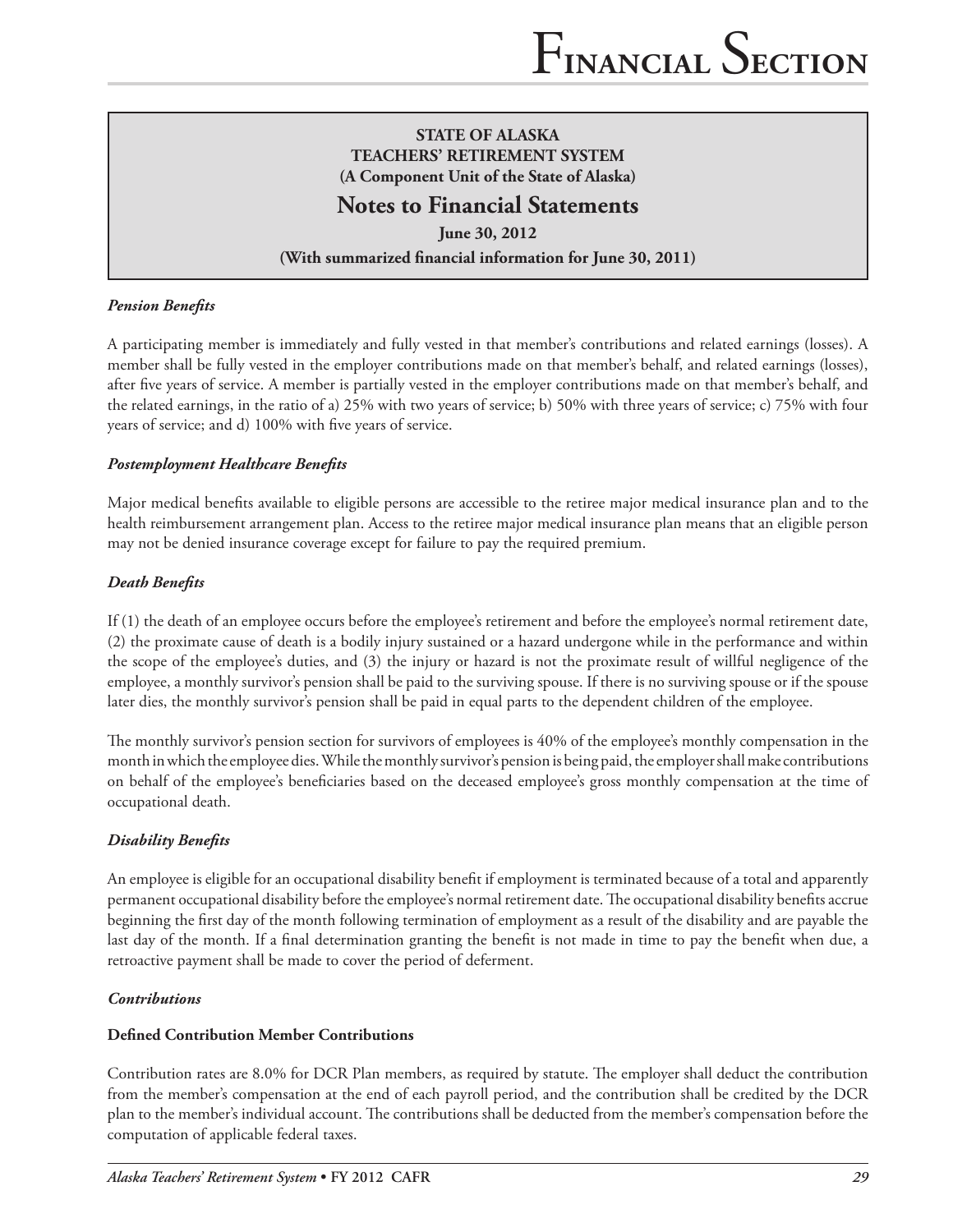## **STATE OF ALASKA TEACHERS' RETIREMENT SYSTEM (A Component Unit of the State of Alaska)**

# **Notes to Financial Statements**

**June 30, 2012**

#### **(With summarized financial information for June 30, 2011)**

#### **Employer Contributions**

An employer shall contribute to each member's individual account an amount equal to 7.0% of the member's compensation.

Each participant designates how contributions are to be allocated among the investment options. Each participant's account is credited with the participant's contributions and the appreciation or depreciation in unit value for the investment funds. Investment options are disclosed in note 3.

Record-keeping/administrative fees consisting of a fixed amount, applied in a lump sum each calendar year, and a variable amount, applied monthly, are deducted from each participant's account, applied pro rata to all the funds in which the employee participates. This fee is for all costs incurred by the recordkeeper and by the State. The investment management fees are netted out of the funds' performance.

#### *Refunds*

A member is eligible to elect distribution of the member's account in accordance with this section 60 days after termination of employment.

#### *Participant Accounts*

Participant accounts under the DCR Plan are self-directed with respect to investment options. Investment options are disclosed in note 3.

Each participant designates how contributions are to be allocated among the investment options. Each participant's account is credited with the participant's contributions and the appreciation or depreciation in unit value for the investment funds.

Record-keeping/administrative fees consisting of a fixed amount, applied in a lump sum each calendar year, and a variable amount, applied monthly, are deducted from each participant's account, applied pro rata to all the funds in which the employee participates. This fee is for all costs incurred by the recordkeeper and by the State. The investment management fees are netted out of the funds' performance.

## **(2) Summary of Significant Accounting Policies**

#### *Basis of Accounting*

The System's financial statements are prepared using the economic resources measurement focus and the accrual basis of accounting. Contributions are recognized in the period in which they are due. Benefits and refunds are recognized when due and payable.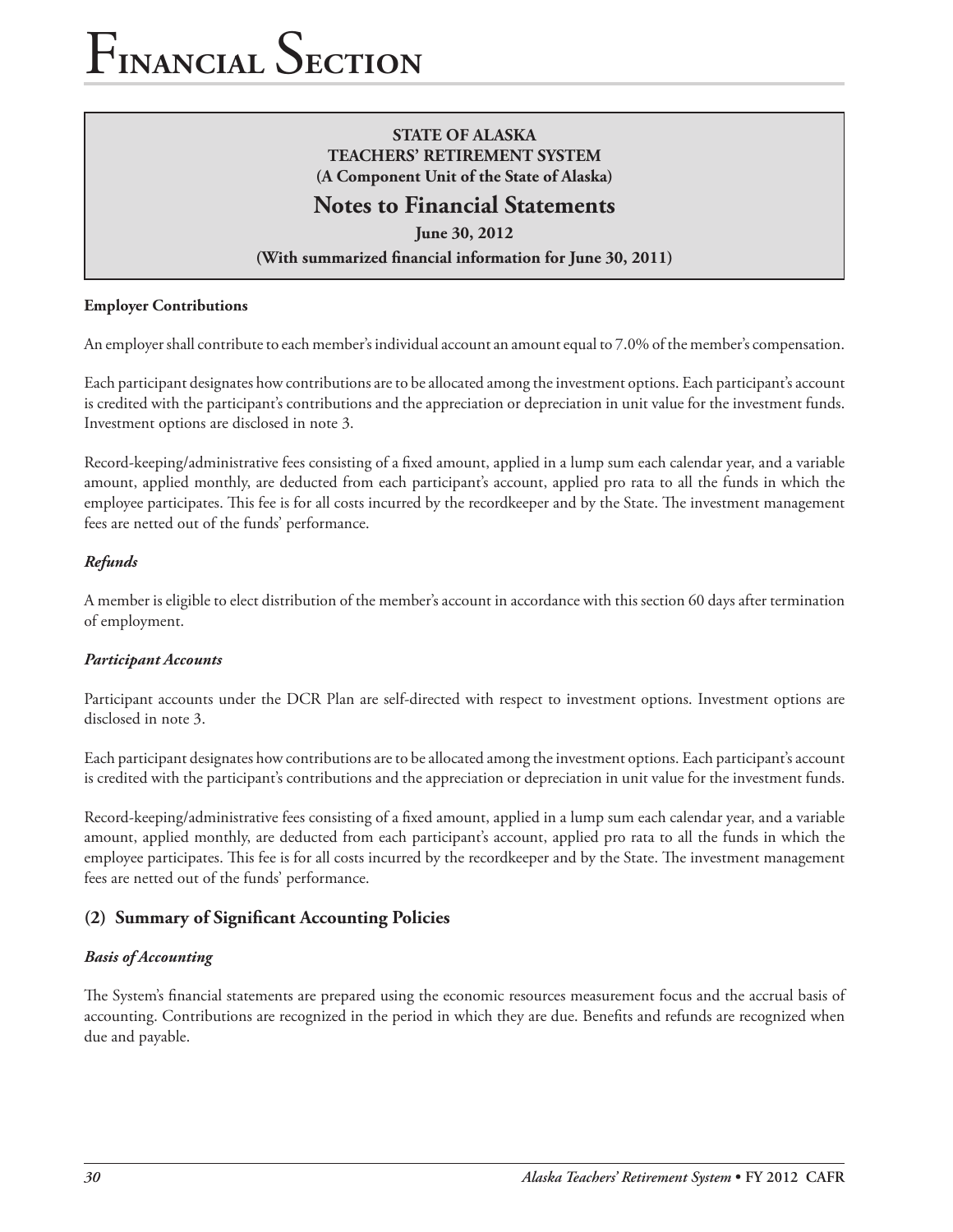# **Notes to Financial Statements**

**June 30, 2012**

**(With summarized financial information for June 30, 2011)**

#### *Use of Estimates*

The preparation of financial statements in conformity with generally accepted accounting principles requires management to make estimates and assumptions that affect the reported amounts of assets and liabilities and disclosure of contingent assets and liabilities at the date of the financial statements and the reported amounts of additions and deductions during the reporting period. Actual results could differ from those estimates.

#### *GASB Statements No. 25, No. 43, and No. 50*

The DB Plan and DCR Plan follow the provisions of Government Accounting Standards Board (GASB) Statement No. 25, *Financial Reporting for Defined Benefit Pension Plans and Note Disclosures for Defined Contribution Plans* (GASB 25). GASB 25 establishes a financial reporting framework for defined benefit plans that distinguishes between two separate categories of information: (a) current financial information about plan assets and financial activities and (b) actuarially determined information, from a long-term perspective, about the funded status of the plan and the progress being made in accumulating sufficient assets to pay benefits when due. The DB Plan and DCR Plan follow the provisions of GASB Statement No. 50, *Pension Disclosures* (GASB 50). GASB 50 amended certain disclosure provisions of GASB 25 and expanded the required disclosures regarding pensions.

The DB Plan follows the provisions of GASB Statement No. 43, *Financial Reporting for Postemployment Benefit Plans Other Than Pension Plans* (GASB 43). GASB 43 establishes uniform financial reporting standards for Other Postemployment Benefit Plans (OPEB) and supersedes the interim guidance included in GASB Statement No. 26, *Financial Reporting or Postemployment Healthcare Plans Administered by Defined Benefit Pension Plans.* The approach followed by GASB 43 is generally consistent with the approach adopted in GASB 25, with modifications to reflect differences between pension and OPEB plans.

#### *Investments*

Investments are reported under the Department of Revenue, Division of Treasury (Treasury). Treasury financial statements are prepared using the accrual basis of accounting for investment income. Assets are reported at fair value. Investment purchases and sales are recorded on a trade-date basis. Net contributions (withdrawals) represent contributions from employers and employees, net of benefits paid to plan participants and administrative and investment management expenses. Contributions, benefits paid, and all expenses are recorded on a cash basis.

#### **Pooled Investments**

With the exception of the Short-Term Fixed Income Pool, ownership in the various pools is based on the number of shares held by each participant. The net asset value per share is determined by dividing the total fair value of the net assets of the pool by the number of shares of the pool outstanding on the valuation date. Contributions to and withdrawals from the pool are based on the beginning of the day net asset value per share on the day of the transaction.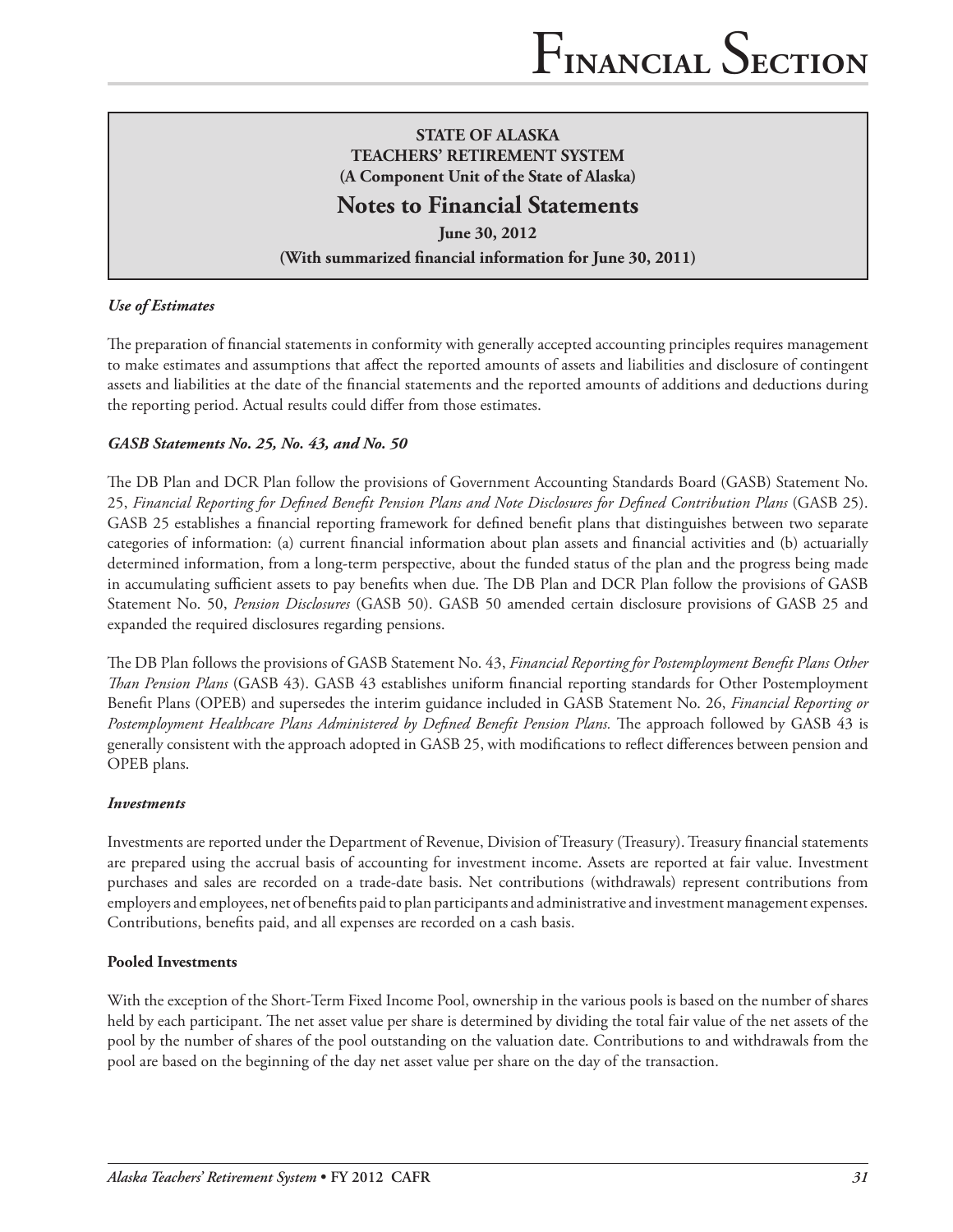## **STATE OF ALASKA TEACHERS' RETIREMENT SYSTEM (A Component Unit of the State of Alaska)**

# **Notes to Financial Statements**

**June 30, 2012**

**(With summarized financial information for June 30, 2011)**

The Short-Term Fixed Income Pool maintains a share price of \$1. Each participant owns shares in the pool, the number of which fluctuates daily with contributions and withdrawals. Participant shares also change at the beginning of each month when income is paid. Securities expressed in terms of foreign currencies are translated into U.S. dollars at the prevailing exchange rates. Forward currency contracts are valued at the mid-point of representative quoted bid and ask prices.

#### *Valuation and Income Allocation*

#### **Fixed Income Pools and Treasury Inflation Protected Securities (TIPS)**

With the exception of the Emerging Markets Debt Pool, fixed income securities are valued each business day using prices obtained from a pricing service when such prices are available; otherwise, such securities are valued at the most current sale price or based on a valuation provided by investment managers. Income in the pools is credited to the net asset value of the pool daily and allocated to pool participants daily on a pro rata basis. Treasury staff or the investment manager determines the allocation between permissible securities.

The Emerging Markets Debt Pool participates in one externally managed commingled investment fund alongside other institutional investors through ownership of equity shares, which are valued on the last business day of each month by the investment manager.

#### **Broad Domestic Equity, International Equity, and Real Estate Investment Trust (REIT) Pools**

Domestic equity, international equity, and REIT securities are valued each business day using prices obtained from a pricing service or prices quoted by one or more independent brokers. Income in the pools is credited to the net asset value of the pool daily and allocated to pool participants daily on a pro rata basis. Treasury staff or the external manager determines the allocation between permissible securities.

#### **Emerging Markets Equity, Private Equity, Absolute Return, Real Estate, Energy, Farmland, Farmland Water, and Timber Pools**

Income in these pools is credited to the net asset value of the pool daily and allocated to pool participants monthly on a pro rata basis.

Emerging markets securities are valued on the last business day of each month by the investment managers. The pool participates in three externally managed commingled investment funds alongside other institutional investors through ownership of equity shares. The commingled funds invest in the securities markets of developing countries.

Private equity investments are valued quarterly by the general partners and investment sponsors. Private equity oversight managers and Treasury staff employ a standard of reasonable care in verifying that the valuations reasonably reflect the underlying fair value of the investments. Underlying assets are comprised of venture capital, buyout, restructuring, and special situation investments through limited partnership agreements. Each manager independently determines the limited partnerships to invest in.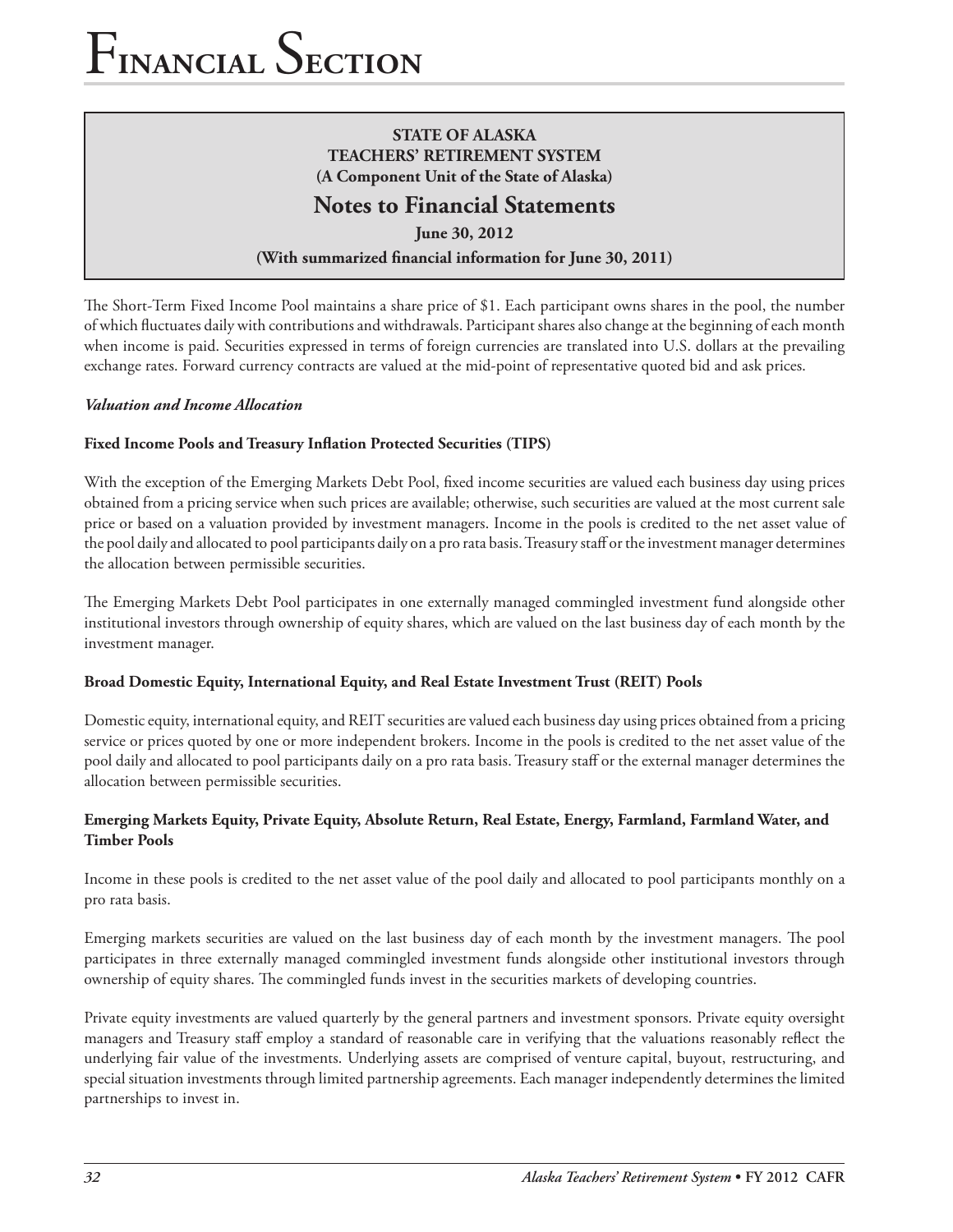# **Notes to Financial Statements**

**June 30, 2012**

#### **(With summarized financial information for June 30, 2011)**

Absolute return investments are valued monthly by the general partners. The fund administrators are held to a standard of reasonable care in verifying that the valuations reasonably reflect the underlying fair value of the investments. Underlying assets are comprised of hedge fund investments through limited partnership agreements. Each manager independently determines the limited partnerships to invest in.

The energy related investments are valued quarterly by the general partner. The general partner is held to a standard of reasonable care in verifying that the valuations reasonably reflect the underlying fair value of the investments. Underlying assets comprise a limited partnership with an energy related venture capital operating company.

Real estate, farmland, farmland water property, and timber investments are valued quarterly by investment managers based on market conditions. Additionally, real estate, farmland, farmland water, and timber investments are appraised annually by independent appraisers. Underlying assets in the pool are comprised of separate accounts, commingled accounts, and limited partnerships. Managers independently determine permissible investments.

#### *Defined Contribution Participant Directed Investments*

The Alaska Retirement Management Board (Board) contracts with an external investment manager who is given the authority to invest in a wholly owned pooled environment to accommodate thirteen participant-directed funds. Additionally, the Board Contracts with external managers who manage a mix of collective investment funds. Income for the Pooled Investment and Collective Investment Funds is credited to the fund's net asset value on a daily basis and allocated to pool participants daily on a pro rata basis.

Pooled Participant Directed Investment Funds, held in trust, are stated at fair value based on the unit value as reported by the Trustees multiplied by the number of units held by the DCR Plan. The unit value is determined by the Trustees based on fair value of the underlying assets. Purchases and sales of securities are recorded on a trade-date basis. Underlying assets comprise domestic and international stocks, investment grade bonds, federally guaranteed mortgages, money market instruments, and other cash equivalent instruments with maturities of less than one year, which include commercial paper, banker acceptances, certificates of deposit with ratings of A1/P1 or better, as well as obligations of the U.S. government and its agencies, and repurchase agreements collateralized by U.S. Treasury Instruments.

Collective Investment Funds, held in trust, are stated at fair value based on the unit value as reported by the Trustees multiplied by the number of units held by the DCR Plan. The unit value is determined by the Trustees based on fair value of the underlying assets. Purchases and sales of securities are recorded on a trade-date basis. Underlying assets comprise commingled investment funds, alongside other investors, through ownership of equity shares.

#### *Contributions Receivable*

Contributions from the System's members and employers for service through June 30 are accrued. These contributions are considered fully collectible, and accordingly, no allowance for uncollectible receivables is reflected in the financial statements.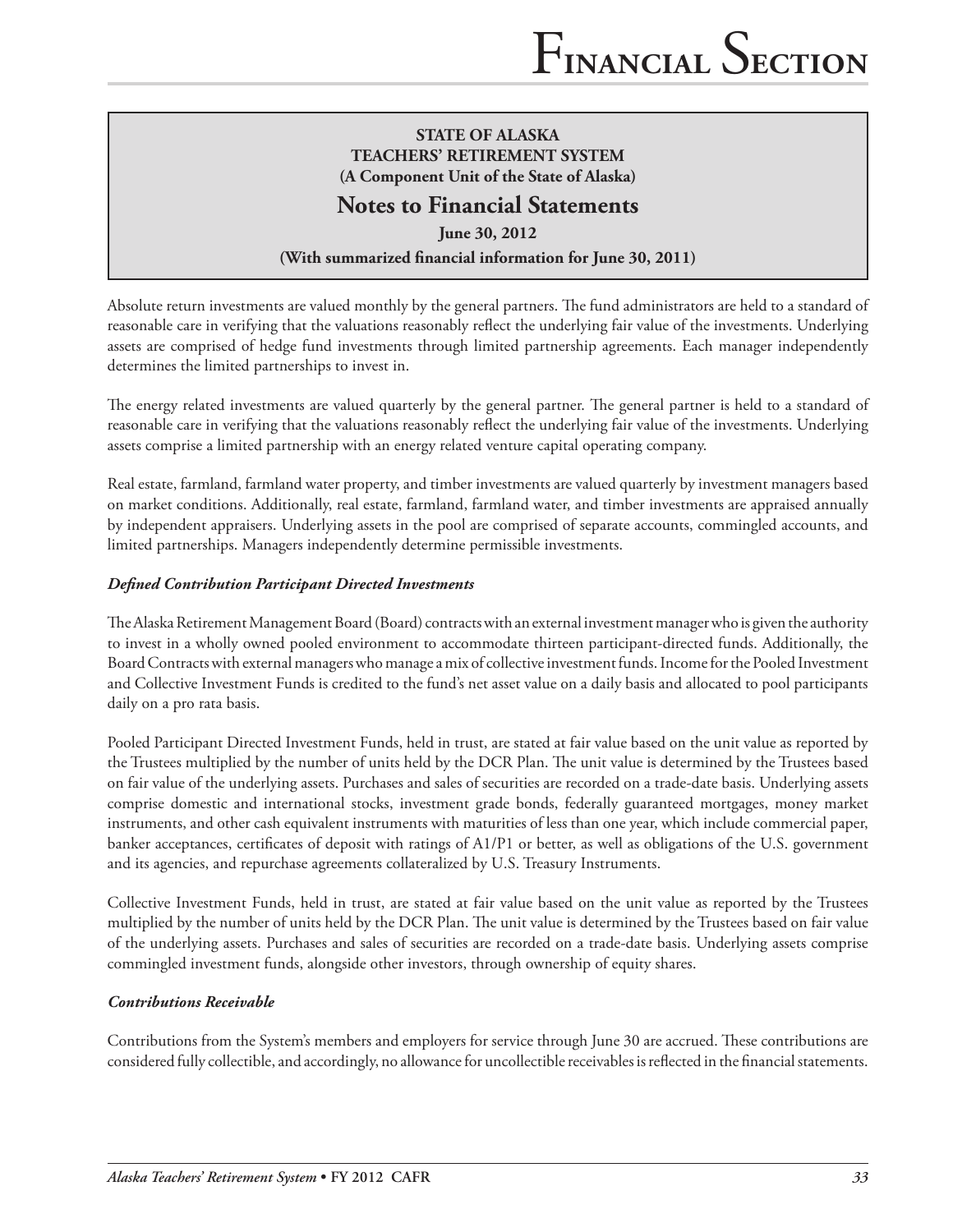### **STATE OF ALASKA TEACHERS' RETIREMENT SYSTEM (A Component Unit of the State of Alaska)**

# **Notes to Financial Statements**

**June 30, 2012**

**(With summarized financial information for June 30, 2011)**

#### *Administrative Costs*

Administrative costs are paid from investment earnings.

#### *Due From (to) State of Alaska General Fund*

Amounts due from (to) the State of Alaska General Fund represent the net difference between amounts paid by the DB Plan on behalf of others and amounts paid by others on behalf of the DB Plan.

#### *Federal Income Tax Status*

The DB Plan and DCR Plan are qualified plans under Section 401(a) and 414(d) of the Internal Revenue Code and are exempt from federal income taxes under Section 501(a).

#### **(3) Investments**

The Board is the investment oversight authority of the System's investments. As the fiduciary, the Board has the statutory authority to invest the assets under the Prudent Investor Rule. Fiduciary responsibility for the Board's Invested Assets is pursuant to Alaska Statutes 37.10.210-390.

Alaska Statute 37.10.071 provides that investments shall be made with the judgment and care under circumstances then prevailing that an institutional investor of ordinary professional prudence, discretion, and intelligence exercises in managing large investment portfolios.

Treasury provides staff for the Board. Treasury has created a pooled environment by which it manages investments of the Board. Additionally, Treasury manages a mix of Pooled Investment Funds and Collective Investment Funds for the DCR Participant Directed Pension Plans under the Board's fiduciary responsibility.

Actual investing is performed by investment officers in Treasury or by contracted external investment managers. The Board has developed investment guidelines, policies and procedures for Treasury staff and external investment managers to adhere to when managing investments. Specifically, the High Yield Fixed Income Pool, International Fixed Income Pool, Emerging Markets Debt Pool, Large Cap Domestic Equity Pool, Small Cap Domestic Equity Pool, Convertible Bond Domestic Equity Pool, International Equity Large Cap Pool, International Equity Small Cap Pool, Emerging Markets Equity Pool, Private Equity Pool, Absolute Return Pool, Real Estate Pool, Energy Pool, Farmland Pool, Farmland Water Pool, Timber Pool, Pooled Participant Directed Investment Funds, and Collective Investment Funds are managed by external management companies. Treasury manages the Retirement Fixed Income Pool, U.S. Treasury Fixed Income Pool, Real Estate Investment Trust Pool, Treasury Inflation Protected Securities (TIPS) Pool, and cash holdings of certain external managers in addition to acting as oversight manager for all externally managed investments.

The Short-term Fixed Income Pool is a State pool managed by Treasury that holds investments on behalf of Board as well as other state funds.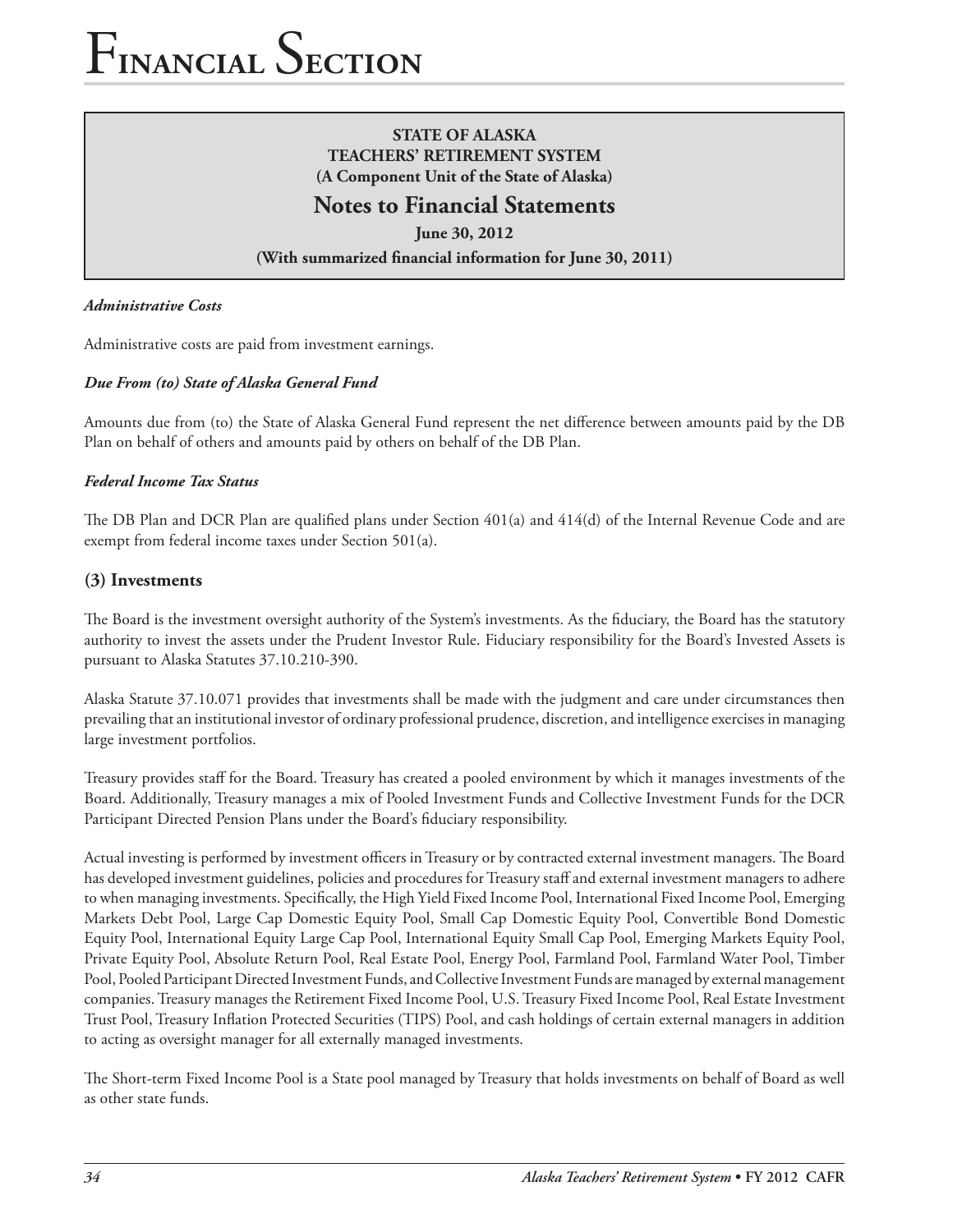# **Notes to Financial Statements**

**June 30, 2012**

**(With summarized financial information for June 30, 2011)**

## **(4) Deposit and Investment Risk**

At June 30, 2012, the System investments included the following (in thousands):

|                                                         | <b>Fair Value</b>  |            |               |            |                          |             |             |                          |                  |
|---------------------------------------------------------|--------------------|------------|---------------|------------|--------------------------|-------------|-------------|--------------------------|------------------|
|                                                         | Fixed income pools |            |               |            |                          |             |             |                          |                  |
|                                                         | Short-term         | Retirement | U.S. Treasury | High yield | International            | Convertible | <b>TIPS</b> | Other                    | <b>Total</b>     |
| Bridge loans                                            | \$                 |            |               | 1,078      |                          |             |             |                          | 1,078            |
| Commercial paper                                        | 5,955              |            |               |            |                          |             |             |                          | 5,955            |
| Convertible bonds                                       |                    |            |               | 1,176      |                          | 29,472      |             |                          | 30,648           |
| Corporate bonds                                         | 15,931             |            | 25,827        | 108,384    |                          |             | ÷           | $\overline{\phantom{0}}$ | 150,142          |
| Deposits                                                | 699                |            |               | 6,450      | 479                      | 441         |             |                          | 8,069            |
| Foreign corporate bonds                                 |                    |            |               | 211        | 2,452                    |             |             |                          | 2,663            |
| Foreign government bonds                                |                    |            |               |            | 102,958                  |             |             |                          | 102,958          |
| Mortgage-backed                                         | 1,485              | 3,368      | 15,835        |            |                          |             |             | $\overline{\phantom{0}}$ | 20,688           |
| Municipal bonds                                         |                    |            | 565           |            |                          |             |             |                          | 565              |
| Other asset-backed                                      | 61,672             |            | 724           |            | $\overline{\phantom{a}}$ |             |             |                          | 62,396           |
| Short-term investment fund                              |                    |            |               |            | 803                      |             |             | 5,609                    | 6,412            |
| U.S. government agency                                  | 2,097              |            | 2,582         |            |                          |             |             |                          | 4,679            |
| Treasury bills                                          | 92,480             |            | 35,124        |            |                          |             |             |                          | 92,480<br>35,124 |
| Treasury bonds<br>Treasury notes                        |                    |            | 390,374       |            |                          |             |             |                          | 390,374          |
| U.S. Treasury TIP bonds                                 |                    |            |               |            |                          |             | 21,719      |                          | 21,719           |
| U.S. Treasury TIP notes                                 |                    |            |               |            |                          |             | 34,635      |                          | 34,635           |
| Yankees:                                                |                    |            |               |            |                          |             |             |                          |                  |
| Corporate                                               | 3,665              |            | 3,698         | 8,469      |                          |             |             |                          | 15,832           |
| Government                                              |                    |            | 1,864         |            |                          |             |             |                          | 1,864            |
| Fixed income pools:                                     |                    |            |               |            |                          |             |             |                          |                  |
| Warrants                                                |                    |            |               | 4          |                          | 2.654       |             |                          | 2,658            |
| Emerging markets debt pool                              |                    |            |               |            |                          |             |             | 35,583                   | 35,583           |
| Broad domestic equity pool:                             |                    |            |               |            |                          |             |             |                          |                  |
| Deposit                                                 |                    |            |               |            |                          |             |             | 13,537                   | 13,537           |
| Equity                                                  |                    |            |               |            |                          |             |             | 1,229,645                | 1,229,645        |
| Futures                                                 |                    |            |               |            |                          |             |             | 455                      | 455              |
| Limited partnership                                     |                    |            |               |            |                          |             |             | 69,615                   | 69,615           |
| Mutual fund                                             |                    |            |               |            |                          |             |             | 11,743                   | 11,743           |
| Options                                                 |                    |            |               |            |                          |             |             | (5,793)                  | (5,793)          |
| Treasury bills                                          |                    |            |               |            |                          |             |             | 655                      | 655              |
| Broad international equity pool:                        |                    |            |               |            |                          |             |             |                          |                  |
| Deposits                                                |                    |            |               |            |                          |             |             | 14,394                   | 14,394           |
| Equity                                                  |                    |            |               |            |                          |             |             | 685,514                  | 685,514          |
| Mutual funds                                            |                    |            |               |            |                          |             |             | 57,831                   | 57,831           |
| Rights                                                  |                    |            |               |            |                          |             |             | 12                       | 12               |
| Emerging markets equity pool                            |                    |            |               |            |                          |             |             | 247,943                  | 247,943          |
| Private equity pool:<br>Limited partnerships            |                    |            |               |            |                          |             |             | 463,580                  | 463,580          |
| Absolute return pool:                                   |                    |            |               |            |                          |             |             |                          |                  |
| Limited partnerships                                    |                    |            |               |            |                          |             |             | 198,336                  | 198,336          |
| Real estate pool:                                       |                    |            |               |            |                          |             |             |                          |                  |
| Commingled funds                                        |                    |            |               |            |                          |             |             | 85,387                   | 85,387           |
| Limited partnerships                                    |                    |            |               |            |                          |             |             | 99,511                   | 99,511           |
| Real estate                                             |                    |            |               |            |                          |             |             | 189,443                  | 189,443          |
| Real estate investment trust pool:                      |                    |            |               |            |                          |             |             |                          |                  |
| Equity                                                  |                    |            |               |            |                          |             |             | 53,523                   | 53,523           |
| Energy pool:                                            |                    |            |               |            |                          |             |             |                          |                  |
| Limited partnerships                                    |                    |            |               |            |                          |             |             | 33,461                   | 33,461           |
| Farmland pool:                                          |                    |            |               |            |                          |             |             |                          |                  |
| Agricultural holdings                                   |                    |            |               |            |                          |             |             | 169,618                  | 169,618          |
| Farmland water pool:                                    |                    |            |               |            |                          |             |             |                          |                  |
| Agricultural holdings                                   |                    |            |               |            |                          |             |             | 14,648                   | 14,648           |
| Timber pool:                                            |                    |            |               |            |                          |             |             |                          |                  |
| Timber holdings                                         |                    |            |               |            |                          |             |             | 65,992                   | 65,992           |
| Participant directed:                                   |                    |            |               |            |                          |             |             |                          |                  |
| Collective investment funds                             |                    |            |               |            |                          |             |             | 66,501                   | 66,501           |
| Pooled investment funds                                 |                    |            |               |            |                          |             |             | 38,589                   | 38,589           |
| Net other assets (liabilities)                          | (4,962)            | 31         | (41,740)      | 1,386      | 1,224                    | 199         | 309         | 4,130                    | (39, 423)        |
| Other pool ownership                                    | (85,902)           | 2,255      | 53,216        |            |                          |             | 181         | 30,250                   |                  |
| Unallocated deposit in transit<br>Total invested assets | 93,120<br>\$       | 5,654      | 488,069       | 127,158    | 107,916                  | 32,766      | 56,844      | 213<br>3,879,925         | 213<br>4,791,452 |
|                                                         |                    |            |               |            |                          |             |             |                          |                  |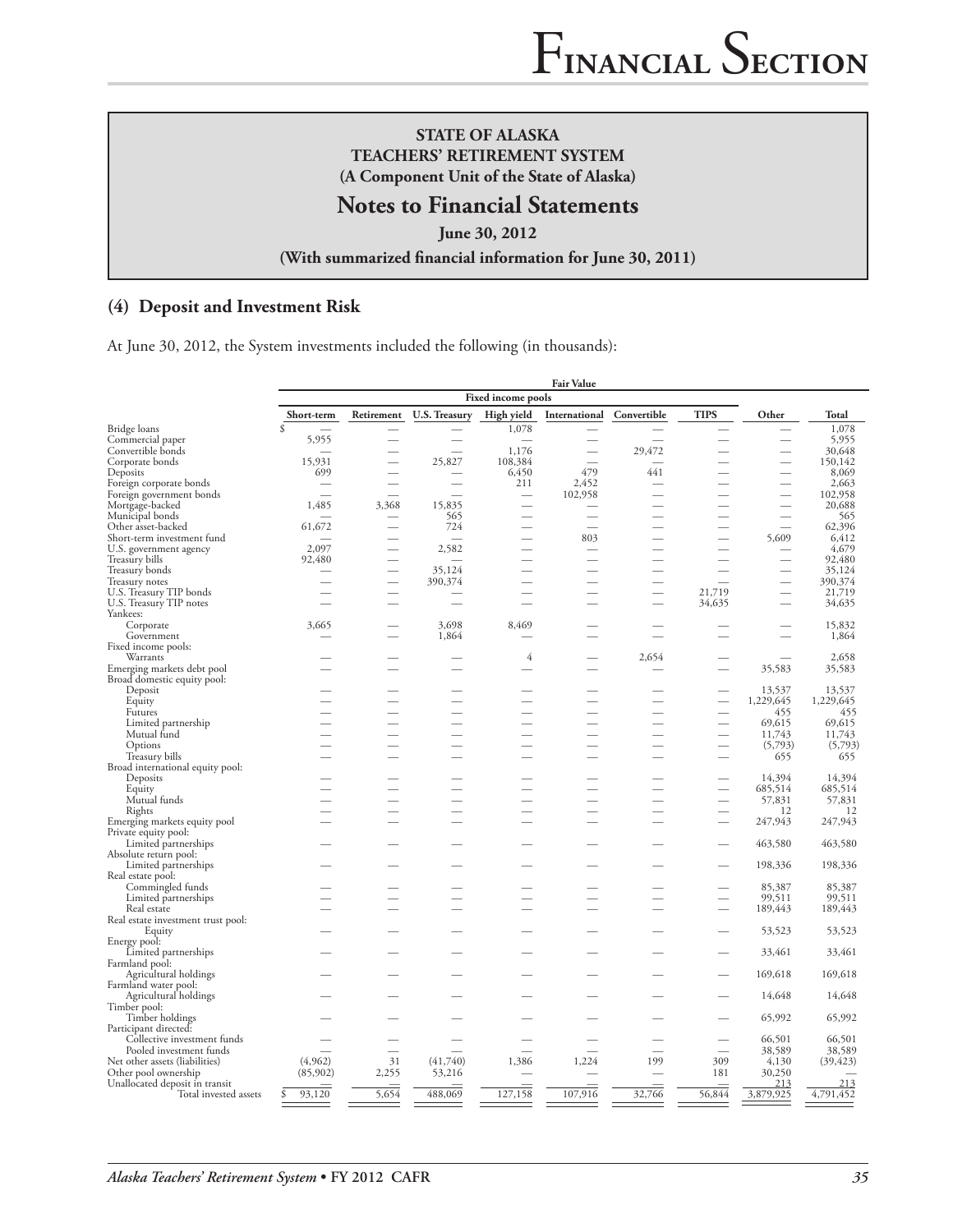## **STATE OF ALASKA TEACHERS' RETIREMENT SYSTEM (A Component Unit of the State of Alaska)**

# **Notes to Financial Statements**

**June 30, 2012**

**(With summarized financial information for June 30, 2011)**

#### *Interest Rate Risk*

Interest rate risk is the risk that changes in interest rates will adversely affect the fair value of an investment.

#### **Short–Term Fixed Income Pool**

As a means of limiting its exposure to fair value losses arising from increasing interest rates, Treasury's investment policy limits individual fixed rate securities to fourteen months to maturity or fourteen months expected average life upon purchase. Floating rate securities are limited to three years to maturity or three years expected average life upon purchase. Treasury utilizes the actual maturity date for commercial paper and twelve-month prepay speeds for other securities. At June 30, 2012, the expected average life of individual fixed rate securities ranged from two days to twenty five years and the expected average life of floating rate securities ranged from twelve days to nine years.

#### **Other Defined Benefit Fixed Income Pools**

Duration is a measure of interest rate risk. It measures a security's sensitivity to a 100-basis point change in interest rates. The duration of a pool is the average fair value weighted duration of each security in the pool taking into account all related cash flows. Treasury uses industry standard analytical software developed by The Yield Book Inc. to calculate effective duration. The software takes into account various possible future interest rates, historical and estimated prepayment rates, options and other variable cash flows to calculate effective duration.

Through the Board's investment policy, Treasury manages the exposure to fair value losses arising from increasing interest rates by limiting the effective duration of the Retirement Fixed Income portfolio to  $\pm$  20% of the Barclays Capital U.S. Aggregate Bond Index. The effective duration for the Barclays Capital U.S. Aggregate Bond Index at June 30, 2012, was 5.07 years.

Through the Board's investment policy, Treasury manages the exposure to fair value losses arising from increasing interest rates by limiting the effective duration of the Intermediate U.S. Treasury Fixed Income portfolio to ± 20% of the Barclays Capital U.S. Treasury Intermediate Index. The effective duration for the Barclays Capital U.S. Treasury Intermediate Index at June 30, 2012 was 3.86 years.

Through the Board's investment policy, Treasury manages the exposure to fair value losses arising from increasing interest rates by limiting the effective duration of the High Yield Fixed Income portfolio to ± 20% of the Merrill Lynch U.S. High Yield Master II Constrained Index. The effective duration for the Merrill Lynch U.S. High Yield Master II Constrained Index at June 30, 2012 was 4.21 years.

Through the Board's investment policy, Treasury manages the exposure to fair value losses arising from increasing interest rates by limiting the effective duration of the International Fixed Income portfolio to ± 25% of the blended benchmark of 70% Citigroup Non-USD World Government Bond Index and 30% JP Morgan Global Bond Emerging Markets Broad Diversification Index. The effective duration for Citigroup Non-USD Word Government Bond Index at June 30, 2012, was 7.26 years and the effective duration of JP Morgan Global Bond Index at June 30, 2012 was 4.75, for a blended duration of 6.50 at June 30, 2012.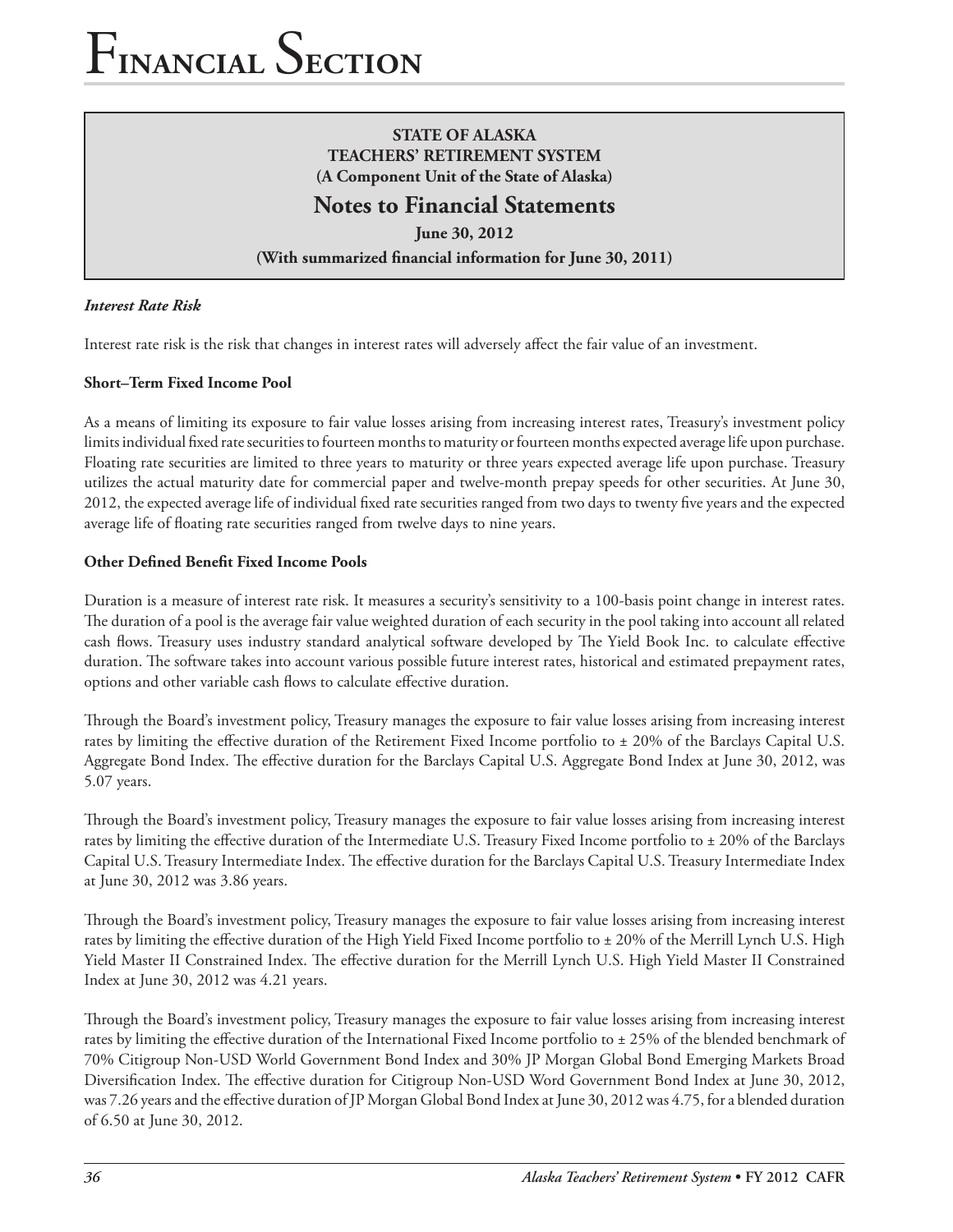# **Notes to Financial Statements**

**June 30, 2012**

#### **(With summarized financial information for June 30, 2011)**

Through the Board's investment policy, Treasury manages the exposure to fair value losses arising from increasing interest rates by limiting the effective duration of the TIPS portfolio to ± 20% of the Barclays Capital U.S. Treasury Inflation-Protected (U.S. TIPS) Index, or a reasonable proxy thereof. The average life of the proxy index at June 30, 2012 was 9.27 years.

The Board does not have a policy to limit interest rate risk for the Emerging Debt or Convertible Bond portfolio.

At June 30, 2012, the effective duration of the DB Plan's fixed income pools, by investment type, was as follows (in years):

|                              | <b>Effective duration</b> |                      |            |               |             |  |
|------------------------------|---------------------------|----------------------|------------|---------------|-------------|--|
|                              | Retirement                | <b>U.S. Treasury</b> | High yield | International | <b>TIPS</b> |  |
| Cash equivalent              | 0.26                      | 0.26                 |            |               | 0.26        |  |
| Convertible bonds            |                           |                      | 0.12       |               |             |  |
| Corporate                    |                           | 3.83                 | 3.82       |               |             |  |
| Foreign corporate bonds      |                           |                      |            | 3.27          |             |  |
| Foreign government bonds     |                           |                      | 4.81       | 5.48          |             |  |
| Mortgage backed              |                           | 2.49                 |            |               |             |  |
| Other asset backed           |                           | 0.83                 |            |               |             |  |
| U.S. government agency       |                           | 7.27                 |            |               |             |  |
| U.S. Treasury bonds          |                           | 6.83                 |            |               | 9.91        |  |
| U.S. Treasury notes          |                           | 3.48                 |            |               | 2.22        |  |
| Yankees:                     |                           |                      |            |               |             |  |
| Corporate                    |                           | 2.14                 | 3.74       |               |             |  |
| Government                   |                           | 1.23                 |            |               |             |  |
| Portfolio effective duration | 1.66                      | 3.36                 | 3.57       | 5.34          | 5.16        |  |

#### **Defined Contribution Pooled Investment Funds**

The Board contracts with an external investment manager who is given the authority to invest funds in a wholly owned pooled environment to accommodate thirteen participant directed funds. Through the Board's investment policy, exposure to fair value losses arising from increasing interest rates is managed by limiting the duration as follows:

Under normal conditions, for government debt, corporate debt and mortgage-backed securities, duration is limited to ± 0.2 years of the Barclays Capital U.S. Aggregate Bond Index. Further deviations are acceptable if they do not contribute significantly to the overall risk of portfolio. In no event at time of purchase shall effective duration exceed ± 0.4 years relative to the index.

At June 30, 2012, the duration of the government corporate debt and mortgage-backed securities was 5.06 years and the duration of the Barclays Capital Aggregate Bond Index was 5.07 years.

Under normal conditions, the DCR Plan will invest in cash equivalent instruments with maturities of less than one year.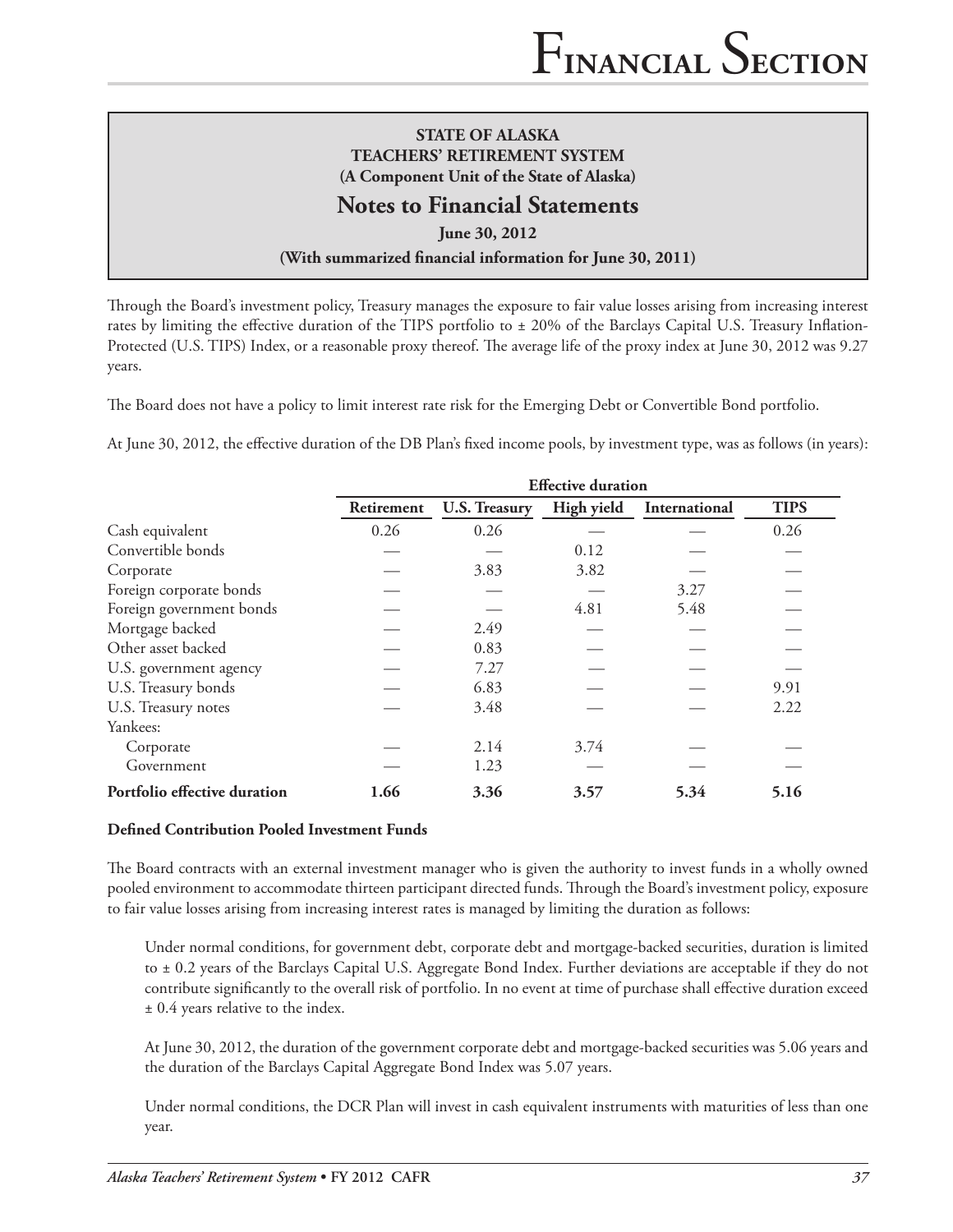### **STATE OF ALASKA TEACHERS' RETIREMENT SYSTEM (A Component Unit of the State of Alaska)**

# **Notes to Financial Statements**

**June 30, 2012**

#### **(With summarized financial information for June 30, 2011)**

#### **Defined Contribution Collective Investment Funds**

The Board does not have a policy to limit interest rate risk for its collective investment funds. At June 30, 2012, the modified duration of collective investment funds that consisted solely of debt securities were as follows – SSgA Money Market Trust: 49 days, SSgA World Government Bond Ex-U.S. Index: 7.40 years, SSgA Long U.S. Treasury Bond Index: 16.63 years, SSgA TIPS Index: 5.12 years, Barclays Gov/Corp Bond Fund: 5.67 years, and the Barclays Intermediate Bond Fund: 3.64 years.

#### *Credit Risk*

Credit risk is the risk that an issuer or other counter party to an investment will not fulfill its obligations.

Treasury's investment policy has the following limitations with regard to credit risk:

Short-term Fixed Income Pool investments are limited to instruments with a long-term credit rating of at least A3 or equivalent and instruments with a short-term credit rating of at least P1 or equivalent. Asset-backed and non-agency mortgage securities must be rated A3 or equivalent. The A3 rating is defined as the median rating of the following three rating agencies: Standard & Poor's Corporation, Moody's and Fitch. Asset-backed and non-agency mortgage securities may be purchased if rated by only one of these agencies if they are rated AAA.

The Board's investment policy has the following limitations with regard to credit risk:

#### **Retirement Fixed Income**

Commercial paper must carry a rating of at least P-1 by Moody's and A-1 by Standard and Poor's.

Corporate, asset-backed, and non-agency mortgage securities must be investment grade. Investment grade is defined as the median rating of Standard & Poor's, Moody's and Fitch. Asset-backed and non-agency mortgage securities may be purchased if only rated by one of these agencies if they are rated AAA. Corporate bonds may be purchased if rated by two of these agencies.

No more than 40% of the portfolio's assets may be invested in investment grade corporate debt.

No more than 15% of the portfolio's assets may be invested in BBB+ to BBB- rated debt by Standard and Poor's Corporation or the equivalent by Moody's or Fitch.

#### **U.S. Treasury Fixed Income**

No more than 30% of the portfolio's assets may be invested in securities that are not nominal, United States Treasury obligations or the internally managed short term or substantially similar portfolio at the time of purchase.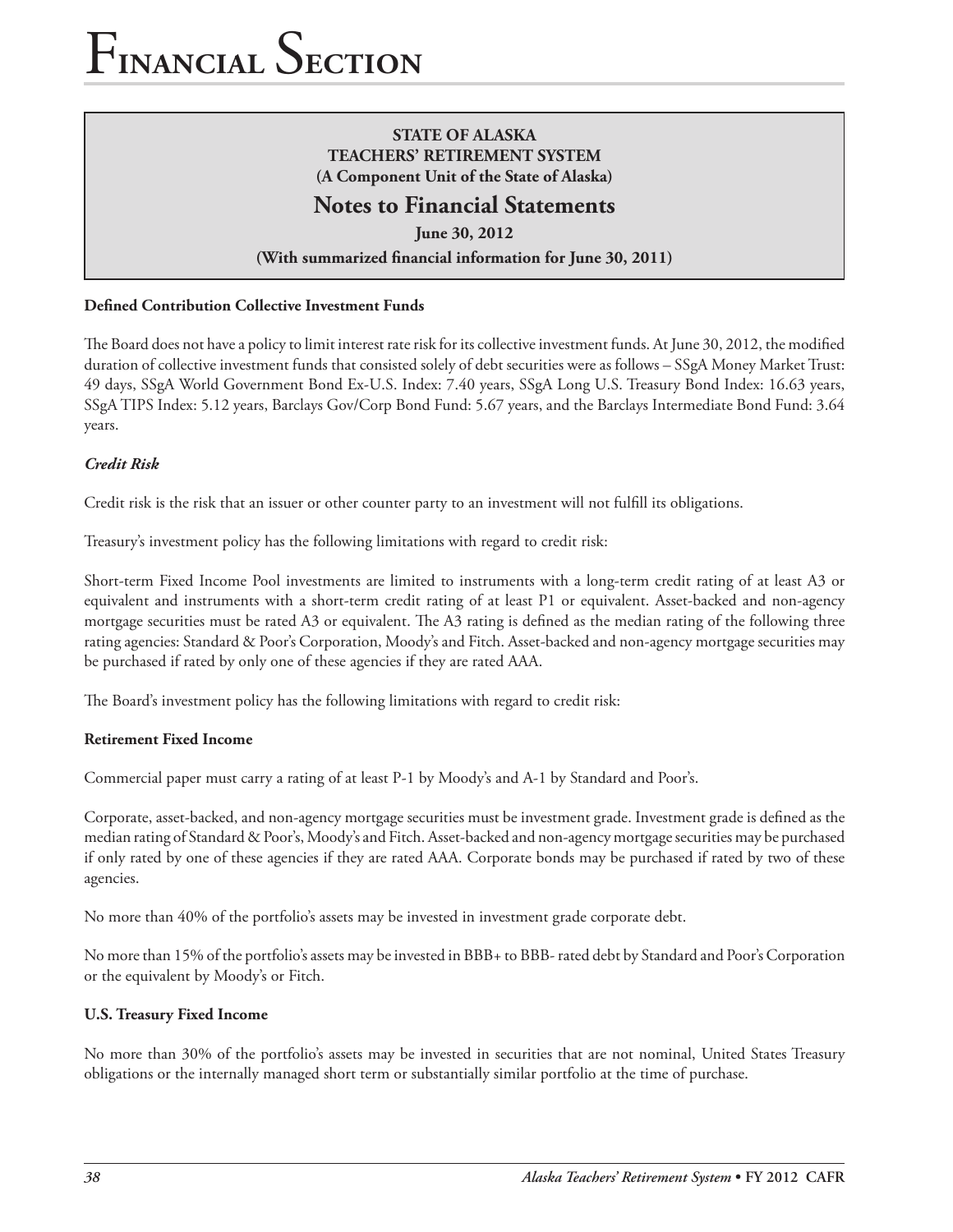# **Notes to Financial Statements**

**June 30, 2012**

#### **(With summarized financial information for June 30, 2011)**

Corporate, asset-backed, and nonagency mortgage securities must be investment grade. Investment grade is defined as the median rating of Standard & Poor's, Moody's and Fitch. Asset-backed and non-agency mortgage securities may be purchased if only rated by one of these agencies if they are rated AAA. Corporate bonds may be purchased if rated by two of these agencies.

#### **High Yield Fixed Income**

No more than 10% of the portfolio's assets may be invested in securities rated A3 or higher.

No more than 25% of the portfolio's assets may be invested in securities rated below B3.

No more than 5% of the portfolio's assets may be invested in unrated securities.

No more than 10% of the portfolio's assets may be invested in countries not rated investment grade, including emerging markets.

The lower of any Standard & Poor's, Moody's or Fitch rating will be used for limits on securities rated below B3 and the higher rating will be used for limits on securities rated A3 or higher. Only one rating is necessary.

#### **International Fixed Income**

Corporate and asset-backed obligations must be rated investment grade or better by a recognized credit rating agency.

Commercial paper and euro commercial paper must be rated A-1 by Standard & Poor's or P-1 by Moody's or the equivalent of a comparable rating agency.

#### **Convertible Bonds**

Non-rated convertible securities are permitted provided the manager is able to assign an appropriate credit rating consistent with the criteria used by Standard and Poor's, Moody's or Fitch. Non-rated securities are limited to 35% of the total market value of the portfolio.

The weighted average rating of the portfolio shall not fall below the Standard and Poor's equivalent of B.

Investments are limited to instruments with a credit rating above CCC- by Standard and Poor's and C3 by Moody's. However, the manager may continue to hold securities downgraded below CCC- by Standard and Poor's and C3 by Moody's if such an investment is considered appropriate given the Board's investment objective.

In the case of a split rating by two or more of the rating agencies, the lower rating shall apply.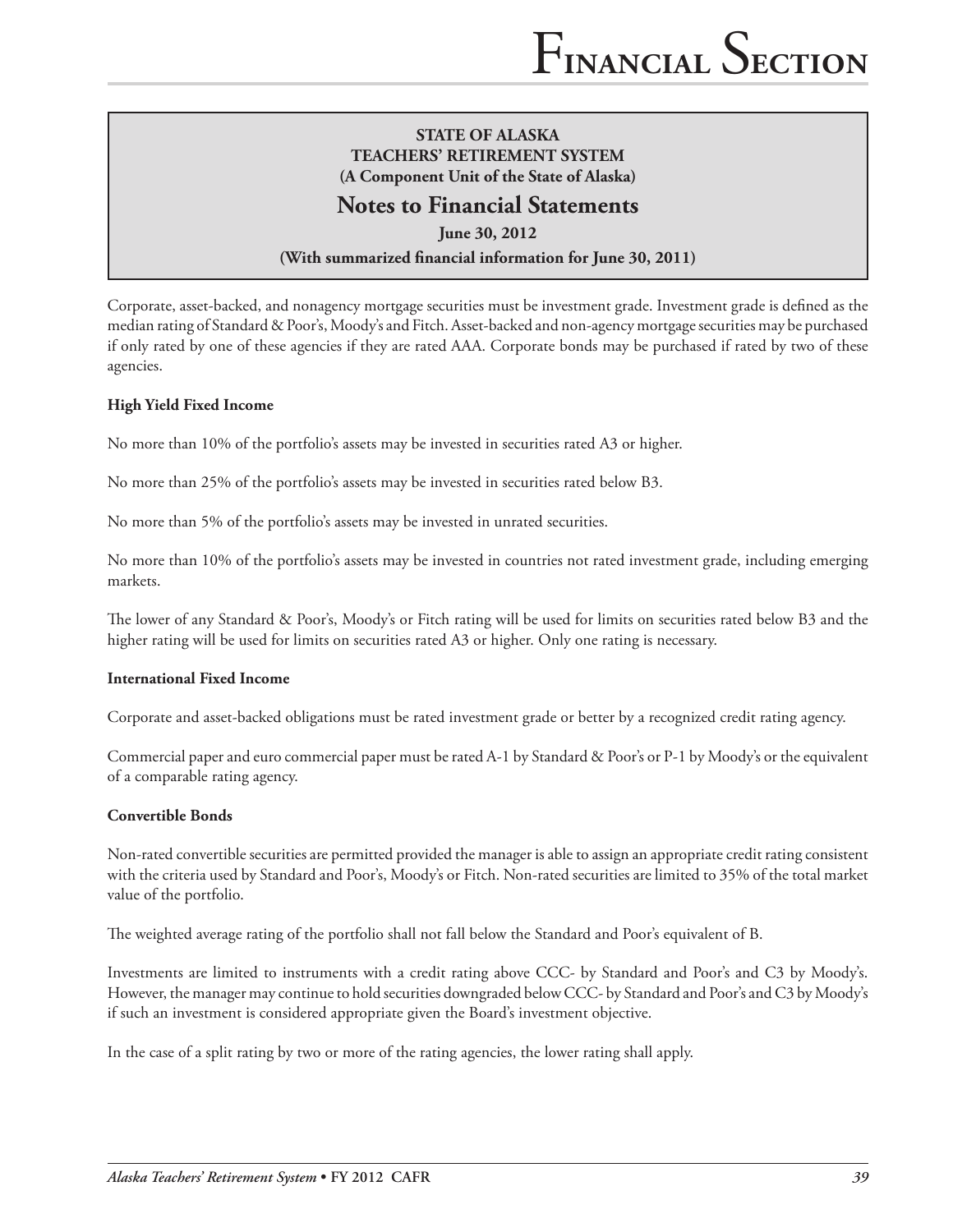## **STATE OF ALASKA TEACHERS' RETIREMENT SYSTEM (A Component Unit of the State of Alaska)**

# **Notes to Financial Statements**

**June 30, 2012**

**(With summarized financial information for June 30, 2011)**

#### **TIPS**

Commercial paper must be rated at least P-1 by Moody's and A-1 by Standard and Poor's.

No more than 5% of the portfolio's assets may be invested in investment grade corporate debt.

No more than 5% of the portfolio's assets may be invested in BBB+ to BBB- rated debt by Standard & Poor's or the equivalents by Moody's or Fitch.

Non-U.S. Treasury-issued securities must be rated investment grade. The investment grade rating is defined as the median rating of the following three rating agencies: Standard & Poor's, Moody's and Fitch. Asset-backed and non-agency mortgage securities may be purchased if only rated by one of these agencies if they are rated AAA. Corporate bonds may be purchased if rated by two of these agencies.

#### **Domestic Equity (Large Cap and Small Cap) and Broad International Equity**

Corporate debt obligations must carry a rating of at least A or better by Moody's, Standard & Poor's or Fitch rating services.

Commercial paper must bear the highest rating assigned by Moody's, Standard & Poor's or Fitch rating services.

The Board does not have a policy to limit the concentration of credit risk for the Emerging Markets Debt Pool or the Collective Investment Funds.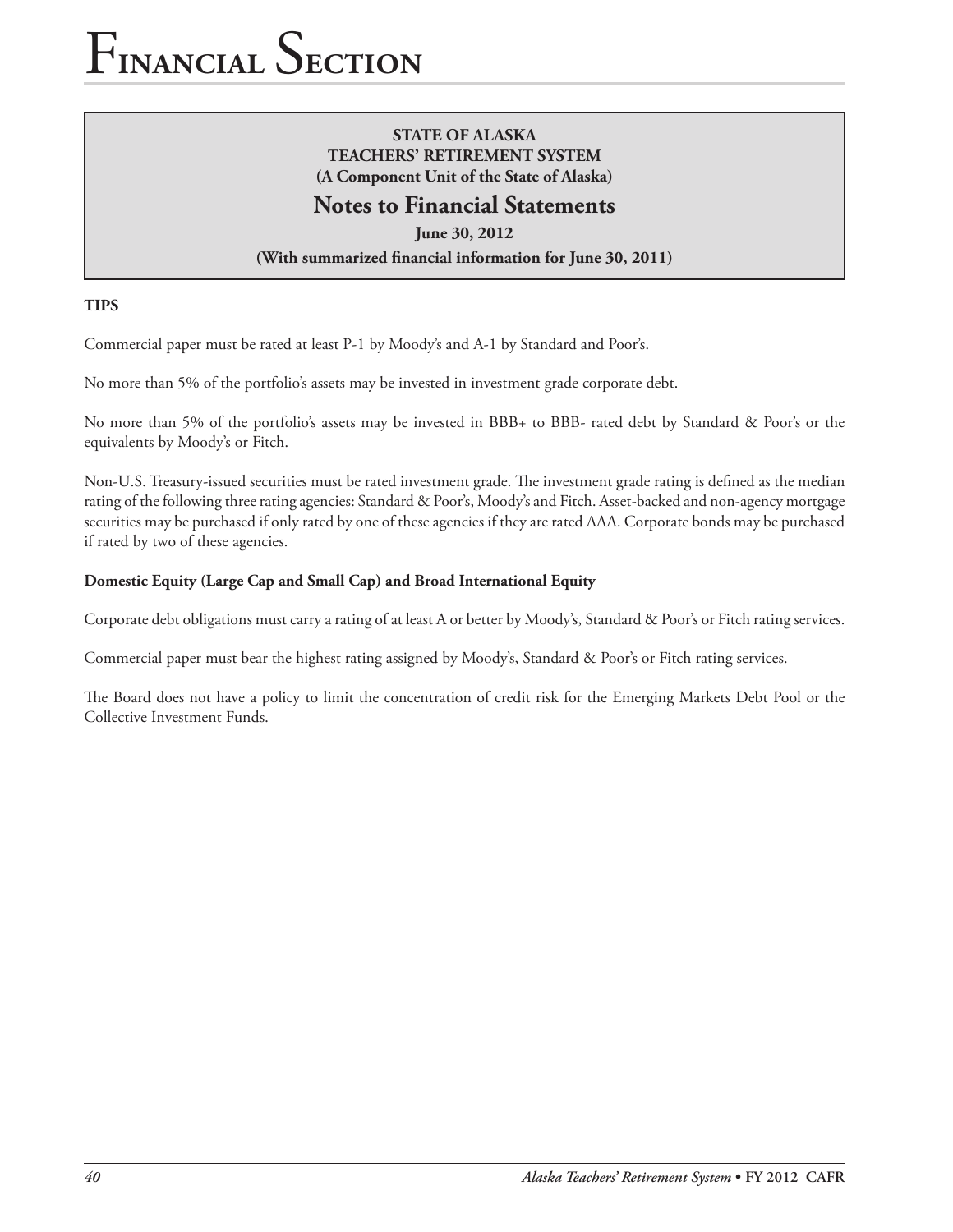# **Notes to Financial Statements**

**June 30, 2012**

**(With summarized financial information for June 30, 2011)**

At June 30, 2012, the System's Invested Assets consisted of securities with credit quality ratings issued by nationally recognized statistical rating organizations as follows (using Standard & Poor's Corporation rating scale):

|                          |                  |                          |                          |                          | <u>Fixed income pools</u> |                          |                          |             |
|--------------------------|------------------|--------------------------|--------------------------|--------------------------|---------------------------|--------------------------|--------------------------|-------------|
| Investment type          | Rating           | Short-term               | Retirement               | <b>U.S. Treasury</b>     | High yield                | International            | Convertible              | <b>TIPS</b> |
| <b>Bank</b> loans        | <b>BB</b>        | $-$ %                    | $-$ %                    | $-$ %                    | 0.36%                     | $-$ %                    | $-$ %                    | $-$ %       |
| Bank loans               | Not rated        | $\frac{1}{2}$            | $\overline{\phantom{0}}$ | $\overline{\phantom{0}}$ | 0.49                      |                          |                          |             |
| Commercial paper         | Not rated        | 3.33                     |                          |                          |                           |                          |                          |             |
| Convertible bonds        | AAA              | $\overline{\phantom{0}}$ |                          |                          |                           | ÷.                       | 1.56                     |             |
| Convertible bonds        | A                |                          |                          |                          | 0.25                      |                          | 8.26                     |             |
| Convertible bonds        | <b>BBB</b>       |                          |                          |                          | 0.37                      |                          | 17.19                    |             |
| Convertible bonds        | <b>BB</b>        | $\overline{\phantom{a}}$ |                          | and the                  | $\overline{\phantom{0}}$  | $\overline{\phantom{0}}$ | 19.40                    |             |
| Convertible bonds        | $\, {\bf B}$     |                          |                          |                          | 0.07                      |                          | 13.72                    |             |
| Convertible bonds        | CCC              |                          |                          |                          |                           |                          | 0.58                     |             |
| Convertible bonds        | Not rated        |                          | $\overline{\phantom{a}}$ |                          | 0.49                      | $\overline{\phantom{0}}$ | 29.24                    |             |
| Corporate bonds          | AA               | 4.94                     |                          | 0.94                     |                           |                          |                          |             |
| Corporate bonds          | A                | 3.60                     |                          | 2.72                     |                           |                          |                          |             |
| Corporate bonds          | <b>BBB</b>       | $\sim$                   | $\overline{\phantom{a}}$ | 1.17                     | 3.22                      |                          |                          |             |
| Corporate bonds          | <b>BB</b>        |                          |                          |                          | 33.38                     |                          |                          |             |
| Corporate bonds          | $\, {\bf B}$     |                          |                          |                          | 39.68                     |                          |                          |             |
| Corporate bonds          | CCC              |                          |                          |                          | 6.25                      |                          |                          |             |
| Corporate bonds          | Not rated        | 0.35                     | $\overline{\phantom{0}}$ | 0.57                     | 2.44                      | ÷.                       | $\sim$                   |             |
| Equity                   | <b>BBB</b>       |                          |                          |                          |                           |                          | 2.15                     |             |
| Equity                   | <b>BB</b>        |                          |                          |                          |                           |                          | 3.00                     |             |
| Equity                   | B                | $\overline{\phantom{0}}$ | $\overline{\phantom{0}}$ |                          |                           |                          | 1.33                     |             |
| Equity                   | CCC              |                          |                          |                          |                           |                          | 0.35                     |             |
| Equity                   | Not rated        |                          |                          |                          |                           |                          | 1.27                     |             |
| Foreign corporate bonds  | AA               |                          |                          |                          | $\overline{\phantom{0}}$  | 0.67                     |                          |             |
| Foreign corporate bonds  | $\boldsymbol{A}$ |                          |                          |                          |                           | 3.07                     |                          |             |
| Foreign government bonds | AA               |                          |                          |                          |                           | 1.56                     |                          |             |
| Foreign government bonds | А                |                          |                          |                          | $\overline{\phantom{0}}$  | 21.37                    |                          |             |
| Foreign government bonds | <b>BBB</b>       |                          |                          |                          | 0.17                      | 2.24                     |                          |             |
| Foreign government bonds | BB               |                          |                          |                          |                           | 4.49                     |                          |             |
| Foreign government bonds | Not rated        |                          |                          |                          |                           | 65.42                    |                          |             |
| Government agency        | AA               | 1.17                     |                          | 0.53                     |                           |                          |                          |             |
| Mortgage backed          | AAA              | 0.46                     | 7.96                     | 0.47                     |                           |                          |                          |             |
| Mortgage backed          | AA               |                          | 31.67                    | 1.82                     |                           |                          |                          |             |
| Mortgage backed          | CCC              | ÷                        | 10.53                    |                          |                           |                          |                          |             |
| Mortgage backed          | Not rated        | 0.37                     | 9.40                     | 0.95                     |                           |                          |                          |             |
| Other asset backed       | AAA              | 26.15                    |                          |                          |                           |                          |                          |             |
| Other asset backed       | AA               | 1.90                     | $\overline{\phantom{0}}$ | $\overline{\phantom{m}}$ |                           | ÷.                       |                          |             |
| Other asset backed       | A                | 0.08                     |                          | 0.13                     |                           |                          |                          |             |
| Other asset backed       | Not rated        | 6.30                     | $=$                      | 0.02                     |                           |                          |                          |             |
| Other pool ownership     | Not rated        | $\sim$                   | 39.90                    | 10.90                    | $\overline{\phantom{a}}$  | $\sim$                   | $\overline{\phantom{0}}$ | 0.32        |
| Short-term investment    | Not rated        | $\overline{\phantom{0}}$ |                          |                          |                           | 0.74                     |                          |             |
| U.S. Treasury bills      | AA               | 51.67                    |                          |                          |                           |                          |                          |             |
| U.S. Treasury bonds      | AA               |                          |                          | 7.20                     |                           |                          |                          | 38.21       |
| U.S. Treasury notes      | AA               |                          |                          | 79.99                    |                           |                          |                          | 60.93       |
| Yankees:                 |                  |                          |                          |                          |                           |                          |                          |             |
| Corporate                | AA               | 1.42                     |                          |                          |                           |                          |                          |             |
| Corporate                | $\boldsymbol{A}$ | 0.62                     |                          | 0.44                     |                           |                          |                          |             |
| Corporate                | <b>BBB</b>       |                          |                          | 0.32                     |                           |                          |                          |             |
| Corporate                | <b>BB</b>        |                          | $\overline{\phantom{0}}$ |                          | 2.76                      | $\overline{\phantom{a}}$ |                          |             |
| Corporate                | $\, {\bf B}$     |                          |                          |                          | 3.44                      |                          |                          |             |
| Corporate                | Not rated        |                          |                          |                          | 0.47                      |                          |                          |             |
| Government               | AA               |                          |                          | 0.29                     |                           |                          |                          |             |
| Government               | Not rated        |                          |                          | 0.09                     |                           |                          |                          |             |
| No credit exposure       |                  | (2.36)                   | 0.54                     | (8.55)                   | 6.16                      | 0.44                     | 1.95                     | 0.54        |
|                          |                  | 100.00%                  | 100.00%                  | 100.00%                  | 100.00%                   | 100.00%                  | 100.00%                  | 100.00%     |
|                          |                  |                          |                          |                          |                           |                          |                          |             |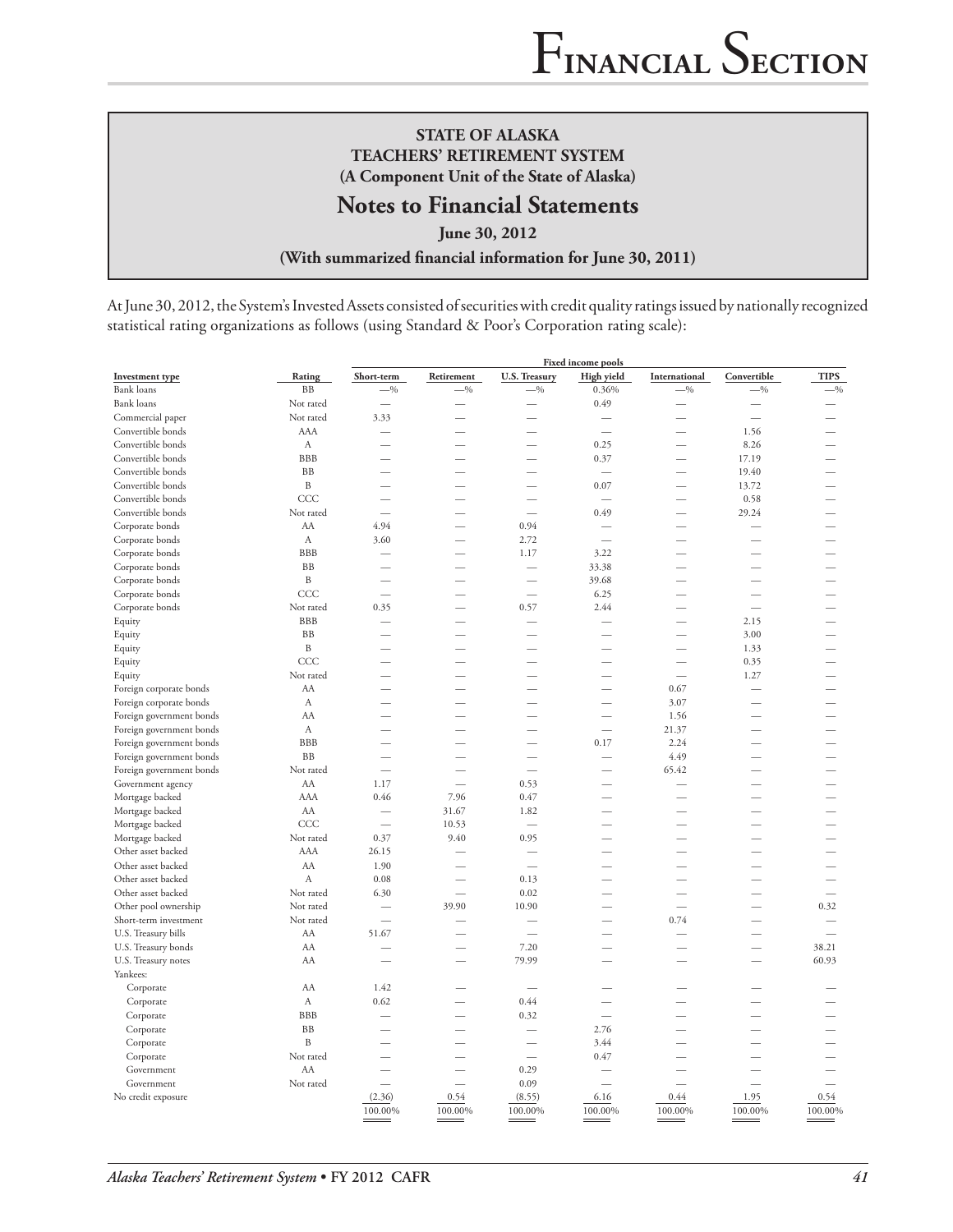### **STATE OF ALASKA TEACHERS' RETIREMENT SYSTEM (A Component Unit of the State of Alaska)**

# **Notes to Financial Statements**

**June 30, 2012**

#### **(With summarized financial information for June 30, 2011)**

### *Custodial Credit Risk – Deposits*

Custodial credit risk is the risk that deposits may not be returned in the event of a bank failure. The Board does not have a policy in relation to custodial credit risk for deposits; however, any uninvested U.S. cash held in accounts is fully insured by the Federal Deposit Insurance Corporation (FDIC) under section 343 of the Dodd-Frank Wall Street Reform and Consumer Protection Act effective December 31, 2010. This section of the act provides temporary unlimited deposit insurance coverage for noninterest-bearing transaction accounts through December 31, 2012, at all FDIC-insured depository institutions thereby limiting custodial credit risk.

At June 30, 2012, the System's Invested Assets had the following uncollateralized and uninsured deposits (in thousands):

|                                 | Amount   |
|---------------------------------|----------|
|                                 |          |
| Board international equity pool | \$14,393 |
| International fixed income pool | 479      |

#### *Foreign Currency Risk*

Foreign Currency Risk is the risk that changes in exchange rates will adversely impact the fair value of an investment. The Board's policy with regard to foreign currency risk in the International Fixed Income Pool is to restrict obligations to those issued in the currencies of these countries: Argentina, Australia, Brazil, Canada, Chile, China, Colombia, Czech Republic, Denmark, Egypt, Eurozone sovereign issuers in the aggregate, Hungary, India, Indonesia, Israel, Japan, Malaysia, Mexico, New Zealand, Norway, Peru, Poland, Russia, Singapore, South Africa, South Korea, Sweden, Switzerland, Thailand, Turkey, United Kingdom, and United States. The Board has no specific policy with regard to foreign currency risk relating to international or private equity. However, through its asset allocation policy, the Board limits total investments in international fixed income, global equity ex-U.S., and private equity to the following:

| <b>Fixed income</b> | Global equity ex-U.S. | Private equity pool |
|---------------------|-----------------------|---------------------|
| 21\%                | $27\%$                | 13%                 |

The Board has no policy regarding foreign currency risk in the Defined Contribution Pooled Investment Funds and Collective Investment Funds.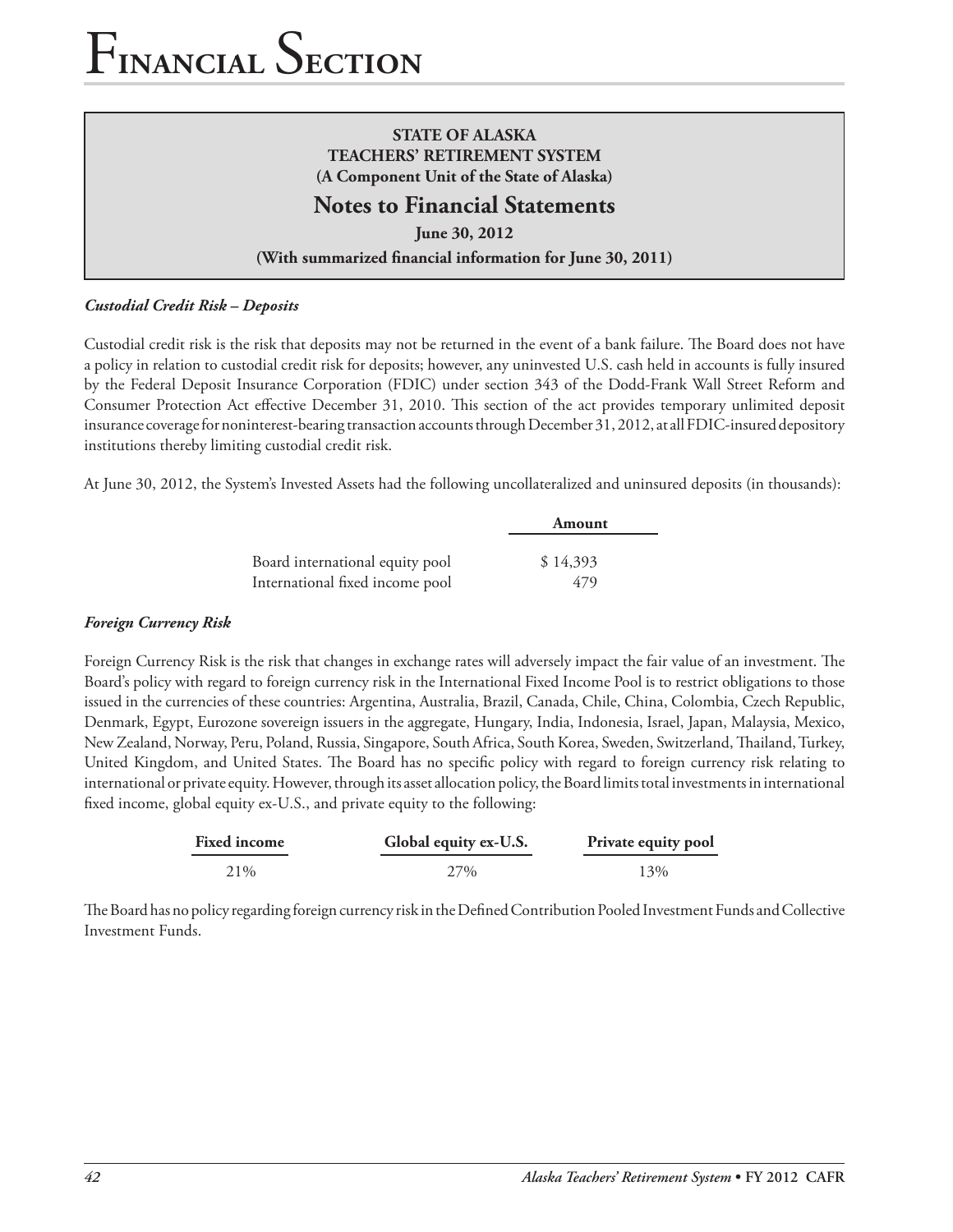# **Notes to Financial Statements**

**June 30, 2012**

**(With summarized financial information for June 30, 2011)**

At June 30, 2012, the System had exposure to foreign currency risk with the following deposits (in thousands):

|                    | Amount                             |                                              |  |  |  |
|--------------------|------------------------------------|----------------------------------------------|--|--|--|
| Currency           | International<br>fixed income pool | <b>Broad</b><br>international<br>equity pool |  |  |  |
| Australian dollar  | \$                                 | 99                                           |  |  |  |
| Brazilian real     |                                    | 14                                           |  |  |  |
| Canadian dollar    |                                    | 74                                           |  |  |  |
| Danish krone       |                                    | 36                                           |  |  |  |
| Euro currency      |                                    | 12,428                                       |  |  |  |
| Hong Kong dollar   |                                    | 46                                           |  |  |  |
| Hungarian fornit   | 78                                 |                                              |  |  |  |
| Israeli shekel     |                                    | 10                                           |  |  |  |
| Japanese yen       | 76                                 | 1,173                                        |  |  |  |
| Mexican peso       | 305                                |                                              |  |  |  |
| New Zealand dollar |                                    | 8                                            |  |  |  |
| Norwegian krone    |                                    | 23                                           |  |  |  |
| Pound sterling     |                                    | 280                                          |  |  |  |
| Singapore dollar   |                                    | 30                                           |  |  |  |
| South African rand | 20                                 |                                              |  |  |  |
| Swedish krona      |                                    | 19                                           |  |  |  |
| Swiss franc        |                                    | 153                                          |  |  |  |
|                    | 479<br>\$                          | 14,393                                       |  |  |  |
|                    |                                    |                                              |  |  |  |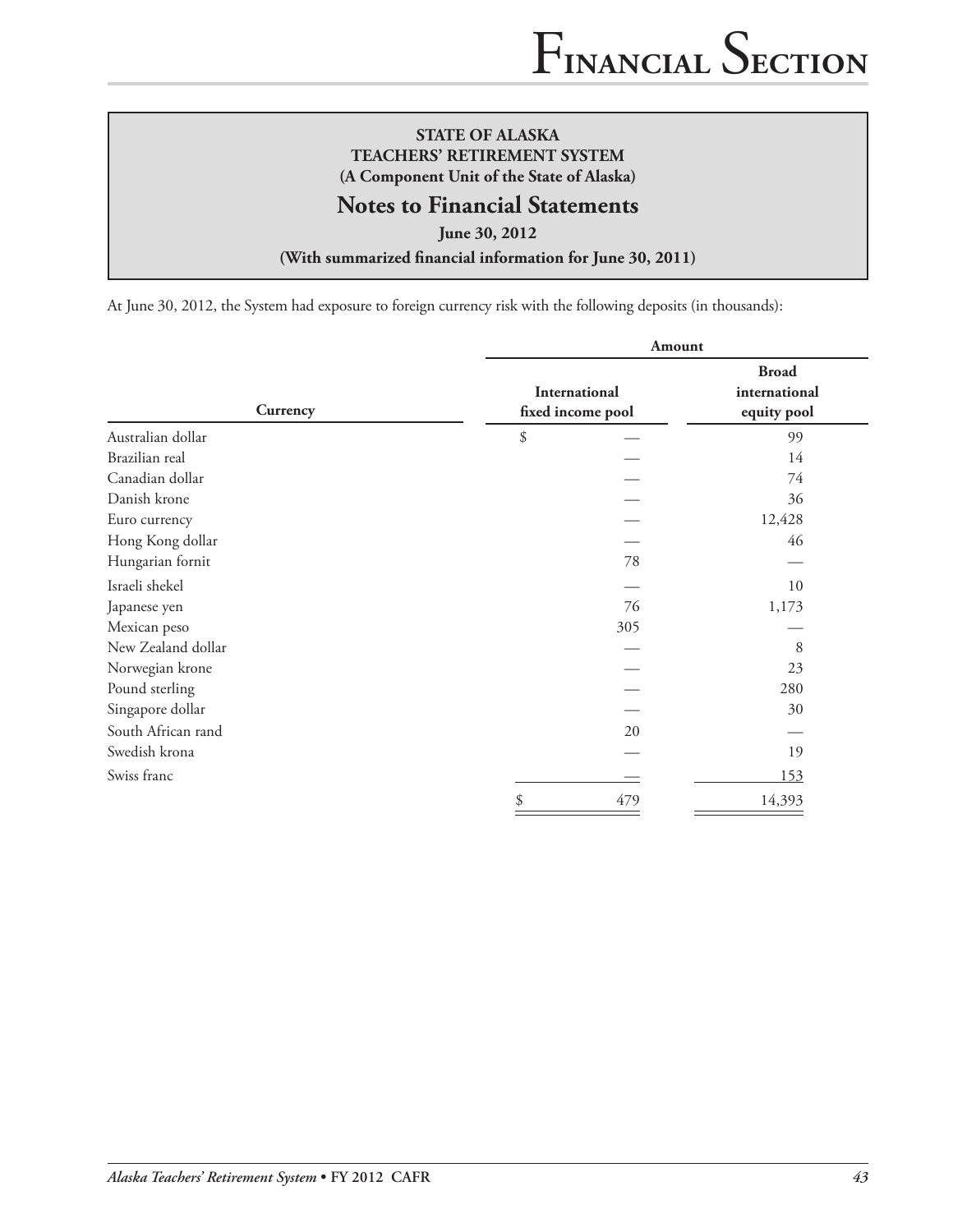# **Notes to Financial Statements**

**June 30, 2012**

**(With summarized financial information for June 30, 2011)**

At June 30, 2012, the System had exposure to foreign currency risk with the following investments (in thousands):

|                      | Amount                                    |                                              |                        |                         |  |  |
|----------------------|-------------------------------------------|----------------------------------------------|------------------------|-------------------------|--|--|
|                      | <b>International fixed</b><br>income pool | <b>Broad</b><br>international<br>equity pool | Private<br>equity pool |                         |  |  |
| Currency             | Foreign<br>government                     | Corporate                                    | Equity                 | Limited<br>partnerships |  |  |
| Australian dollar    | \$                                        |                                              | 26,627                 | 11                      |  |  |
| Brazilian real       | 6,146                                     |                                              | 2,477                  |                         |  |  |
| Canadian dollar      |                                           |                                              | 25,079                 |                         |  |  |
| Chilean peso         | 972                                       |                                              |                        |                         |  |  |
| Colombian peso       | 1,019                                     |                                              |                        |                         |  |  |
| Czech koruna         |                                           |                                              | 236                    |                         |  |  |
| Danish krone         |                                           |                                              | 5,940                  |                         |  |  |
| Euro currency        | 17,548                                    | 1,029                                        | 181,375                | 43,908                  |  |  |
| Hong Kong dollar     |                                           |                                              | 22,555                 |                         |  |  |
| Hungarian forint     | 4,866                                     |                                              |                        |                         |  |  |
| Indian rupee         |                                           |                                              | 2,108                  |                         |  |  |
| Indonesian rupah     | 954                                       |                                              | 1,535                  |                         |  |  |
| Israeli shekel       | 1,928                                     |                                              | 284                    |                         |  |  |
| Japanese yen         | 37,886                                    | 731                                          | 135,533                |                         |  |  |
| Malaysian ringgit    | 1,647                                     |                                              |                        |                         |  |  |
| Mexican peso         | 7,956                                     | 692                                          | 258                    |                         |  |  |
| New Taiwan dollar    |                                           |                                              | 543                    |                         |  |  |
| New Zealand dollar   |                                           |                                              | 2,141                  |                         |  |  |
| Norwegian krone      |                                           |                                              | 3,034                  |                         |  |  |
| Peruvian Nouveau sol | 356                                       |                                              |                        |                         |  |  |
| Polish zloty         | 11,496                                    |                                              | 218                    |                         |  |  |
| Pound sterling       | 5,850                                     |                                              | 143,164                | 7,195                   |  |  |
| Singapore dollar     |                                           |                                              | 8,790                  |                         |  |  |
| South African rand   | 3,288                                     |                                              | 1,074                  |                         |  |  |
| South Korean won     |                                           |                                              | 13,236                 |                         |  |  |
| Swedish krona        |                                           |                                              | 15,445                 |                         |  |  |
| Swiss franc          |                                           |                                              | 40,566                 |                         |  |  |
| Thailand baht        |                                           |                                              | 3,338                  |                         |  |  |
| Turkish lira         | 1,046                                     |                                              |                        |                         |  |  |
|                      | 102,958<br>\$                             | 2,452                                        | 635,556                | 51,114                  |  |  |

At June 30, 2012, the System also had exposure to foreign currency risk in the Emerging Markets Equity Pool. This pool consists of investments in commingled funds; therefore, no disclosure of specific currencies is made.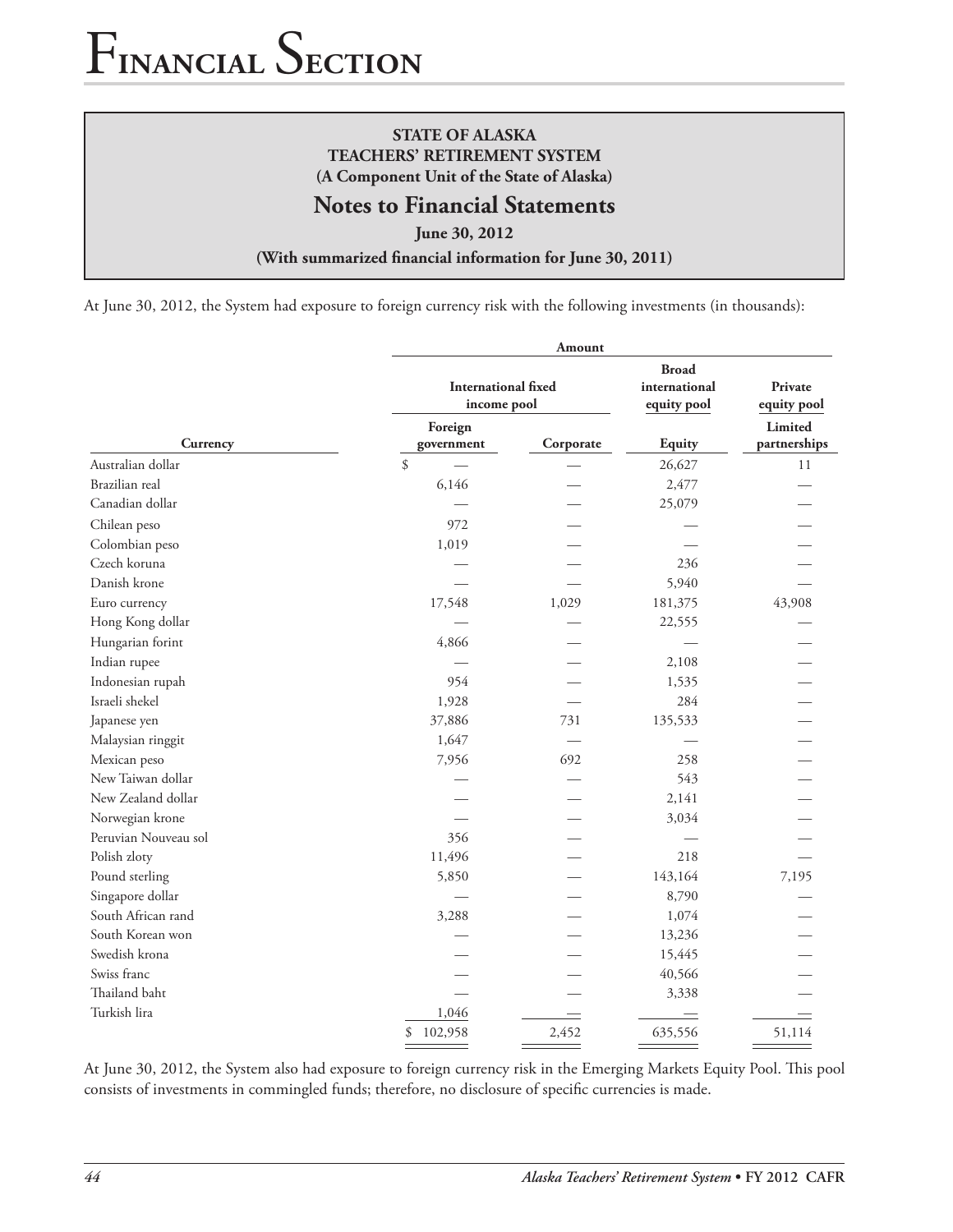# **Notes to Financial Statements**

**June 30, 2012**

#### **(With summarized financial information for June 30, 2011)**

#### *Concentration of Credit Risk*

Treasury's policy with regard to concentration of credit risk for the Short-term Fixed Income Pool is to prohibit the purchase of more than 5% of the portfolio's assets in corporate bonds of any one company or affiliated group. This provision does not apply to securities backed by the full faith and credit of the United States government.

The Board's policy with regard to concentration of credit risk for the Retirement Fixed Income, U.S. Treasury Fixed Income, High Yield Fixed Income, International Fixed Income and Convertible Bond Pools is to prohibit the purchase of more than 5% of the portfolio's assets in corporate bonds of any one company or affiliated group. The Board does not have a policy with regard to concentration of credit for the Emerging Debt or TIPS Pools.

At June 30, 2012, the System did not have exposure to any one issuer greater than 5% of total invested assets.

## **(5) Foreign Exchange, Derivative, and Counterparty Credit Risk**

The System is exposed to credit risk on investment derivative instruments that are in asset positions. The Board has no policy of requiring collateral or other security to support derivative instruments subject to credit risk. Additionally, the Board has no policy regarding entering into netting arrangements when it enters into derivative instrument transactions with a counterparty, nor does the Board have a policy for contingencies.

On June 30, 2012, the System had the following derivative instruments outstanding (in thousands):

|                        |                    | Changes in fair value |         |                 |
|------------------------|--------------------|-----------------------|---------|-----------------|
|                        | Classification     | Amount                | Amount  | <b>Notional</b> |
| Equity options bought  | Investment revenue | \$<br>290             | \$      |                 |
| Equity options written | Investment revenue | 7,238                 | (5,773) | (1,067)         |
| FX forwards            | Investment revenue | 242                   | 20      | 6,707           |
| Index futures long     | Investment revenue | 651                   |         | 15              |
| Index options bought   | Investment revenue | 5                     |         |                 |
| Index options written  | Investment revenue | 118                   | (22)    | (2)             |
| Rights                 | Investment revenue | 29                    | 12      | 30              |
| Warrants               | Investment revenue |                       |         | 2               |
| Grand totals           |                    | 8,576                 | (5,759) |                 |

The above derivatives are classified within the Statement of System Net Assets within the various investment pools to which they relate.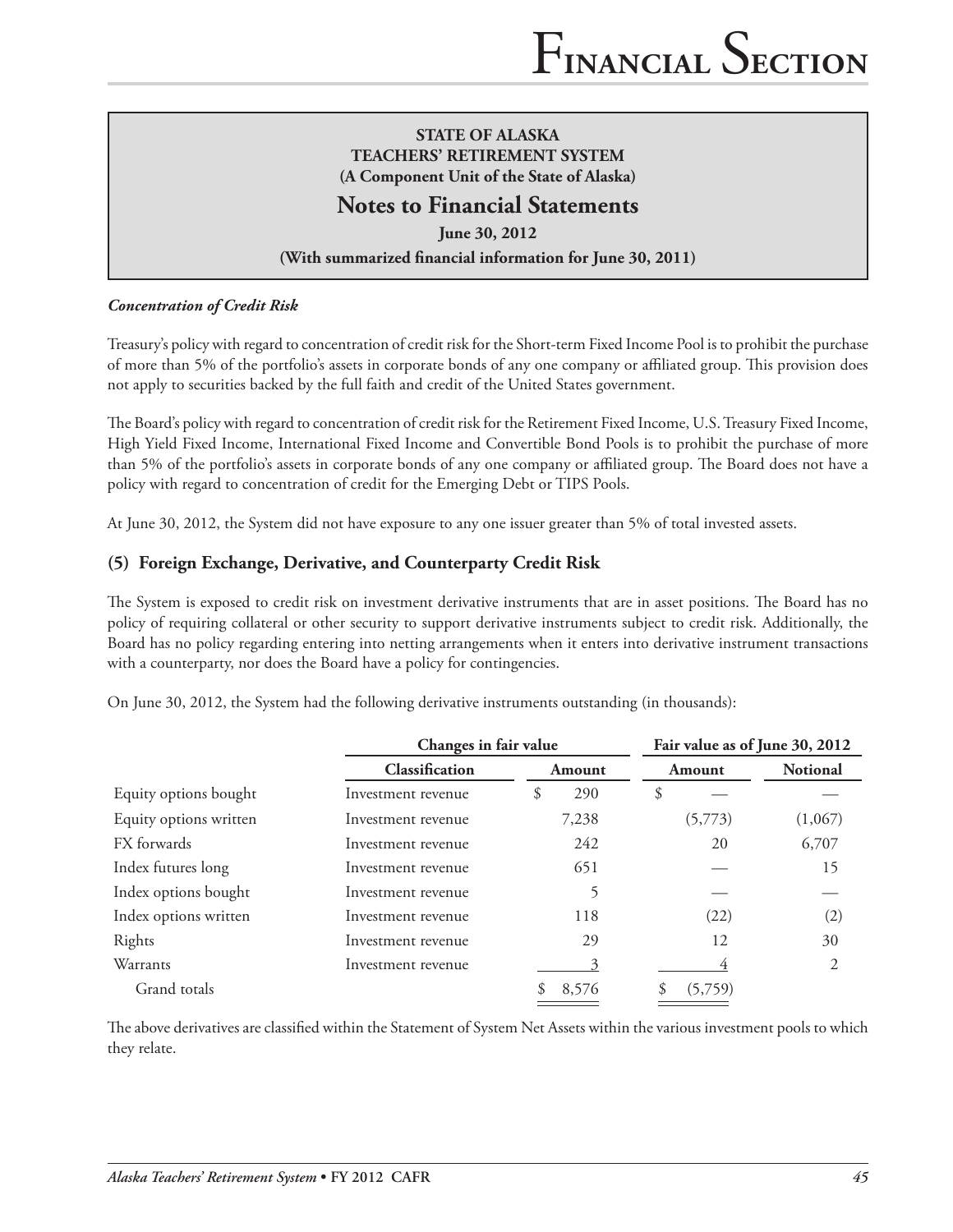### **STATE OF ALASKA TEACHERS' RETIREMENT SYSTEM (A Component Unit of the State of Alaska)**

# **Notes to Financial Statements**

**June 30, 2012**

**(With summarized financial information for June 30, 2011)**

The International Equity Pool includes foreign currency forward contracts to buy and sell specified amounts of foreign currencies at specified rates on specified future dates for the purpose of hedging existing security positions. The counterparties to the foreign currency forward contracts consist of a diversified group of financial institutions. Credit risk exposure exists to the extent of non-performance by these counterparties; however, the risk of default is considered to be remote. The market risk is limited to the difference between contractual rates and forward rates at the balance sheet date.

At June 30, 2012, the System had the following Foreign Currency risk related to forward contracts (in thousands):

|                    |         | <b>Currency Forward Contracts</b> |                        |                |  |  |
|--------------------|---------|-----------------------------------|------------------------|----------------|--|--|
| Currency name      | Options | <b>Net</b><br>receivables         | <b>Net</b><br>payables | Total exposure |  |  |
| Australian dollar  |         | 5,933                             | 933                    | 6,866          |  |  |
| Canadian dollar    | 2,713   |                                   |                        | 2,713          |  |  |
| Euro currency      | 9,727   | 2.944                             | (19,368)               | (6,697)        |  |  |
| Japanese yen       |         |                                   | 24,632                 | 24,632         |  |  |
| New Zealand dollar |         |                                   | 5,429                  | 5,429          |  |  |
|                    | 12,440  | 8,877                             | 11,626                 | 32,943         |  |  |

At June 30, 2012, the System had the following counterparty credit and counterparty concentration risk associated with its investment derivative positions (in thousands):

| Counterparty name                                                                                                                                                           | Percentage of<br>net exposure | S&P rating | Fitch rating | Moody's rating |
|-----------------------------------------------------------------------------------------------------------------------------------------------------------------------------|-------------------------------|------------|--------------|----------------|
| Credit Suisse - London (GFX)                                                                                                                                                | 54.0%                         | $A_{+}$    | A            | A1             |
| State Street Bank London                                                                                                                                                    | 31.0                          | $A_{+}$    | A+           | A1             |
| Mellon Bank N.A.                                                                                                                                                            | 8.0                           | $A_{+}$    | $AA-$        | Aa3            |
| Bank of America N.A.                                                                                                                                                        | 7.0                           | A          | A            | A3             |
| Maximum amount of loss Alaska ARMB (TRS) would face in case of default of all<br>counterparties i.e., aggregated (positive) fair value of OTC positions as of June 30, 2012 |                               |            |              | 39,870         |
| Effect of collateral reducing maximum exposure                                                                                                                              |                               |            |              |                |
| Liabilities subject to netting arrangements reducing exposure                                                                                                               |                               |            |              |                |
| Resulting net exposure                                                                                                                                                      |                               |            |              | 39,870         |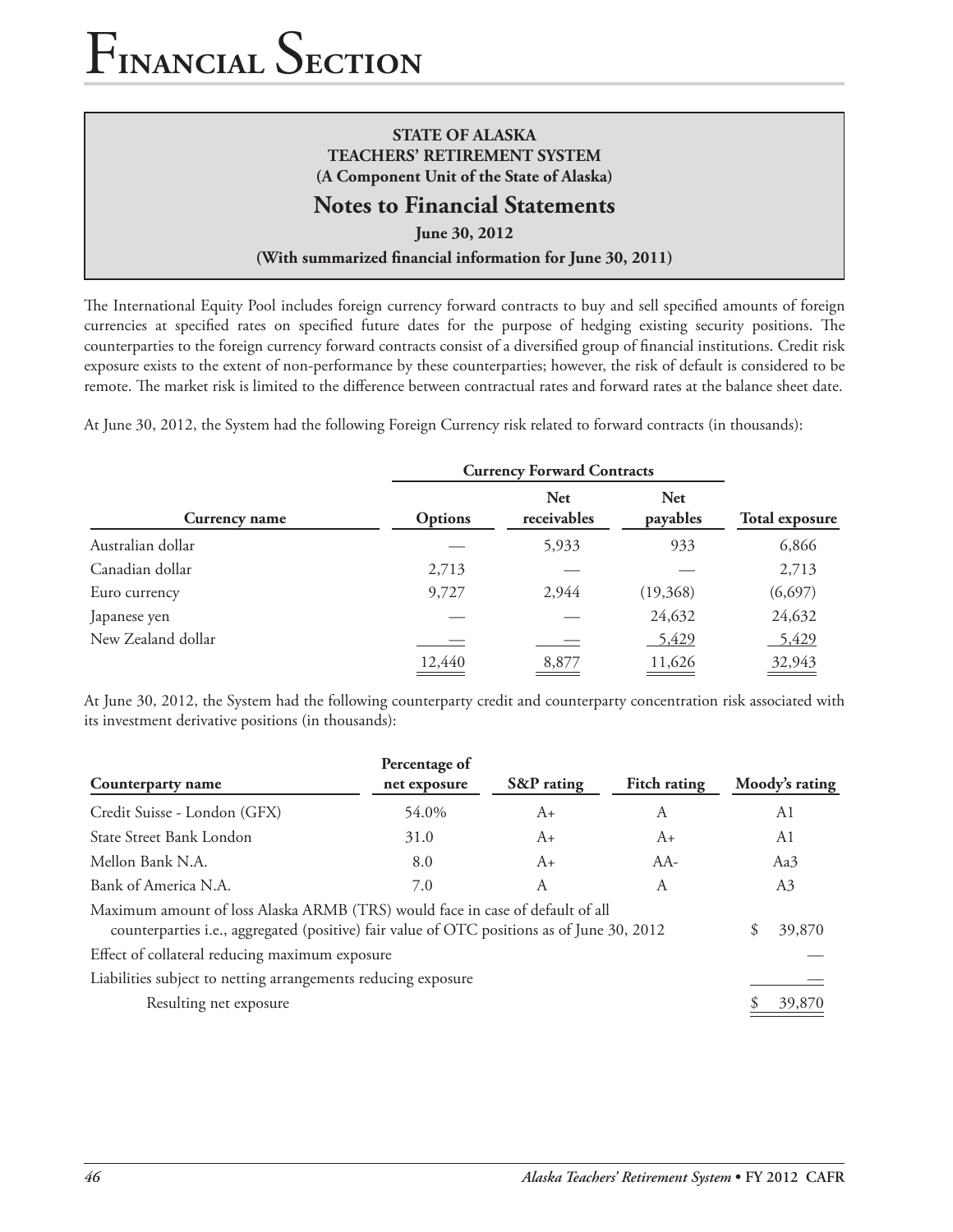# **Notes to Financial Statements**

**June 30, 2012**

**(With summarized financial information for June 30, 2011)**

## **(6) Claims Payable**

The liability for claims incurred but not reported represents the estimated amounts necessary to settle all outstanding claims, incurred but not reported, as of the balance sheet date. The DB Plan's reserve estimates are based primarily on historical development patterns adjusted for current trends that would modify past experience. Claims are reevaluated periodically to consider the effects of inflation, claims settlement trends, and other economic factors. The process of establishing loss reserves is subject to uncertainties that are normal, recurring, and inherent in the healthcare business.

Changes in the balances of claims liabilities are as follows (in thousands):

|                                                                 | 2012       | 2011       |
|-----------------------------------------------------------------|------------|------------|
| Beginning of year:                                              |            |            |
| Due to State of Alaska General Fund for outstanding<br>warrants | \$         |            |
| Incurred but not reported                                       | 13,542     | 13,551     |
| Total, beginning of year                                        | 13,542     | 13,551     |
| Benefit deductions                                              | 110,632    | 103,405    |
| Benefits paid                                                   | (109, 361) | (103, 414) |
| Total, end of year                                              | 14,813     | 13,542     |
| End of year:                                                    |            |            |
| Due to State of Alaska General Fund for outstanding<br>warrants |            |            |
| Incurred but not reported                                       | 14,813     | 13,542     |
| Total, end of year                                              | 14,813     | 13,542     |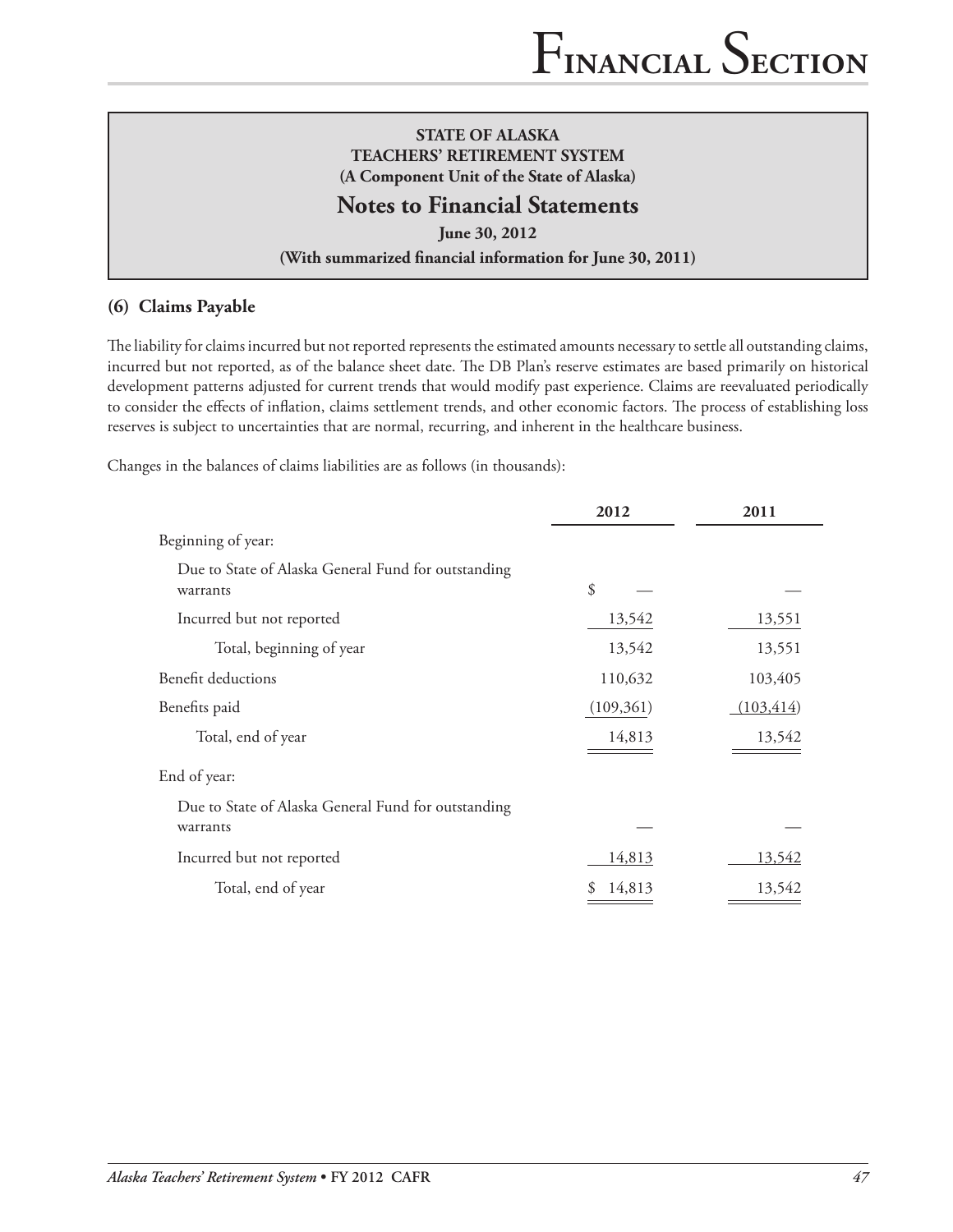## **STATE OF ALASKA TEACHERS' RETIREMENT SYSTEM (A Component Unit of the State of Alaska)**

# **Notes to Financial Statements**

**June 30, 2012**

#### **(With summarized financial information for June 30, 2011)**

## **(7) Funded Status and Funding Progress**

The funded status of the defined benefit pension and postemployment healthcare benefit plan is as follows (in thousands):

|                            |                  | Actuarial   |           | Assets as    |             |         |             |
|----------------------------|------------------|-------------|-----------|--------------|-------------|---------|-------------|
|                            |                  | aggregate   |           | a percent of | Unfunded    |         | <b>UAAL</b> |
|                            |                  | accrued     |           | accrued      | actuarial   |         | as a        |
|                            | <b>Actuarial</b> | liability   | Actuarial | liability    | accrued     |         | percentage  |
|                            | valuation        | $(AAL)$ -   | valuation | (funded      | liability   | Covered | of covered  |
|                            | date             | entry age   | assets    | ratio)       | (UAAL)      | payroll | payroll     |
| Pension                    | June 30, 2011    | \$6,196,104 | 3,345,949 | 54.0%        | \$2,850,155 | 584,068 | 488.0%      |
| Post employment healthcare | June 30, 2011    | 3,635,492   | 1,591,988 | 43.8         | 2,043,504   | 584,068 | 349.9       |

The funded status of the defined contribution retirement plan occupational death and disability and retiree medical benefits is as follows (in thousands):

|                           |                               | Actuarial |                  |           |               | Unfunded  |           |               | <b>UAAL</b> |  |
|---------------------------|-------------------------------|-----------|------------------|-----------|---------------|-----------|-----------|---------------|-------------|--|
|                           |                               |           | accrued          |           |               |           | actuarial |               | as a        |  |
|                           | liability<br><b>Actuarial</b> |           | <b>Actuarial</b> |           | accrued       |           |           | percentage of |             |  |
|                           | valuation                     |           | $(AAL)$ -        | valuation | <b>Funded</b> | liability |           | Covered       | covered     |  |
|                           | date                          |           | entry age        | assets    | ratio         |           | (UAAL)    | payroll       | payroll     |  |
| Death and disability plan | June 30, 2011                 | \$.       | 57               | 2,193     | 3,847.4%      |           | (2,136)   | 170,606       | $(1.3)\%$   |  |
| Retiree medical           | June 30, 2011                 |           | 4,386            | 5,373     | 122.5         |           | (987)     | 170,606       | (0.6)       |  |

Actuarial valuations of an ongoing plan involve estimates of the value of reported amounts and assumptions about the probability of occurrence of events far into the future. Examples include assumptions about future employment, mortality, and healthcare cost trend. Actuarially determined amounts are subject to continual revisions as actual results are compared with past expectations and new estimates are made about the future. The schedules of funding progress, presented as required supplementary information following the notes to the financial statements, present multiyear trend information about whether the actuarial values of plan assets are increasing or decreasing over time relative to the actuarial accrued liabilities for benefits.

The accompanying schedules of contributions (unaudited) from employers present trend information about the amounts contributed to the plan by employers in comparison to the actuarially required contribution (ARC), an amount that is actuarially determined in accordance with the parameters of GASB 43. The ARC represents a level of funding that, if paid on an ongoing basis, is projected to cover normal cost for each year and amortize any unfunded actuarial liabilities (or funding excess) over a period not to exceed 30 years.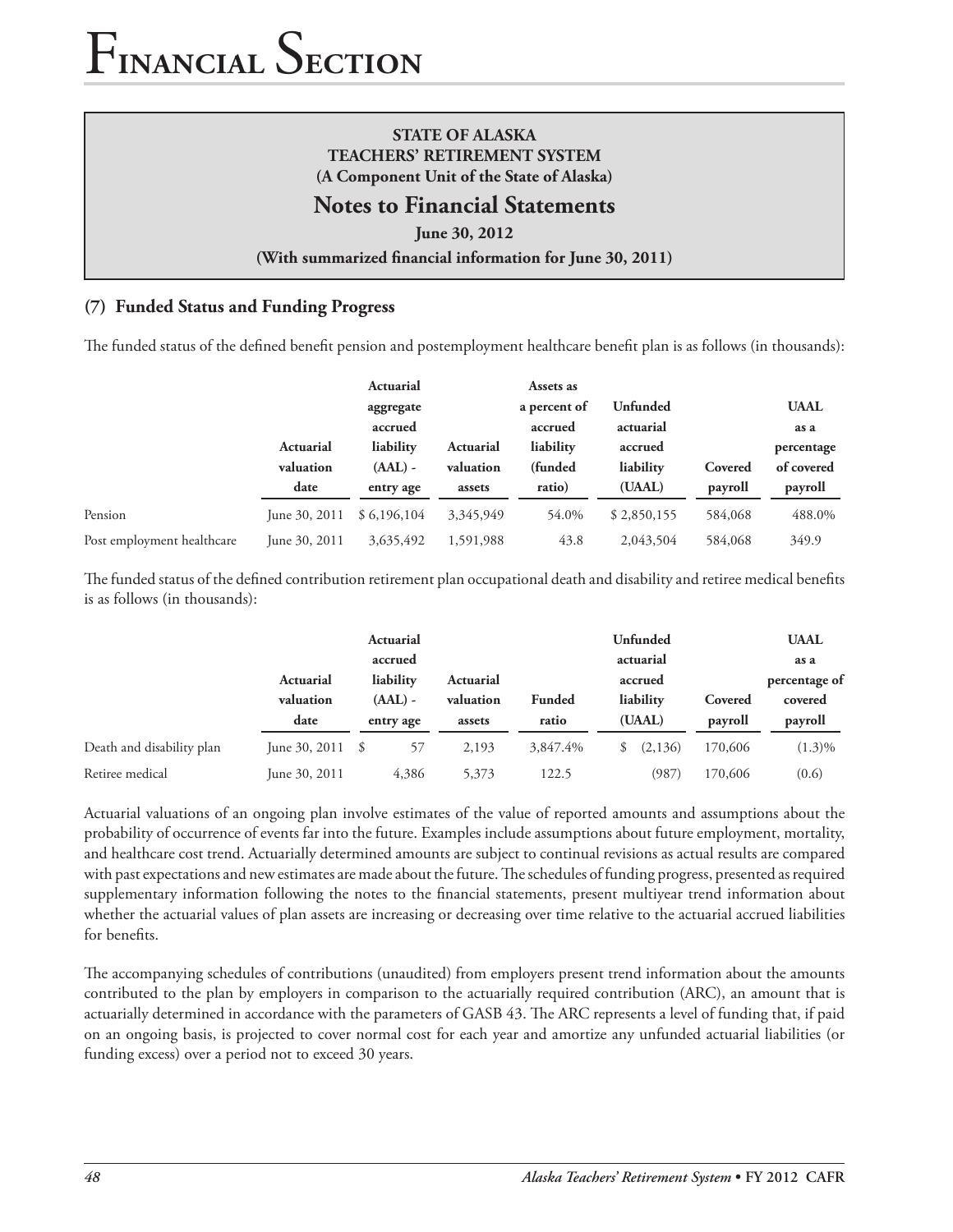# **Notes to Financial Statements**

**June 30, 2012**

**(With summarized financial information for June 30, 2011)**

Projections of benefits for financial report purposes are based on the substantive plan (the plan as understood by the employer and plan members) and include the types of benefits provided at the time of each valuation and the historical pattern of sharing benefit costs between the employer and plan members to that point. The actuarial method and assumptions used include techniques that are designed to reduce the effects of short-term volatility in actuarial accrued liabilities and the actuarial value of assets, consistent with the long-term perspective of the calculations. Additional information as of the latest actuarial valuation follows:

| <b>Valuation Date</b>                 | <b>Defined Benefit</b>                                                                   | <b>Defined Contribution</b><br><b>ODD</b> and Retiree Medical                                                              |  |
|---------------------------------------|------------------------------------------------------------------------------------------|----------------------------------------------------------------------------------------------------------------------------|--|
| Actuarial cost method                 | Entry age normal; level percentage of<br>pay for pension; level dollar for<br>healthcare | Entry age normal; level percentage of<br>pay for occupational death and<br>disability; level dollar for retiree<br>medical |  |
| Amortization method                   | Level dollar, closed                                                                     | Level percent of pay, closed with bases<br>established annually                                                            |  |
| Equivalent single amortization period | 18 years                                                                                 | 23 years                                                                                                                   |  |
| Asset valuation method                | 5 year smoothed market                                                                   | 5 year smoothed market                                                                                                     |  |
| Actuarial assumptions:                |                                                                                          |                                                                                                                            |  |
| Investment rate of return             | 8.00% for pension, 8.00% for<br>healthcare (includes inflation at<br>$3.12\%$            | 8.00% (includes inflation at 3.12%)                                                                                        |  |
| Projected salary increases            | 6.11% for first 5 years of service<br>grading down to 3.2% after 20 years                | 6.11% for first 5 years of service<br>grading down to 3.62% after 20 years                                                 |  |
| Cost-of-living adjustment             | Postretirement pension adjustment                                                        | Not applicable                                                                                                             |  |

**June 30, 2011**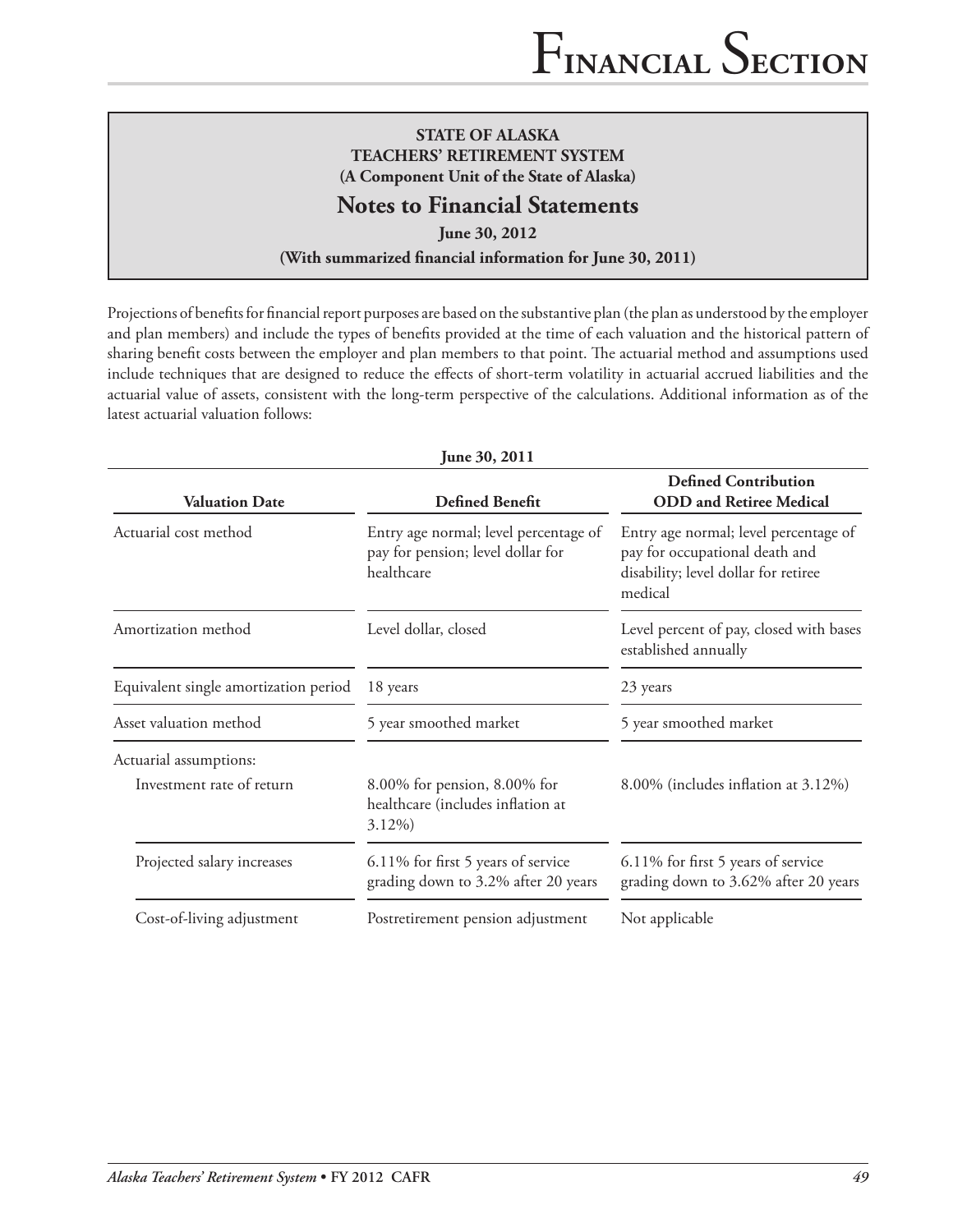## **STATE OF ALASKA TEACHERS' RETIREMENT SYSTEM (A Component Unit of the State of Alaska)**

# **Notes to Financial Statements**

**June 30, 2012**

**(With summarized financial information for June 30, 2011)**

Health cost trend for defined benefit, defined contribution occupational death and disability, and retiree medical plans is as follows:

|                    |                | Prescription |
|--------------------|----------------|--------------|
| <b>Fiscal year</b> | <b>Medical</b> | drugs        |
| 2012               | 6.4%           | 7.1%         |
| 2013               | 5.9            | 5.9          |
| 2014               | 5.9            | 5.9          |
| 2015               | 5.9            | 5.9          |
| 2016               | 5.9            | 5.9          |
| 2017               | 5.9            | 5.9          |
| 2018               | 5.9            | 5.9          |
| 2025               | 5.8            | 5.8          |
| 2050               | 5.7            | 5.7          |
| 2100               | 5.1            | 5.1          |

GASB 43 requires that the discount rate used in the valuation be the estimated long-term yield on investments that are expected to finance postemployment benefits. Depending on the method by which a plan is financed, the relevant investments could be plan assets, employer assets, or a combination of plan and employer assets. The investment return should reflect the nature and the mix of both current and expected investments and the basis used to determine the actuarial value of assets.

The State of Alaska Teachers Retirement System's retiree healthcare benefits are partially funded. GASB outlines two reasonable methods of developing a blended discount rate when a plan is partially funded. These methods base the proportion of assumed plan and employer asset returns on 1) the funded ratio and 2) the percentage of the ARC actually being contributed to the plan. The State of Alaska has utilized the second methodology to develop a discount rate of 7.08% as of June 30, 2009, to be used for fiscal 2012 disclosure.

The State of Alaska Teachers' Retirement System DCR Plan's retiree medical benefits are fully funded. Therefore, the 8.00% discount rate used for GASB 25 reporting is also applied herein for GASB 43 reporting.

Based on GASB accounting rules, the retiree drug subsidy (RDS) the State of Alaska receives under Medicare Part D has not been recognized for GASB 43 disclosure purposes.

Disregarding future Medicare Part D payments, the fiscal 2014 employer ARC for accounting purposes is 0.58% of pay for retiree medical benefits and 0.58% of pay for retiree medical and death and disability benefits combined.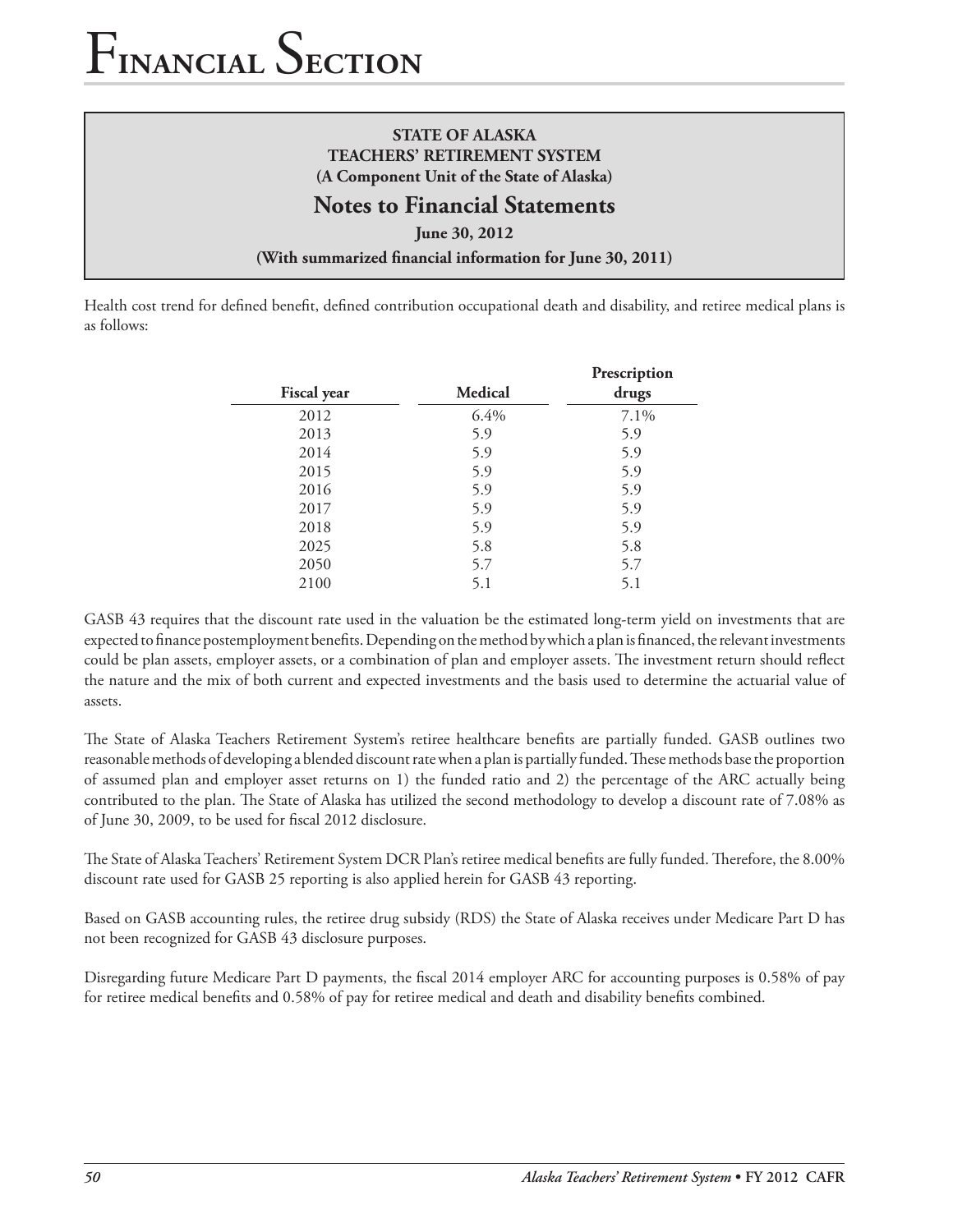# **Notes to Financial Statements**

**June 30, 2012**

#### **(With summarized financial information for June 30, 2011)**

### **(8) Commitments and Contingencies**

#### *Commitments*

The Board entered into an agreement through an external investment manager to provide capital funding for a domestic equity limited partnership. At June 30, 2012, the System's share of the unfunded commitment totaled \$5,971,105. This commitment can be withdrawn annually in December with ninety days notice.

The Board entered into agreements through external investment managers to provide capital funding for limited partnerships as it continues to build the private equity portfolio. At June 30, 2012, the System's share of these unfunded commitments totaled \$248,078,806. These commitments are estimated to be paid through 2022.

The Board entered into agreements through external investment managers to provide capital funding for a limited partnership as it continues to build the energy investment portfolio. At June 30, 2012, the System's share of these unfunded commitments totaled \$11,507,268 to be paid through the year 2019.

The Board entered into agreements through external investment managers to provide capital funding for real estate investments as it continues to build the real estate portfolio. At June 30, 2012, the System's share of these unfunded commitments totaled \$27,798,655 to be paid through the year 2014.

#### *Contingencies*

The Division of Retirement and Benefits (the Division) is a defendant in various lawsuits. Although the outcome of these lawsuits is not presently determinable, in the opinion of the Division's counsel, the resolution of these matters will not have a material adverse effect on the financial condition of the Division.

## **(9) Medicare Part D Retiree Drug Subsidy**

One of the provisions of Medicare Part D provides sponsors of pension healthcare plans the opportunity to receive a RDS payment if the sponsor's plan provides a prescription drug benefit that is actuarially equivalent to the Medicare Part D benefit. The RDS is equal to 28% of the amount of eligible prescription drug benefit costs of retirees who are eligible for, but not enrolled in, Medicare Part D, by virtue of continuing to be covered by the sponsor's plan. The DB Plan was approved for participation in the Medicare Part D program beginning calendar year 2006.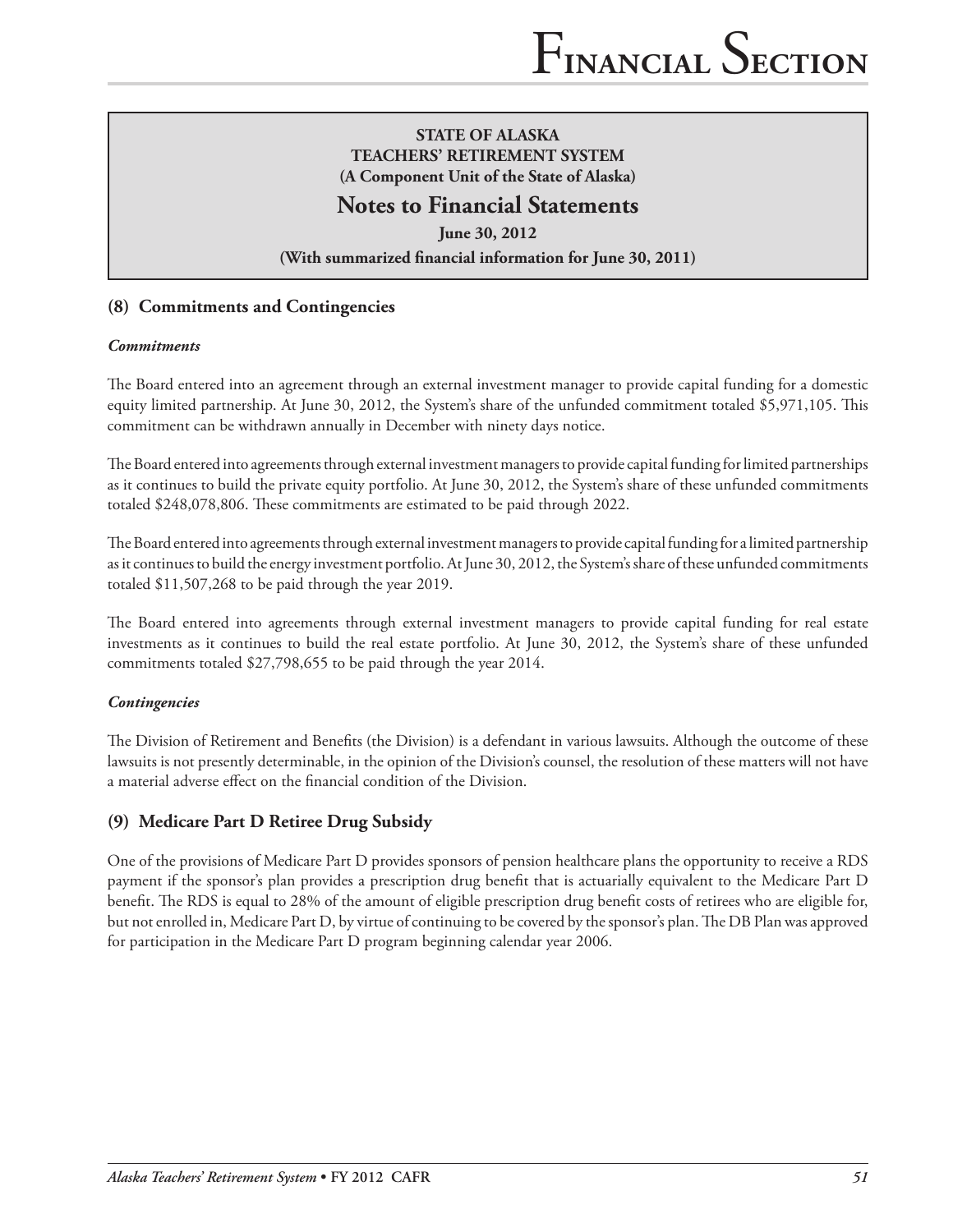## **STATE OF ALASKA TEACHERS' RETIREMENT SYSTEM (A Component Unit of the State of Alaska)**

# **Notes to Financial Statements**

**June 30, 2012**

**(With summarized financial information for June 30, 2011)**

## **(10) Early Retiree Reinsurance Program**

The Early Retiree Reinsurance Program (ERRP) a temporary program that provides reimbursement to participating employment-based plans for a portion of the costs of health benefits for retirees age 55 and older who are not eligible for Medicare, and their spouses and surviving spouses and dependents. The amount of the reimbursement to the plan is up to 80% of claims cost for health benefits between \$15,000 and \$90,000. The program was authorized by the Affordable Care Act as part of the U.S. Government Health Reform package. The plan started participation in the ERRP program beginning calendar year 2012. The program ends on January 1, 2014.

## **(11) Recently Issued Accounting Standards**

In June 2012, the GASB issued GASBS 67, *Financial Reporting for Pension Plans,* an amendment of GASB Statement No. 25. This Statement requires defined benefit pension plans to present two financial statements—a statement of fiduciary net position and a statement of changes in fiduciary net position as well as additional requirements to the notes of the financial statements. Other requirements include additional presentations of summary information about the pension liability of employers and nonemployer contributing entities to plan members for benefits provided through the pension plan (net pension liability) in notes to financial statements. The new standard is effective for fiscal periods beginning after June 15, 2013. The Plan will implement the provisions for the year ended June 30, 2014.

The GASB also issued GASBS 68, *Accounting and Financial Reporting for Pensions* an amendment of GASB Statement No. 27. This Statement requires that an employer recognize its obligation for pensions net of the amount of the pension plan's fiduciary net position that is available to satisfy that obligation as well as additional notes to the financial statements regarding the obligation. The new standard is effective for fiscal periods beginning after June 15, 2014. The Plan will implement the provisions for the year ended June 30, 2015.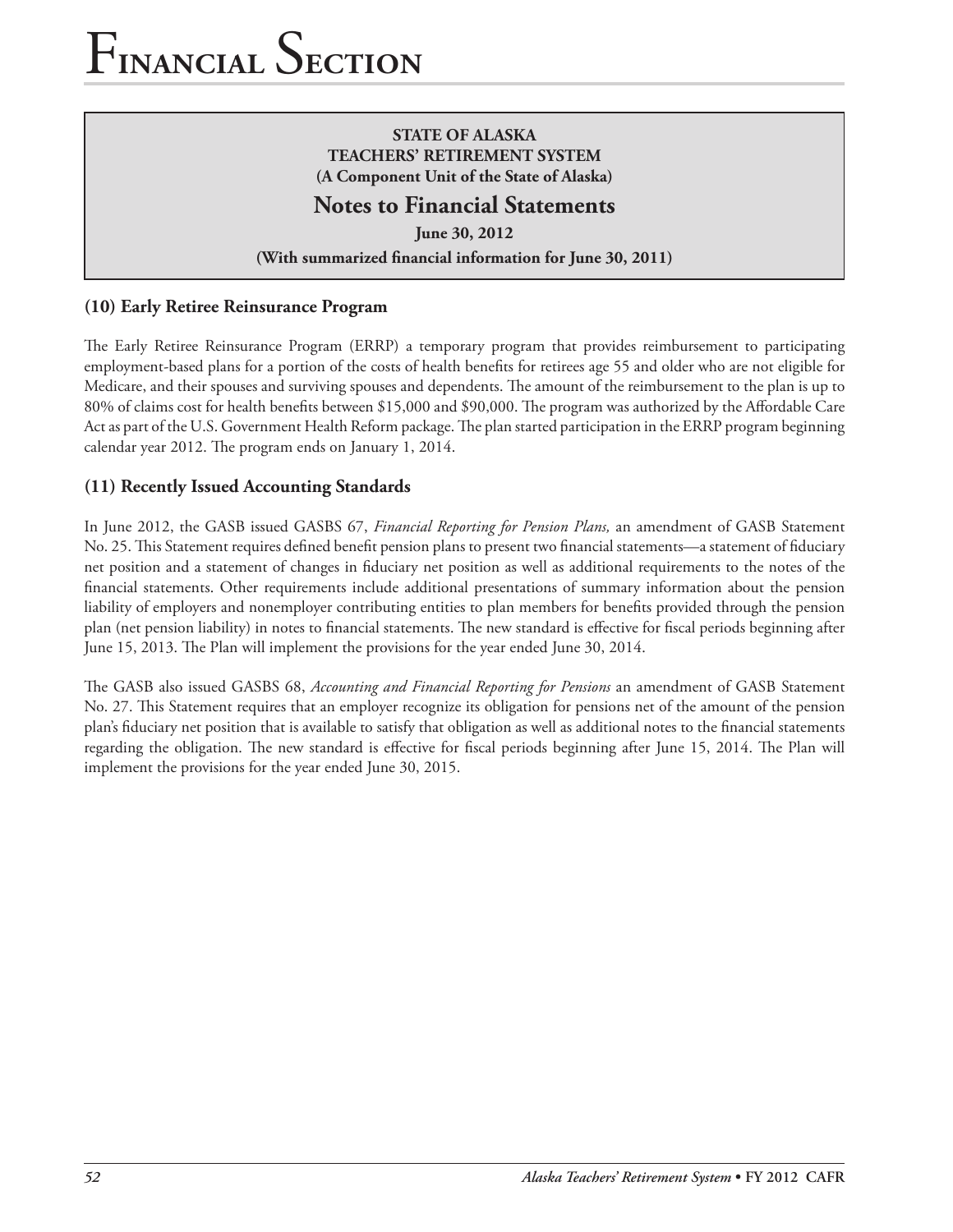# **Required Supplementary Information (Unaudited) Schedule of Funding Progress Defined Benefit Retirement Pension Benefits**

**June 30, 2012 (In thousands)**

| Actuarial<br>valuation<br>date as of<br>June 30 | Actuarial<br>accrued<br><b>liabilities</b><br>(AAL) | Actuarial<br>value of<br>plan assets | <b>Funded</b><br>ratio | <b>Unfunded</b><br>actuarial<br>accrued<br><b>liabilities</b><br>(UAAL) | Covered<br>payroll | <b>UAAL</b><br>as a<br>percentage<br>of covered<br>payroll |
|-------------------------------------------------|-----------------------------------------------------|--------------------------------------|------------------------|-------------------------------------------------------------------------|--------------------|------------------------------------------------------------|
| 2006                                            | \$4,859,336                                         | 3,296,934                            | 67.8%                  | \$1,562,402                                                             | 574,409            | 272.0%                                                     |
| 2007                                            | 5,043,448                                           | 3,441,867                            | 68.2                   | 1,601,581                                                               | 554,245            | 289.0                                                      |
| 2008                                            | 5,231,654                                           | 3,670,086                            | 70.2                   | 1,561,568                                                               | 549,148            | 284.4                                                      |
| 2009                                            | 5,463,987                                           | 3,115,719                            | 57.0                   | 2,348,268                                                               | 557,026            | 421.6                                                      |
| 2010                                            | 6,006,981                                           | 3,259,868                            | 54.3                   | 2,747,113                                                               | 564,887            | 486.3                                                      |
| 2011                                            | 6,196,104                                           | 3,345,949                            | 54.0                   | 2,850,155                                                               | 584,068            | 488.0                                                      |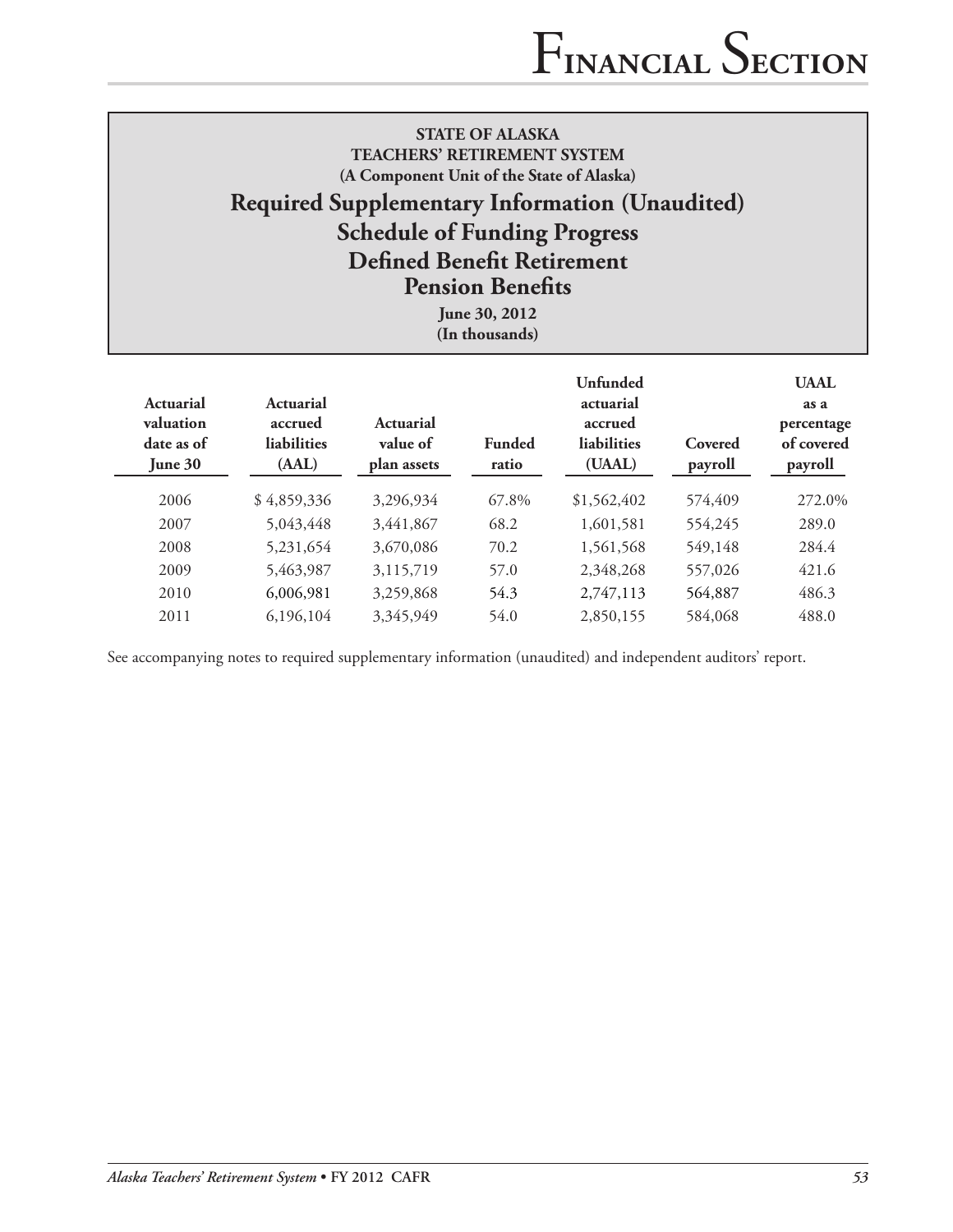# **STATE OF ALASKA TEACHERS' RETIREMENT SYSTEM (A Component Unit of the State of Alaska) Required Supplementary Information (Unaudited) Schedule of Funding Progress Defined Benefit Retirement Postemployment Healthcare Benefits**

**June 30, 2012 (In thousands)**

| Actuarial<br>valuation<br>date as of<br>June 30 | Actuarial<br>accrued<br>liabilities<br>(AAL) | Actuarial<br>value of<br>plan assets | <b>Funded</b><br>ratio | <b>Unfunded</b><br>actuarial<br>accrued<br>liabilities<br>(UAAL) | Covered<br>payroll | <b>UAAL</b><br>as a<br>percentage<br>of covered<br>payroll |
|-------------------------------------------------|----------------------------------------------|--------------------------------------|------------------------|------------------------------------------------------------------|--------------------|------------------------------------------------------------|
| 2006                                            | 4,288,707<br>\$                              | 844,766                              | 19.7%                  | \$3,443,941                                                      | 574,409            | 599.6%                                                     |
| 2007                                            | 4,059,573                                    | 982,532                              | 24.2                   | 3,077,041                                                        | 554,245            | 555.2                                                      |
| 2008                                            | 4,648,055                                    | 1,266,890                            | 27.3                   | 3,381,165                                                        | 549,148            | 615.7                                                      |
| 2009                                            | 4,604,820                                    | 1,357,239                            | 29.5                   | 3,247,581                                                        | 557,026            | 583.0                                                      |
| 2010                                            | 3,076,388                                    | 1,479,260                            | 48.1                   | 1,597,128                                                        | 564,887            | 282.7                                                      |
| 2011                                            | 3,635,492                                    | 1,591,988                            | 43.8                   | 2,043,504                                                        | 584,068            | 349.9                                                      |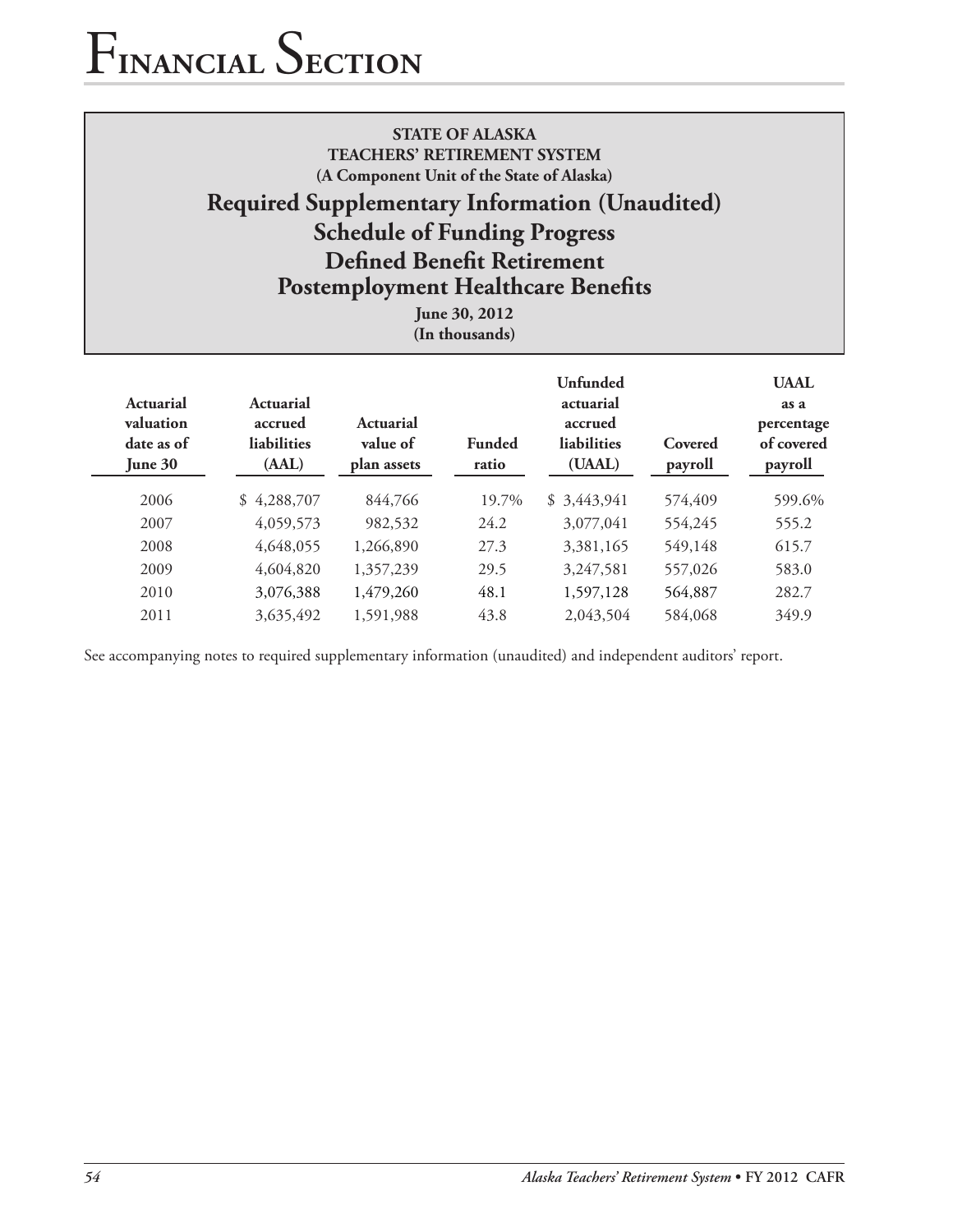| <b>STATE OF ALASKA</b>                                |
|-------------------------------------------------------|
| TEACHERS' RETIREMENT SYSTEM                           |
| (A Component Unit of the State of Alaska)             |
| <b>Required Supplementary Information (Unaudited)</b> |
| <b>Schedule of Funding Progress</b>                   |
| <b>Defined Contribution Retirement</b>                |
| <b>Occupational Death and Disability Benefits</b>     |
| $T_{\text{max}}$ 20 2012                              |

**June 30, 2012 (In thousands)**

| Actuarial<br>valuation<br>date as of<br>June 30 | Actuarial<br>accrued<br><b>liabilities</b><br>(AAL) | Actuarial<br>value of<br>plan assets | <b>Funded</b><br>ratio | <b>Unfunded</b><br>actuarial<br>accrued<br>liabilities<br>(UAAL) | Covered<br>payroll | <b>UAAL</b><br>as a<br>percentage<br>of covered<br>payroll |
|-------------------------------------------------|-----------------------------------------------------|--------------------------------------|------------------------|------------------------------------------------------------------|--------------------|------------------------------------------------------------|
| 2007                                            | \$<br>16                                            |                                      | $-$ %                  | \$<br>16                                                         | 28,410             | $0.1\%$                                                    |
| 2008                                            | 44                                                  | 420                                  | 954.5                  | (376)                                                            | 56,369             | (0.7)                                                      |
| 2009                                            | 14                                                  | 1,071                                | 7,650.0                | (1,057)                                                          | 89,708             | (1.2)                                                      |
| 2010                                            | 18                                                  | 1,577                                | 8,761.1                | (1, 559)                                                         | 118,813            | (1.3)                                                      |
| 2011                                            | 57                                                  | 2,193                                | 3,847.4                | (2,136)                                                          | 170,606            | (1.3)                                                      |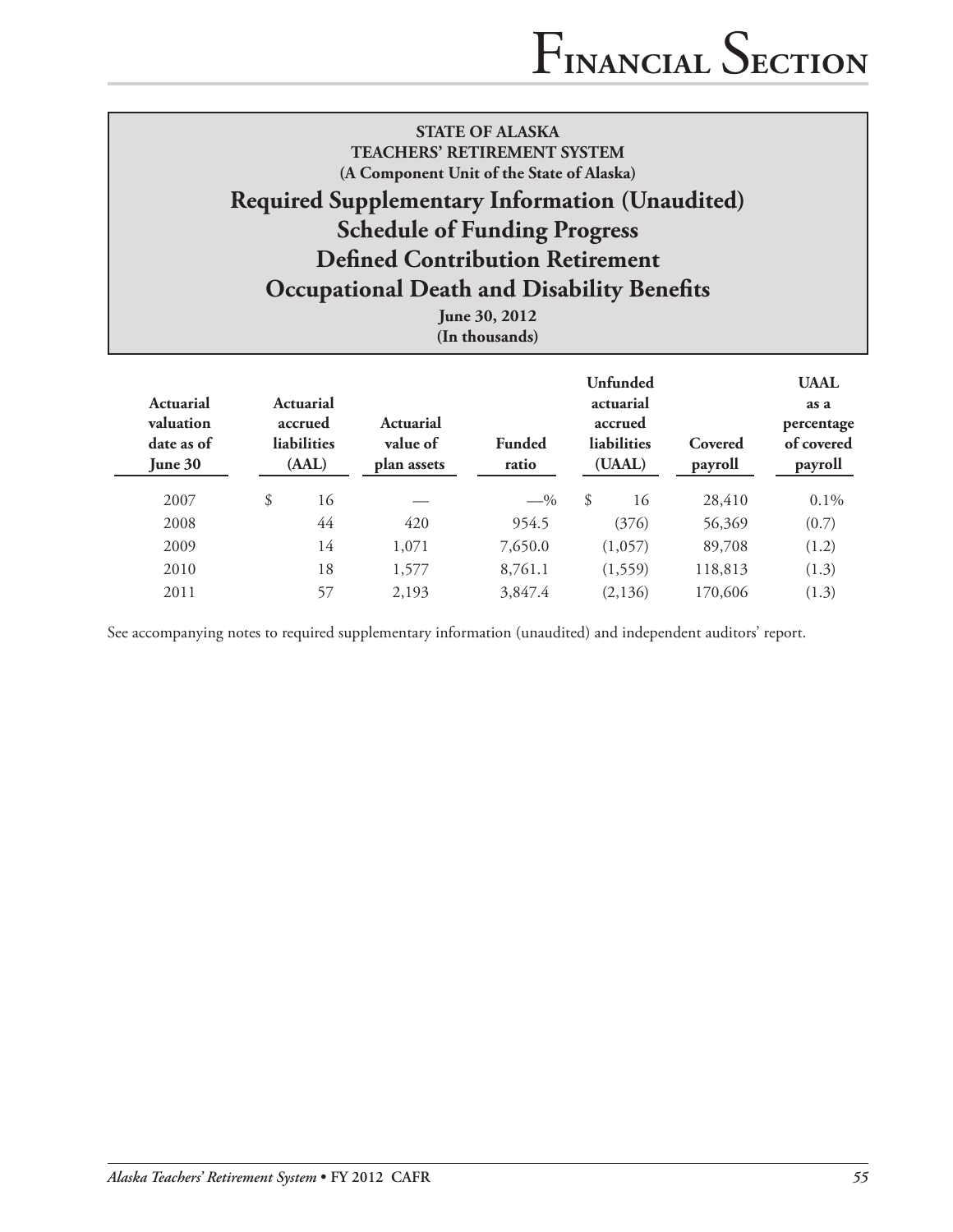# **STATE OF ALASKA TEACHERS' RETIREMENT SYSTEM (A Component Unit of the State of Alaska) Required Supplementary Information (Unaudited) Schedule of Funding Progress Defined Contribution Retirement Retiree Medical Benefits June 30, 2012 (In thousands)**

| Actuarial<br>valuation<br>date as of<br>June 30 | Actuarial<br>accrued<br><b>liabilities</b><br>(AAL) | <b>Actuarial</b><br>value of<br>plan assets | <b>Funded</b><br>ratio | <b>Unfunded</b><br>actuarial<br>accrued<br>liabilities<br>(UAAL) | Covered<br>payroll | <b>UAAL</b><br>as a<br>percentage<br>of covered<br>payroll |
|-------------------------------------------------|-----------------------------------------------------|---------------------------------------------|------------------------|------------------------------------------------------------------|--------------------|------------------------------------------------------------|
| 2007                                            | \$<br>403                                           | 597                                         | 148.1%                 | \$<br>(194)                                                      | \$28,410           | $(0.7)\%$                                                  |
| 2008                                            | 899                                                 | 1,308                                       | 145.5                  | (409)                                                            | 56,369             | (0.7)                                                      |
| 2009                                            | 1,690                                               | 2,353                                       | 139.2                  | (663)                                                            | 89,708             | (0.7)                                                      |
| 2010                                            | 2,809                                               | 3,895                                       | 138.7                  | (1,086)                                                          | 118,813            | (0.9)                                                      |
| 2011                                            | 4,386                                               | 5,373                                       | 122.5                  | (987)                                                            | 170,606            | (0.6)                                                      |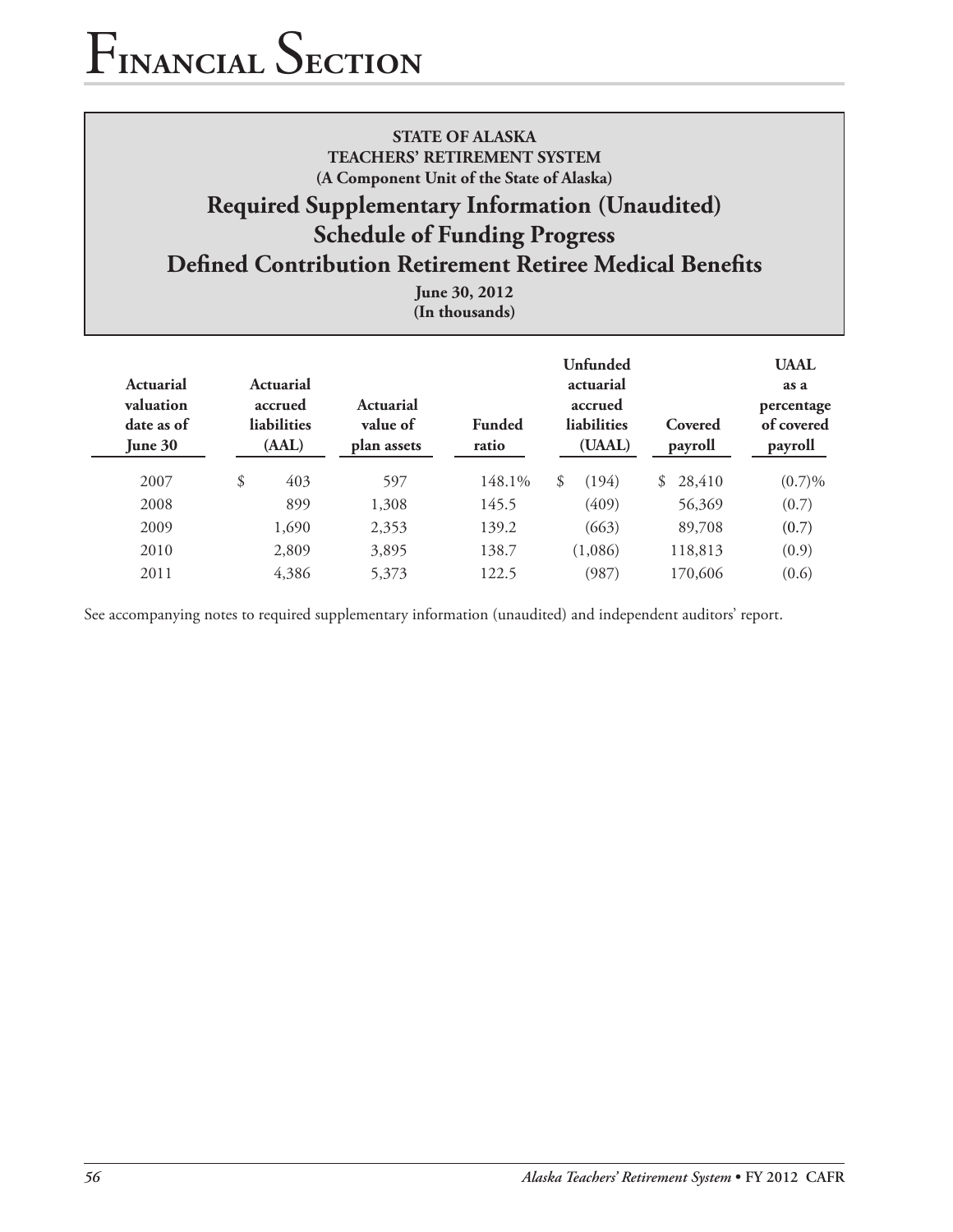# **Required Supplementary Information (Unaudited) Schedule of Contributions from Employers and the State of Alaska Defined Benefit Retirement Pension and Postemployment Healthcare**

**June 30, 2012 (In thousands)**

|                          |                                                              | Annual required contribution<br>Pension percentage contributed |                                   |              |                |                                          |                                                |                | Postemployment healthcare<br>percentage contributed |                                                       |  |
|--------------------------|--------------------------------------------------------------|----------------------------------------------------------------|-----------------------------------|--------------|----------------|------------------------------------------|------------------------------------------------|----------------|-----------------------------------------------------|-------------------------------------------------------|--|
| Year<br>ended<br>June 30 | <b>Actuarial</b><br>valuation<br>date as of<br>June 30 $(1)$ | <b>Pension</b>                                                 | Post-<br>employment<br>healthcare | <b>Total</b> | By<br>employer | <b>By State</b><br>of Alaska<br>(note 3) | Total<br>percentage<br>contributed<br>(note 3) | By<br>employer | <b>By State</b><br>of Alaska<br>(note 3)            | <b>Total</b><br>percentage<br>contributed<br>(note 3) |  |
| 2006                     | 2003                                                         | \$170,019                                                      | 66,719                            | 236,738      | 54.1%          | $-$ %                                    | 54.1%                                          | 54.1%          | $-$ %                                               | 54.1%                                                 |  |
| 2007                     | 2004                                                         | 169,974                                                        | 76,879                            | 246,853      | 62.2           | $\overline{\phantom{0}}$                 | 62.2                                           | 62.2           | —                                                   | 62.2                                                  |  |
| 2008                     | 2005                                                         | 134,544                                                        | 185,271                           | 319,815      | 23.3           | 82.7                                     | 106.0                                          | 23.6           | 85.7                                                | 109.3                                                 |  |
| 2009                     | 2006                                                         | 94,388                                                         | 164,171                           | 258,559      | 28.7           | 110.6                                    | 139.3                                          | 28.7           | 62.1                                                | 90.8                                                  |  |
| $2010^{(2)}$             | 2007                                                         | 170,788                                                        | 312,922                           | 483,710      | 19.8           | 58.8                                     | 78.6                                           | 13.6           | 38.8                                                | 52.4                                                  |  |
| 2011                     | 2008                                                         | 167,978                                                        | 167,686                           | 335,664      | 19.5           | 65.1                                     | 84.6                                           | 25.8           | 51.5                                                | 77.3                                                  |  |

(1) Actuarial valuation related to annual required contribution for fiscal year.

 $^{(2)}$  In the year ended June 30, 2010, the postemployment healthcare annual required contribution and percentage contributed includes the Mercer legal settlement, net of fees, as well as the Medicare Part D subsidy contributed by the State to the Healthcare fund.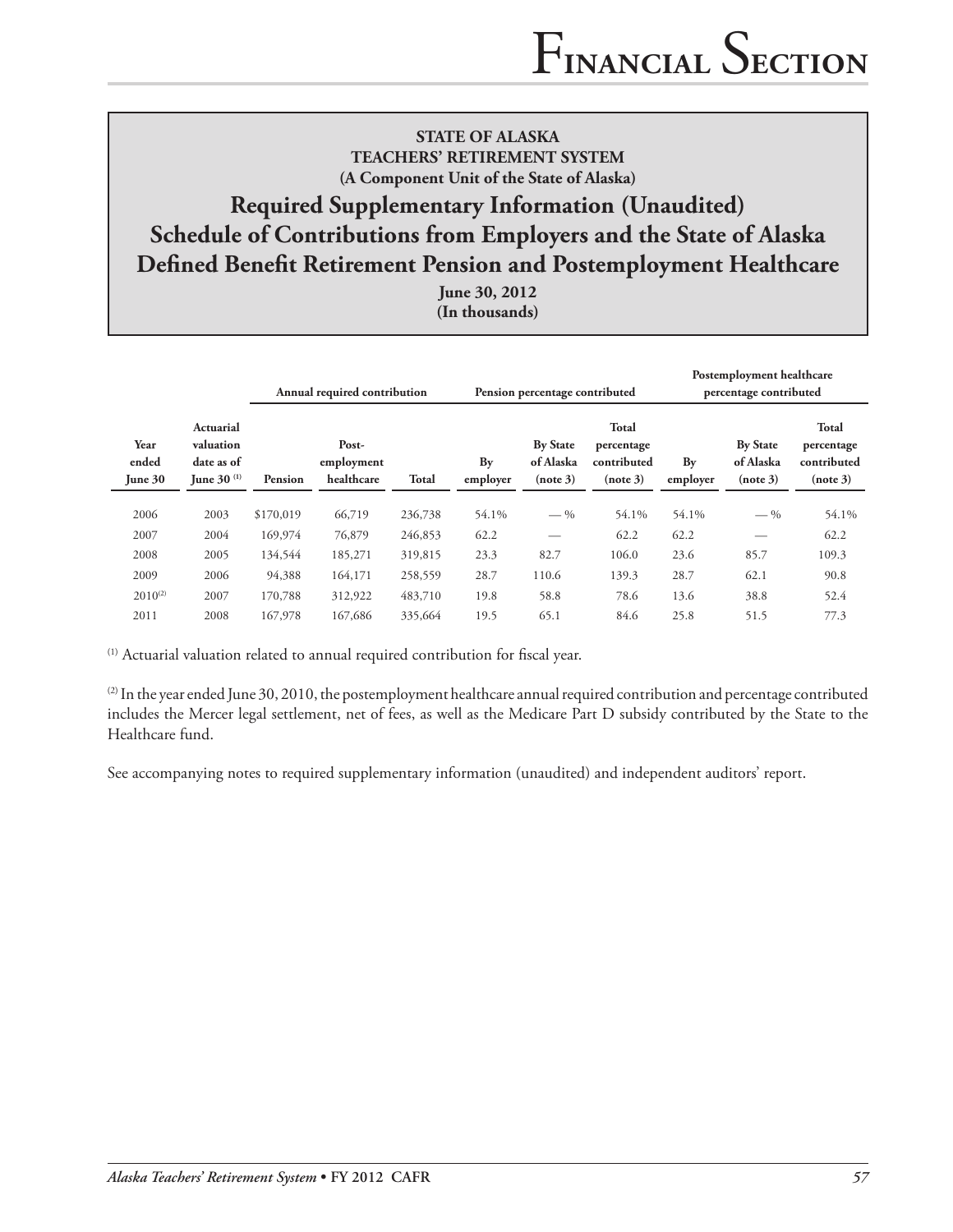# **STATE OF ALASKA TEACHERS' RETIREMENT SYSTEM (A Component Unit of the State of Alaska) Required Supplementary Information (Unaudited) Schedule of Contributions Defined Contribution Retirement Occupational Death and Disability Benefits**

**June 30, 2012 (In thousands)**

| Year ended<br>June $30$ | Annual<br>required contribution | Percentage of ARC<br>contributed |
|-------------------------|---------------------------------|----------------------------------|
| 2007                    | \$<br>72                        | $-$ %                            |
| 2008                    | 408                             | 100.0                            |
| 2009                    | 623                             | 100.0                            |
| 2010                    | 442                             | 100.0                            |
| 2011                    | 474                             | 100.0                            |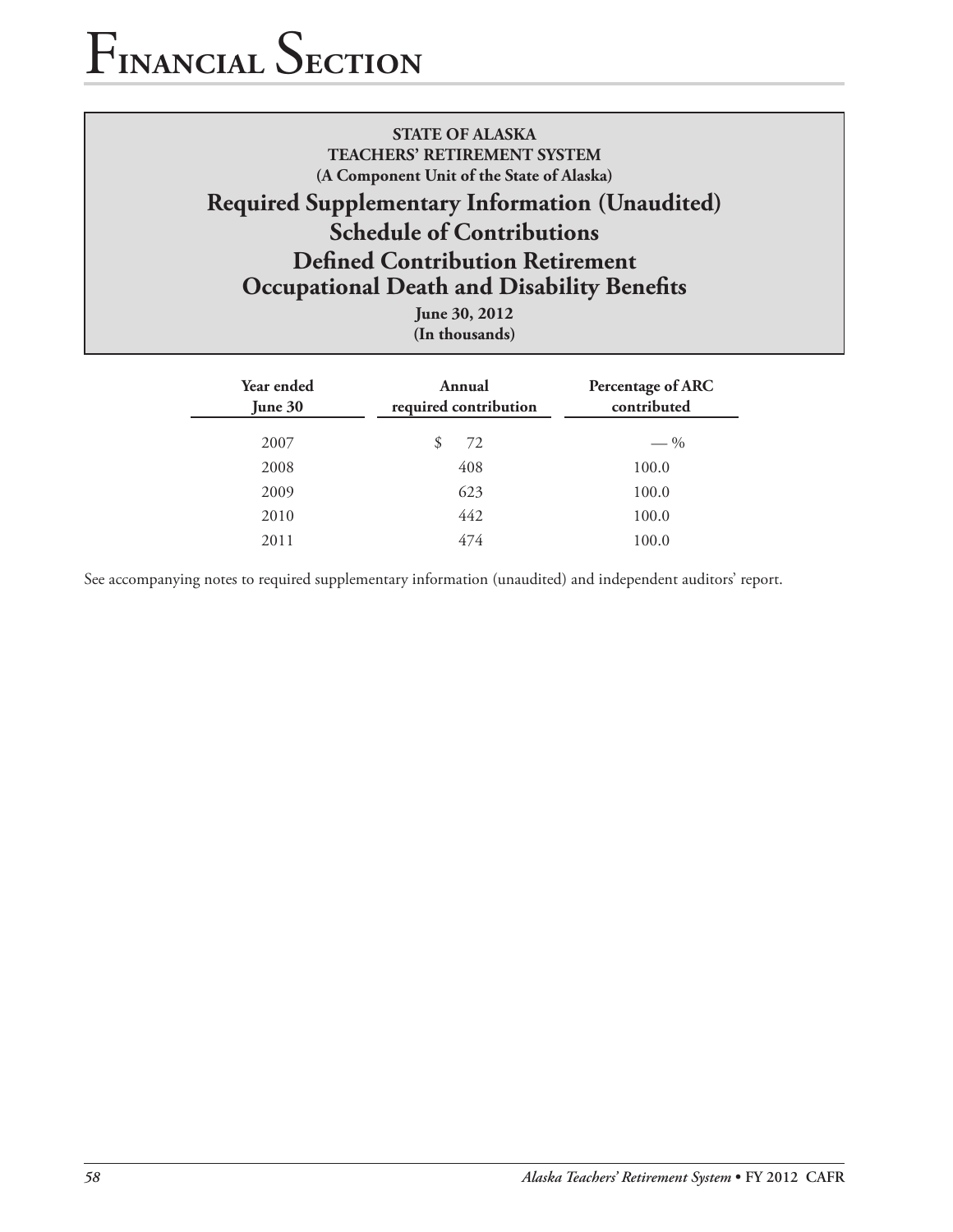# **Required Supplementary Information (Unaudited)**

# **Schedule of Contributions Defined Contribution Retirement Retiree Medical Benefits**

**June 30, 2012 (In thousands)**

| Year ended<br>June 30 | Annual<br>required contribution | Percentage of ARC<br>contributed |
|-----------------------|---------------------------------|----------------------------------|
| 2007                  | \$<br>575                       | 100.0%                           |
| 2008                  | 763                             | 85.0                             |
| 2009                  | 1,162                           | 85.0                             |
| 2010                  | 1,628                           | 87.0                             |
| 2011                  | 1,422                           | 81.0                             |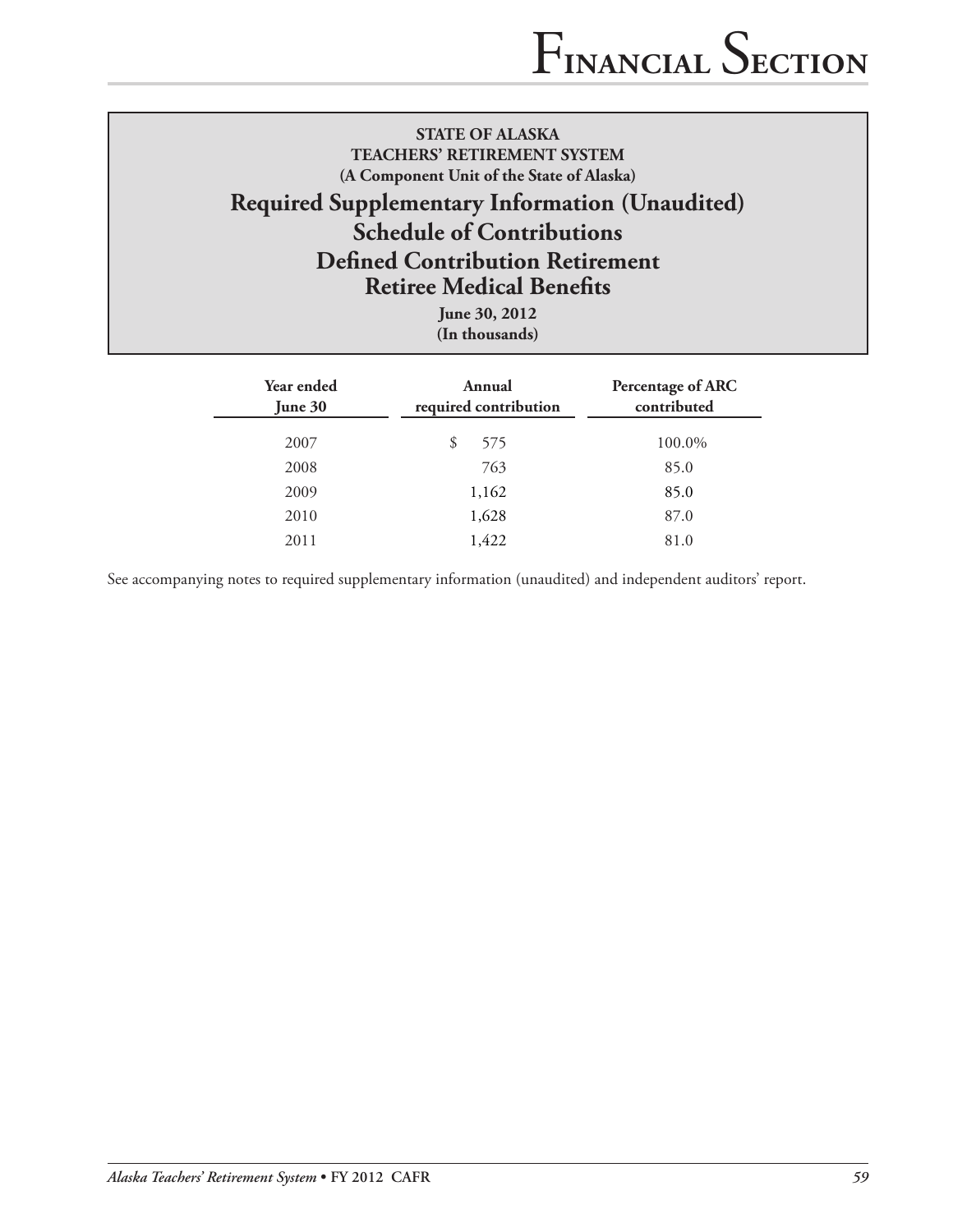# **Notes to Required Supplementary Information (Unaudited)**

**June 30, 2012**

## **(1) Description of Schedule of Funding Progress**

Each time a new benefit is added, which applies to service already rendered, an "unfunded actuarial accrued liability" is created. Laws governing the System require that these additional liabilities be financed systematically over a period of future years. Also, if actual financial experiences are less favorable than assumed financial experiences, the difference is added to the unfunded actuarial accrued liability.

In an inflationary economy, the value of the dollar is decreasing. This environment results in employee pay increasing in dollar amounts resulting in unfunded actuarial accrued liabilities increasing in dollar amounts, all at a time when the actual value of these items, in real terms, may be decreasing.

## **(2) Actuarial Assumptions and Methods**

The actuarial valuation was prepared by Buck Consultants. The significant actuarial assumptions used in the defined benefit pension and postemployment healthcare benefit plan valuation as of June 30, 2011 are as follows:

- (a) Actuarial cost method Entry age actuarial cost method of funding. Any funding surplus or unfunded accrued liability is amortized over 25 years as a level percent of pay. However, for Governmental Accounting Standards Board (GASB) disclosure requirements, the net amortization period will not exceed 30 years and the level dollar amortization method is used since the defined benefit plan membership was closed effective July 1, 2006.
- (b) Valuation of assets Recognizes 20% of the difference between actual and expected investment return in each of the current and preceding four years and phased in over the next five years. All assets are valued at fair value. Assets are accounted for on an accrued basis and are taken directly from audited financial statements. Valuation assets are constrained to a range of 80% to 120% of the fair value of assets.
- (c) Valuation of medical benefits Base claims cost rates are incurred healthcare costs expressed as a rate per member per year. Ideally, claims cost rates should be derived for each significant component of cost that can be expected to require differing projection assumptions or methods, i.e., medical claims, prescription drug claims, administrative costs, etc. Separate analysis is limited by the availability and credibility of cost and enrollment data for each component of cost. This valuation reflects non-prescription claims separated by Medicare status, including eligibility for free Part A coverage. Prescription costs are analyzed separately as in prior valuations. Administrative costs are assumed in the final per capita claims cost rates used for valuation purposes. Analysis to date on Medicare Part A coverage is limited since Part A claim data is not available by individual, nor is this status incorporated into historical claim data.
- (d) Investment return/discount rate 8.00% per year (geometric), compounded annually, net of expenses.
- (e) Salary scale inflation 3.12% per year, and productivity 0.50% per year.
- (f) Payroll growth  $-3.62\%$  per year (inflation + productivity).
- (g) Total inflation Total inflation as measured by the Consumer Price Index for urban and clerical workers for Anchorage is assumed to increase 3.12% annually.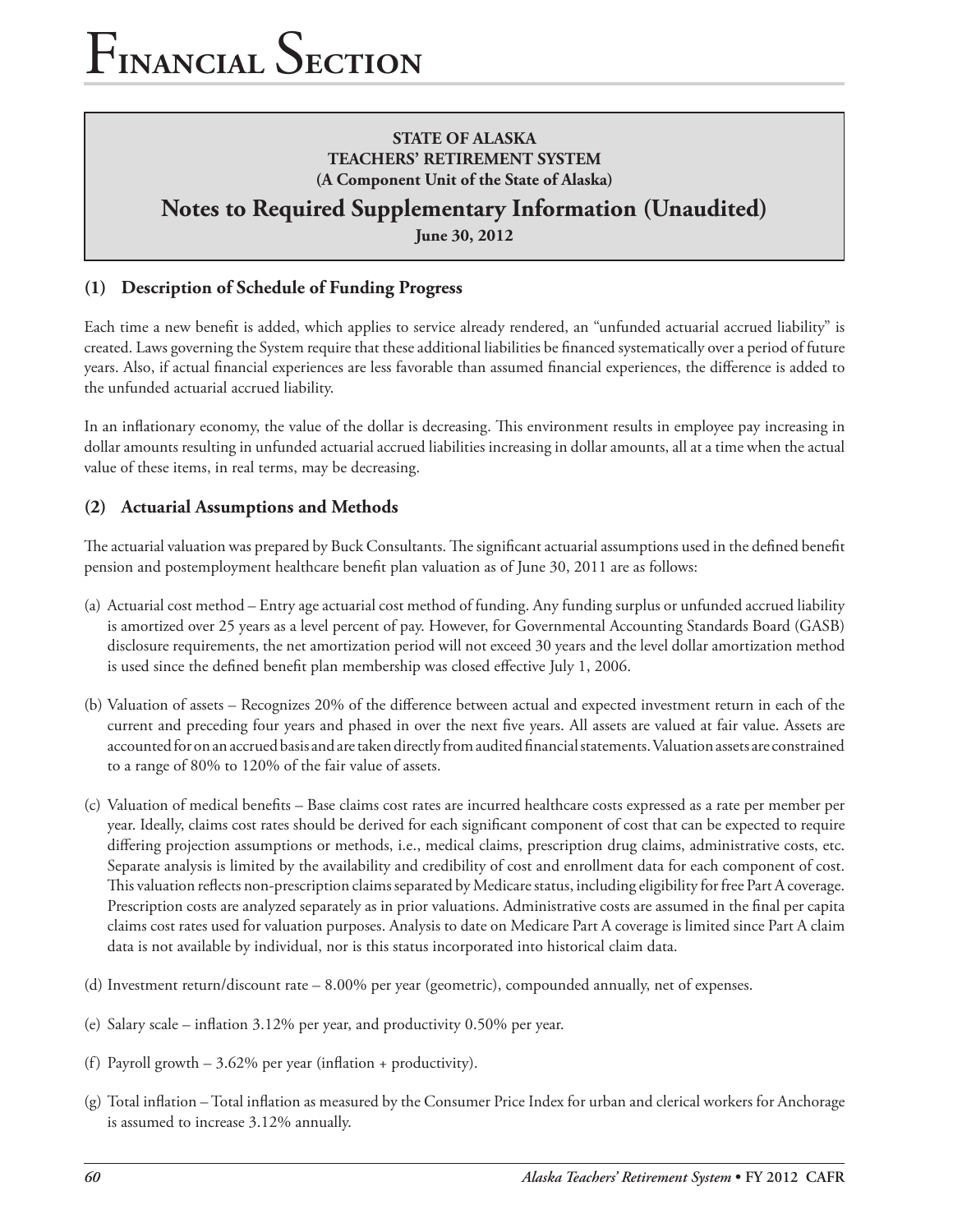# **Notes to Required Supplementary Information (Unaudited)**

**June 30, 2012**

- (h) Mortality (pre-termination) Based upon the 2005 2009 actual experience study, adopted in 2010. 1994 Group Annuity Mortality (GAM) Sex-distinct Table 1994 Base Year without margin projected to 2013 using Projection Scale AA, adjusted 55% for females and 45% for males. Deaths are assumed to result from non-occupational causes 85% of the time. The mortality assumptions include an allowance for future mortality improvement. The mortality table used was set in 2010 with an Actual Deaths to Expected Deaths ratio of 117%.
- (i) Mortality (post-termination) Based upon the 2005 2009 actual experience study, adopted in 2010. The 1994 GAM Sex-distinct Table 1994 Base Year without margin projected to 2013 using Projection Scale AA, with a three-year setback for females and four-year setback for males. The mortality assumptions include an allowance for future mortality improvement. The mortality table used was set in 2010 with an Actual Deaths to Expected Deaths ratio of 117%.
- (j) Turnover Select and ultimate rates based upon the 2005 2009 actual withdrawal experience.
- (k) Disability Incidence rates based upon the 2005 2009 actual experience. Post-disability mortality in accordance with the RP-2000 Disabled Retiree Mortality Table.
- (l) Retirement Retirement rates based on the 2005 2009 actual experience. Deferred vested members are assumed to retire at their earliest unreduced retirement date.
- (m) Marriage and age difference Wives are assumed to be three years younger than husbands. 85% of male members and 75% of female members are assumed to be married.
- (n) Dependent children Benefits to dependent children have been valued assuming members who are married and between the ages of 25 and 45 have two dependent children.
- (o) Contribution refunds 10% of terminating members with vested benefits are assumed to have their contributions refunded. 100% of those with non-vested benefits are assumed to have their contributions refunded.
- (p) Cost of living allowance (COLA) Of those benefit recipients who are eligible for the COLA, 60% are assumed to remain in Alaska and receive the COLA.
- (q) Sick leave 4.7 days of unused sick leave for each year of service are assumed to be available to be credited once the member is retired, terminates or dies.
- (r) Post-retirement pension adjustment (PRPA) 50% and 75% of assumed inflation, or 1.56% and 2.34% respectively, is valued for the annual automatic PRPA as specified in the statute.
- (s) Expenses All expenses are net of investment return assumption.
- (t) Part-time status Part-time members are assumed to earn 0.60 years of credited service per year.
- (u) Re-employment option The actuary assumes all re-employed retirees return to work under the Standard Option.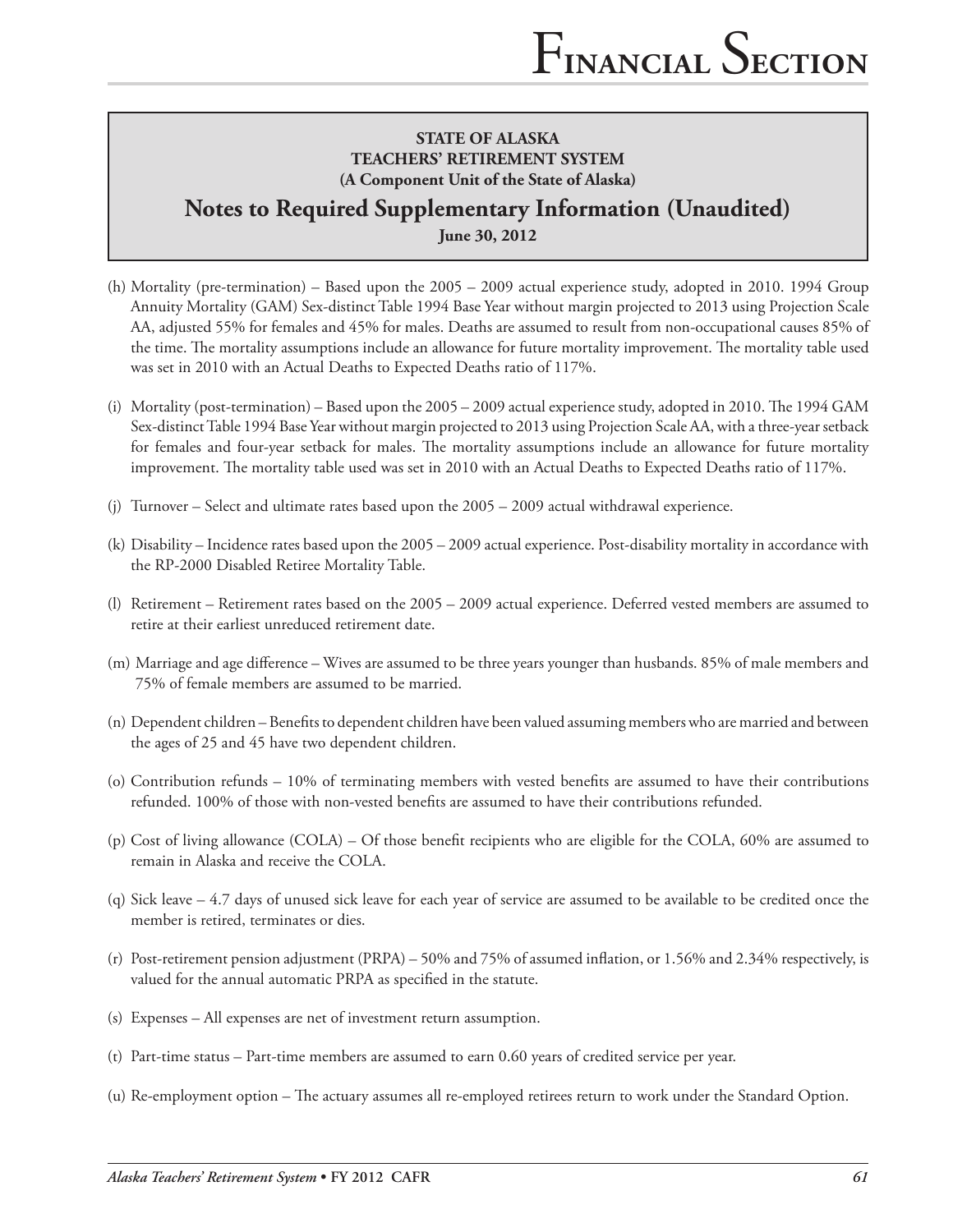**Notes to Required Supplementary Information (Unaudited) June 30, 2012**

- (v) Service Total credited service is provided by the State of Alaska (State). The actuary assumes that this service is the only service that should be used to calculate benefits. Additionally, the State provides claimed service (including Bureau of Indian Affairs Service). Claimed service is used for vesting and eligibility purposes.
- (w)Final average earnings Final average earnings is provided on the data for active members. This amount is used as a minimum in the calculation of the average earnings in the future.
- (x) Per capita claims cost Sample claims cost rates adjusted to age 65 for FY12 medical benefits and prescription are shown below:

| <b>Medical</b> | Prescription<br>drugs |
|----------------|-----------------------|
| 9,497<br>\$.   | 2,799                 |
| 1,551          | 2,799                 |
| 6,936          | 2,799                 |
| N/A            | 534                   |
|                |                       |

- (y) Third-party administrator fees \$162.47 per person per year; assumed trend rate of 5% per year.
- (z) Medicare Part B Only For actives and retirees not yet Medicare-eligible, participation is set based on whether the member/retiree will have 40 quarters of employment after March 31, 1986, depending upon date of hire and/or rehire.
- (aa) Health cost trend The table below shows the rate used to project the cost from the shown fiscal year to the next fiscal year. For example, 6.4% is applied to the FY12 medical claims costs to get the FY13 medical claims cost.

| <b>Medical</b> | Prescription<br>drugs |
|----------------|-----------------------|
| 6.4%           | 7.1%                  |
| 5.9            | 5.9                   |
| 5.9            | 5.9                   |
| 5.9            | 5.9                   |
| 5.9            | 5.9                   |
| 5.9            | 5.9                   |
| 5.9            | 5.9                   |
| 5.8            | 5.8                   |
| 5.7            | 5.7                   |
| 5.1            | 5.1                   |
|                |                       |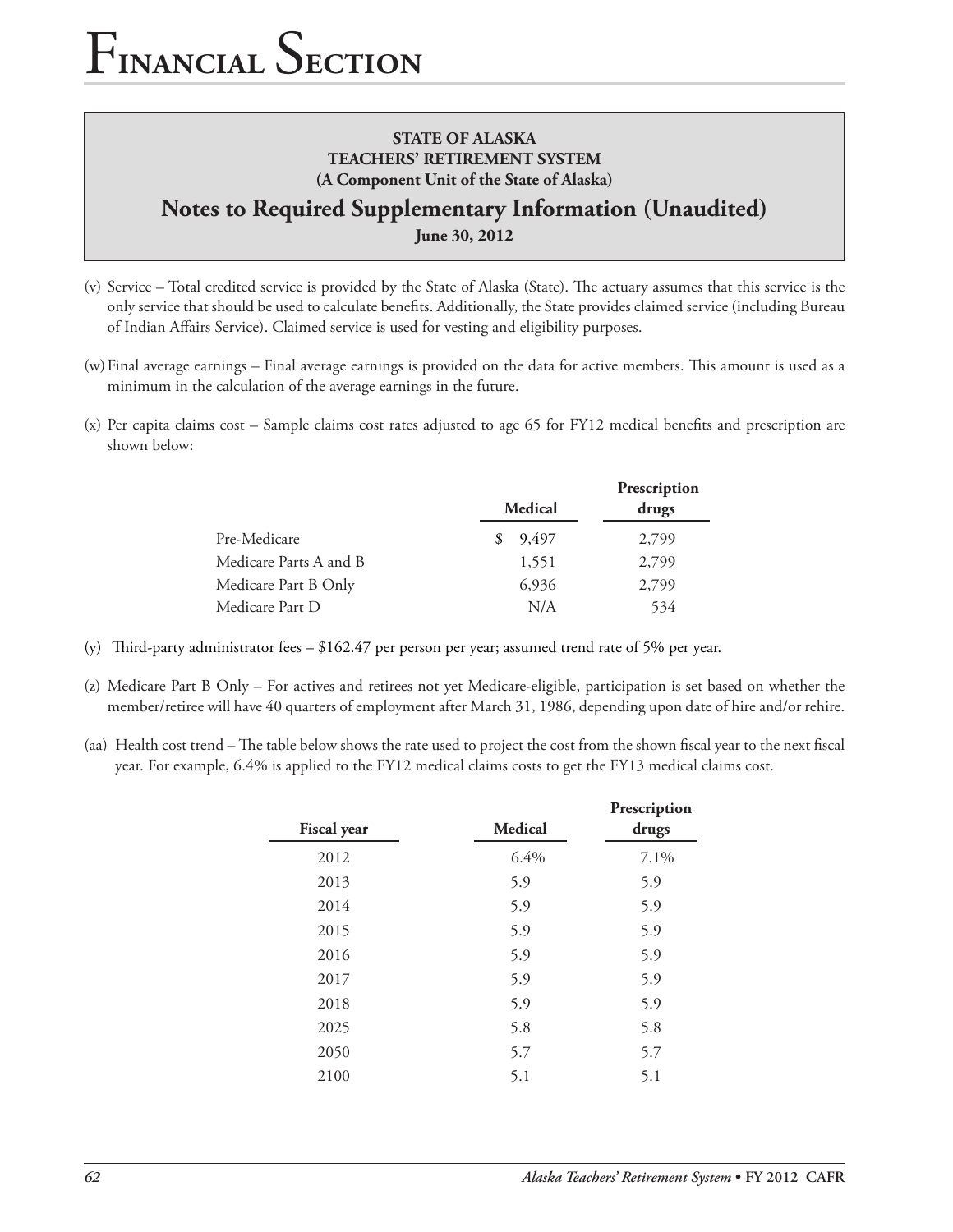# **Notes to Required Supplementary Information (Unaudited)**

**June 30, 2012**

For the June 30, 2009 valuation and later, the Society of Actuaries' Healthcare Cost Trend Model is used to project medical and prescription drug costs. This model effectively begins estimating trend amount beginning in 2012 and projects out to 2100. The model has been populated with assumptions that are specific to the State of Alaska.

#### (bb) Aging factors:

| Age       | Medical | Prescription<br>drugs |
|-----------|---------|-----------------------|
| $0-44$    | 2.0%    | 4.5%                  |
| 45-54     | 2.5     | 3.5                   |
| 55-64     | 3.5     | 3.0                   |
| $65 - 73$ | 4.0     | 1.5                   |
| 74-83     | 1.5     | 0.5                   |
| 84-93     | 0.5     |                       |
| $94+$     |         |                       |

(cc) Retired member contributions for medical benefits – Currently, contributions are required for TRS members who are under age 60 and have less than 25 years of service. Eligible Tier 1 members are exempt from contribution requirements. Annual FY12 contributions based on monthly rates shown below for calendar 2011 and 2012 are assumed based on the coverage category for current retirees. The composite rate shown is used for current active and inactive members in Tier 2 who are assumed to retire prior to age 60 with less than 25 years of service and who are not disabled:

|                        | Calendar 2012          | Calendar 2011           |                         |
|------------------------|------------------------|-------------------------|-------------------------|
| Coverage category      | Annual<br>contribution | Monthly<br>contribution | Monthly<br>contribution |
| Retiree only           | 9,684<br>\$            | 807                     | 791                     |
| Retiree and spouse     | 19,380                 | 1,615                   | 1,583                   |
| Retiree and child(ren) | 13,680                 | 1,140                   | 1,118                   |
| Retiree and family     | 23,376                 | 1,948                   | 1,910                   |
| Composite              | 14,400                 | 1,200                   | 1,176                   |

(dd) Trend rate for retired member contributions – The table below shows the rate used to project the retired member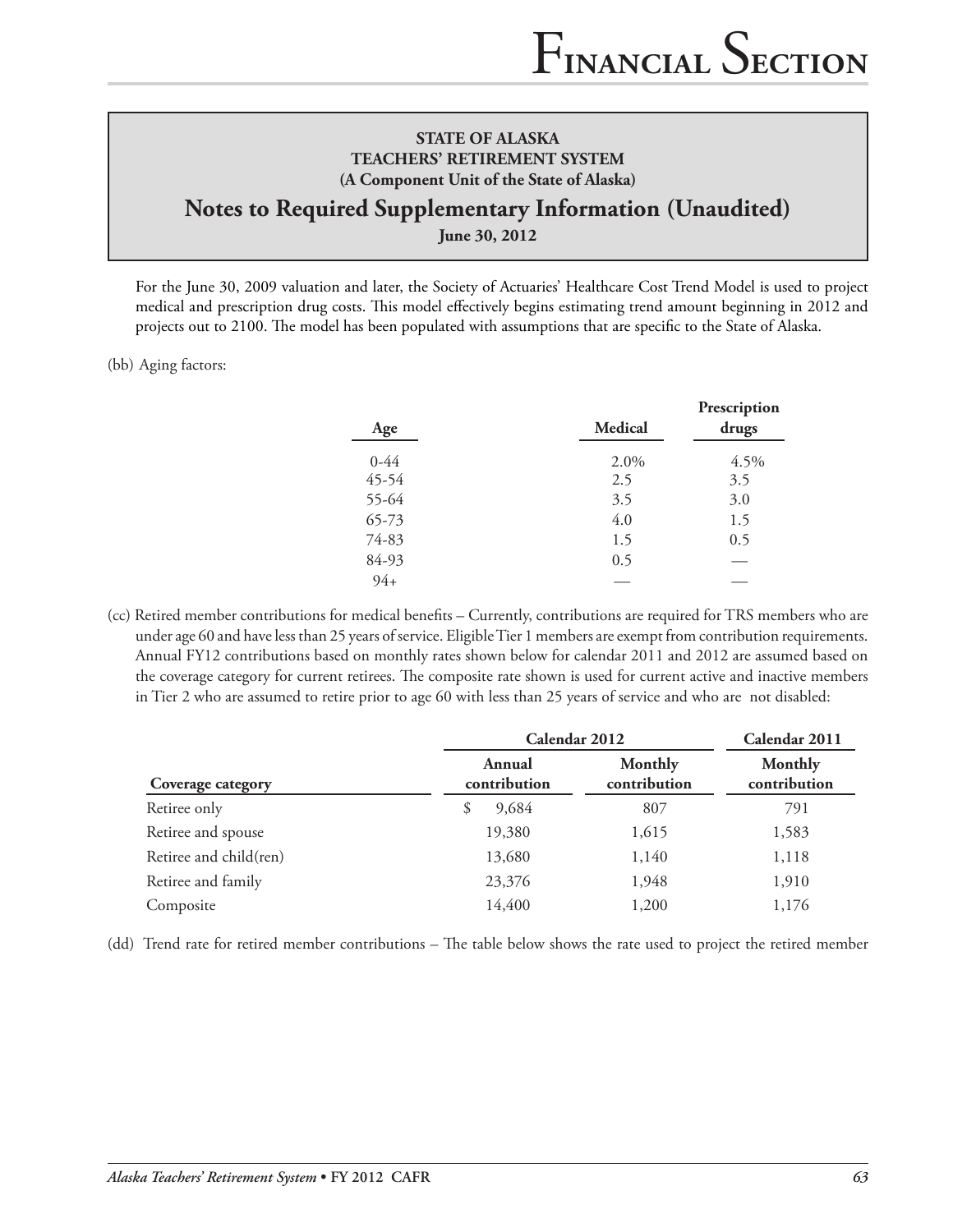# **Notes to Required Supplementary Information (Unaudited)**

**June 30, 2012**

medical contributions from the shown fiscal year to the next fiscal year. For example, 6.3% is applied to the FY12 retired member medical contributions to get the FY13 retired member medical contributions.

| Fiscal year:   |      |
|----------------|------|
| 2012           | 6.3% |
| 2013           | 6.0  |
| 2014           | 5.7  |
| 2015           | 5.3  |
| 2016           | 5.0  |
| 2017           | 5.0  |
| 2018           | 5.0  |
| 2019           | 5.0  |
| 2020 and later | 5.0  |

Graded trend rates for retired member medical contributions were reinitialized for the June 30, 2005 valuation. Note that actual FY11 retired member medical contributions are reflected in the valuation so trend on such contribution during FY11 is not applicable.

(ee) Healthcare participation – 100% of system paid members and their spouses are assumed to elect healthcare benefits as soon as they are eligible. 10% of non-system paid members and their spouses are assumed to elect healthcare benefits as soon as they are eligible.

The significant actuarial assumptions used in the defined contribution retirement plan occupational death and disability and retiree medical benefit plan valuation as of June 30, 2011 are as follows:

- (a) Actuarial cost method Entry age actuarial cost method of funding. Any funding surplus or unfunded accrued liability is amortized over 25 years as a level percentage of expected payroll. However, in keeping with GASB requirements, the net amortization period will not exceed 30 years.
- (b) Valuation of assets Recognizes 20% of the investment gain or loss in each of the current and preceding four years. This method will be phased in over five years. Fair Value of Assets was \$0 as of June 30, 2006. All assets are valued at fair value. Assets are accounted for on an accrued basis and are taken directly from audited financial statements. Valuation assets are constrained to a range of 80% to 120% of fair value of assets.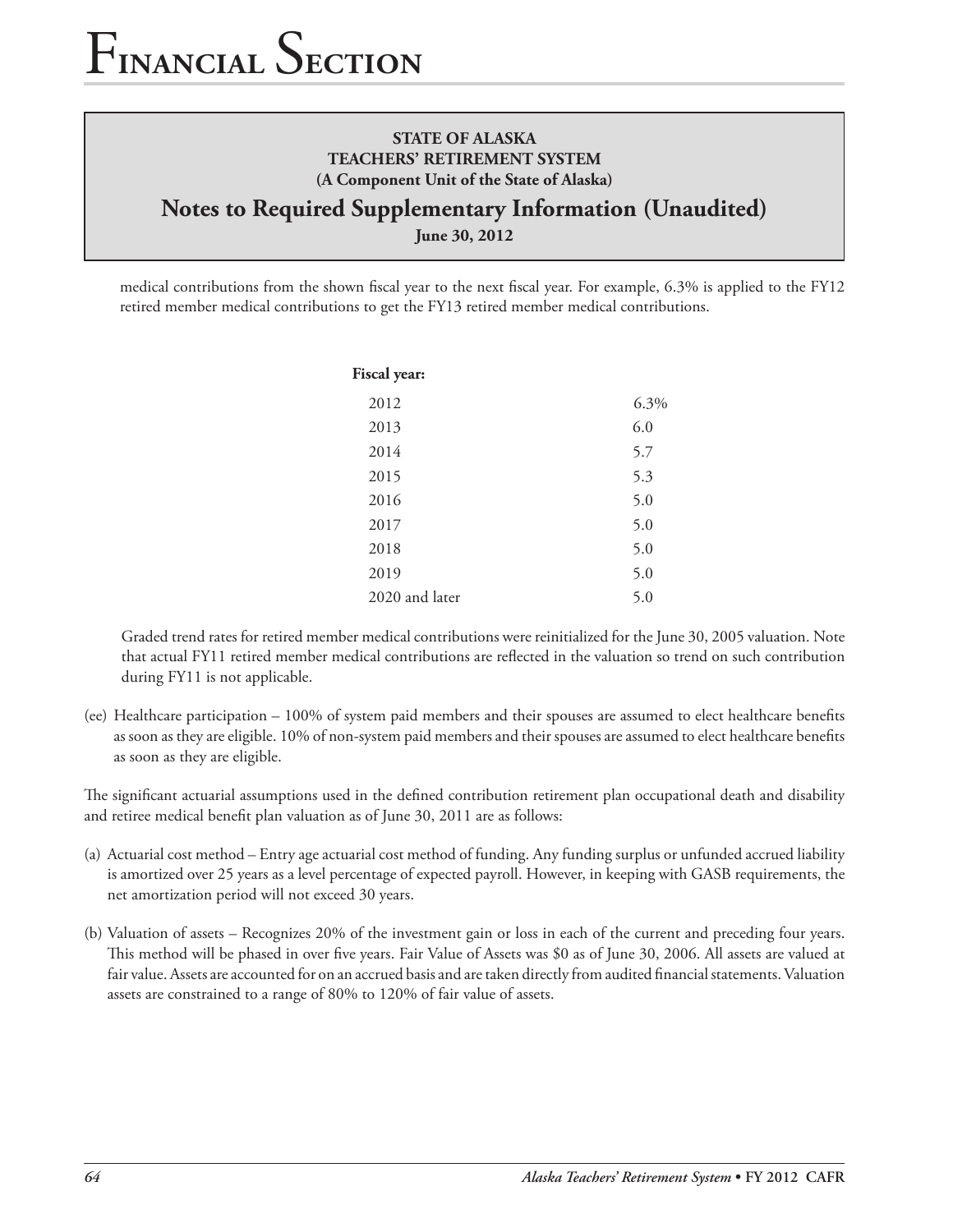# **Notes to Required Supplementary Information (Unaudited) June 30, 2012**

- (c) Valuation of retiree medical benefits Due to the lack of experience for the DCR Plan only, base claims costs are based on those described in the actuarial valuation as of June 30, 2011 for defined benefit pension and postemployment healthcare benefit plan (TRS DB Plan) with some adjustments. The claim costs were adjusted to reflect the differences between the DCR medical plan and the DB medical plan. These differences include different coverage levels and an indexing of the retiree out-of-pocket dollar amounts. To account for higher initial copays, deductibles, and out-of-pocket limits, fiscal year 2011 claim costs were reduced to 5.9% for medical and 0.7% for prescription drugs. Retiree out-ofpocket amounts were indexed 4.8% each year to reflect the effect of the deductible leveraging on trend, putting the annual projected trend closer to the ultimate trend rate.
- (d) Investment return/discount rate 8.00% per year (geometric), compounded annually, net of expenses.
- (e) Salary scale Inflation 3.12% per year. Productivity 0.5% per year.
- (f) Payroll growth 3.62% per year (inflation+productivity).
- (g) Total inflation Total inflation as measured by the Consumer Price Index for urban and clerical workers for Anchorage is assumed to increase 3.12% annually.
- (h) Mortality (pre-termination) Based upon the 2005 2009 actual experience for the TRS DB Plan. 55% of the 1994 GAM Table, 1994 Base Year without margin projected to 2013 using Projection Scale AA, for females and 45% for males. 15% of deaths are assumed to result from occupational causes. The mortality assumptions include an allowance for expected future mortality improvement. The mortality table used was set in 2010 with an Actual Deaths to Expected Deaths ratio of 117%.
- (i) Mortality (post-termination) Based upon the 2005 2009 actual experience of the TRS DB Plan. Three-year setback of the 1994 GAM Table, 1994 Base Year without margin projected to 2013 using Projection Scale AA, for females and four-year setback for males. The mortality assumptions include an allowance for expected future mortality improvement. The mortality table used was set in 2010 with an Actual Deaths to Expected Deaths ratio of 117%.
- (j) Turnover Select rates were estimated and ultimate rates were set to the TRS DB Plan's rate loaded by 10%.
- (k) Disability Incidence rates based upon the 2005 2009 actual experience of the TRS DB Plan. Post-disability mortality in accordance with the RP-2000 Disabled Retiree Mortality Table. 15% of disabilities are assumed to result from occupational causes.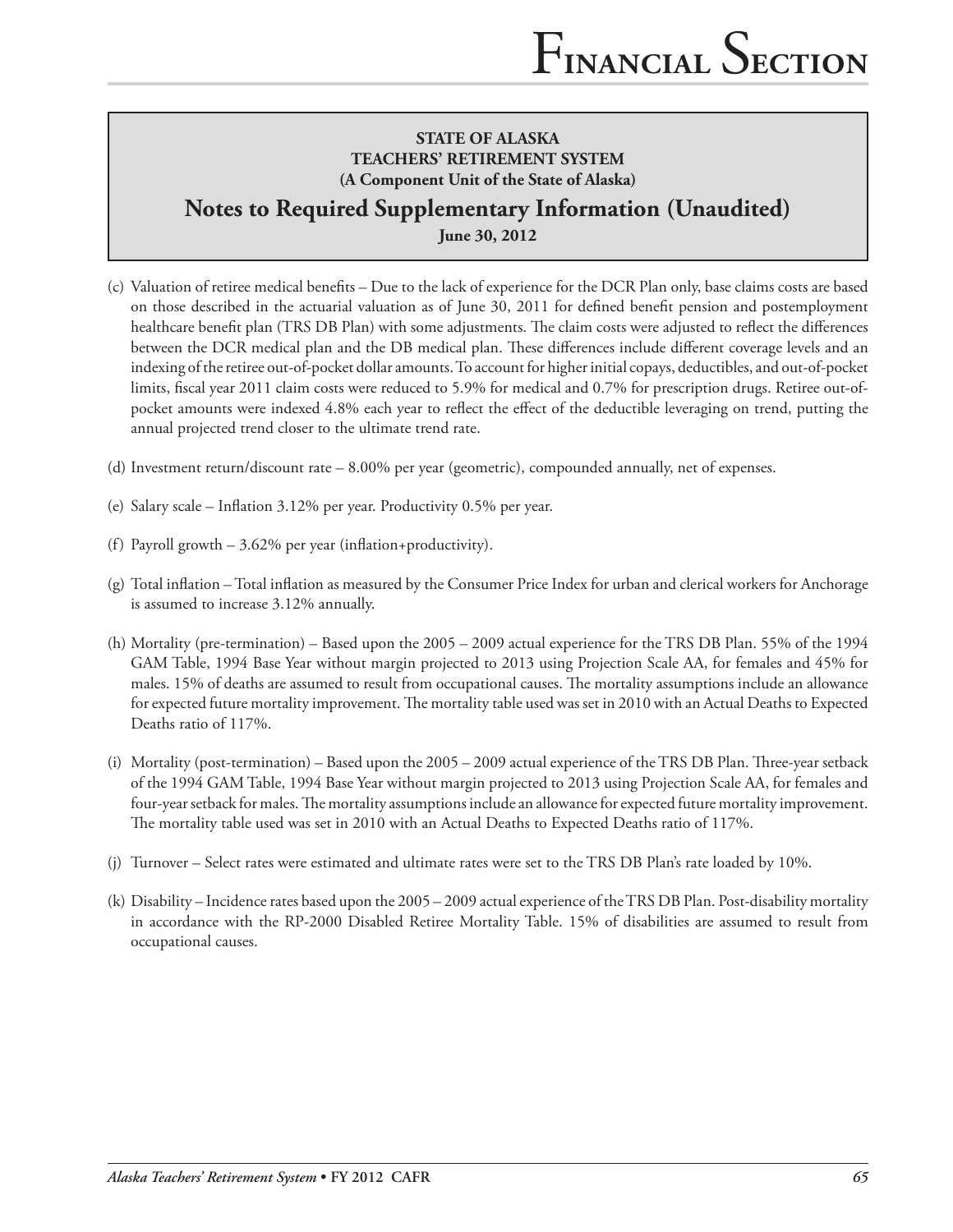# **Notes to Required Supplementary Information (Unaudited) June 30, 2012**

Retirement – Retirement rates were estimated in accordance with the following table:

| Age   | Rate           |
|-------|----------------|
| < 55  | 2%             |
| 55-59 | $\mathfrak{Z}$ |
| 60    | 5              |
| 61    | 5              |
| 62    | 10             |
| 63    | 5              |
| 64    | 5              |
| 65    | 25             |
| 66    | 25             |
| 67    | 25             |
| 68    | 20             |
| 69    | 20             |
| 70    | 100            |

(l) Marriage and age difference – Wives are assumed to be three years younger than husbands. 85% of male members and 75% of female members are assumed to be married.

(m)Part-time status – Part-time employees are assumed to earn 0.60 years of credited service per year.

- (n) Expenses All expenses are net of the investment return assumption.
- (o) Per capita claims cost Sample claims cost rates adjusted to age 65 for FY12 medical benefits are shown below:

|                        | Medical | Prescription<br>drugs |
|------------------------|---------|-----------------------|
| Pre-Medicare           | \$9,497 | 2,799                 |
| Medicare Parts A and B | 1,551   | 2,799                 |
| Medicare Part B Only   | 6.936   | 2,799                 |
| Medicare Part D        | N/A     | 534                   |

- (p) Third-party administrator fees \$162.47 per person per year; assumed trend rate of 5% per year.
- (q) Base claims cost adjustments Due to higher initial copays, deductibles, out-of-pocket limits, and member cost sharing compared to the DB medical plan, the following cost adjustments were applied to the per capita claims cost rates: 0.941 for medical plan, 0.993 for the prescription drug plan, and 0.952 for the annual indexing for member cost sharing.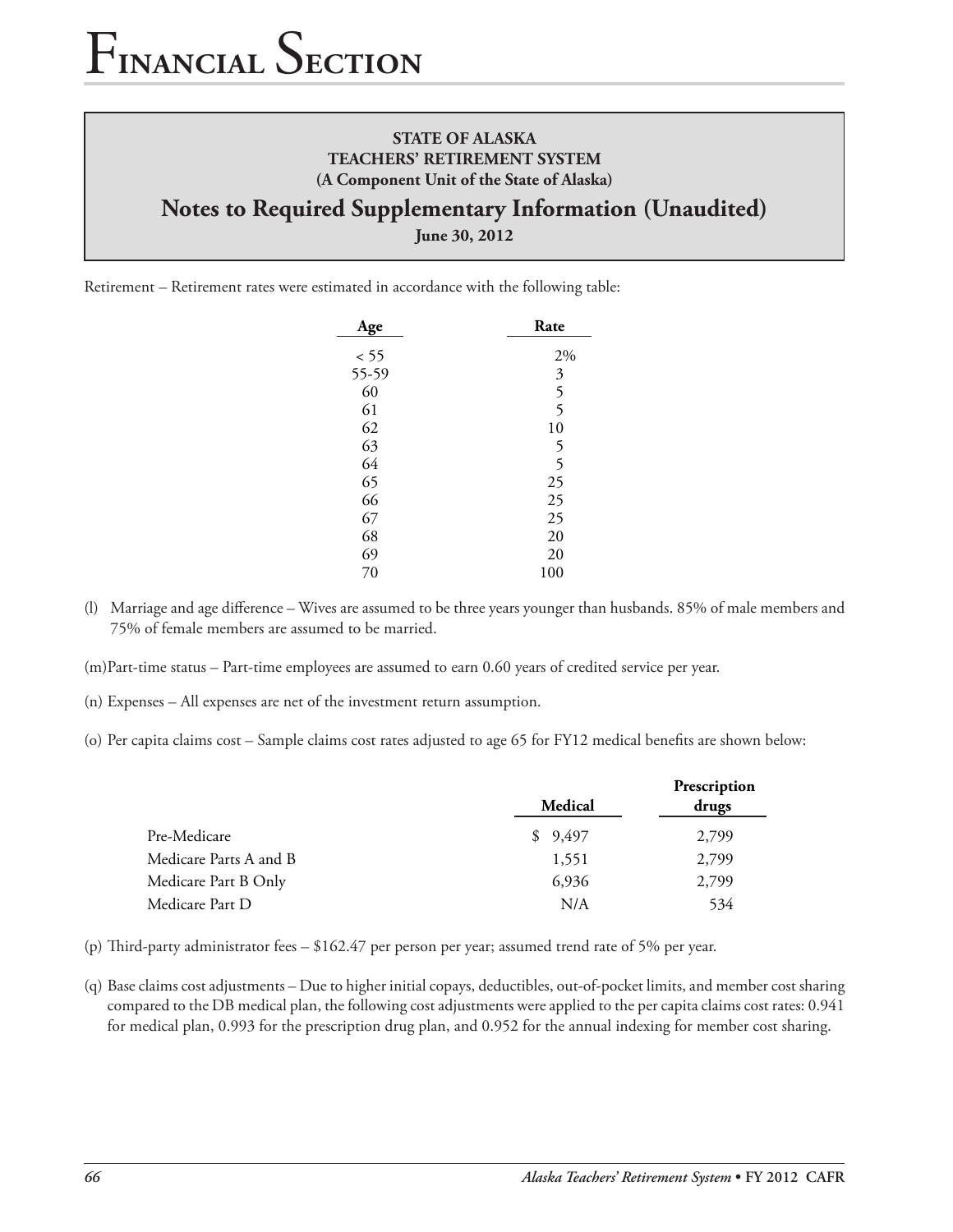# **Notes to Required Supplementary Information (Unaudited)**

**June 30, 2012**

(r) Health cost trend – The table below shows the rate used to project the cost from the shown fiscal year to the next fiscal year. For example, 6.4% is applied to the FY12 medical claims cost to get the FY13 medical claims costs:

| Medical | Prescription<br>drugs |
|---------|-----------------------|
| 6.4%    | 7.1%                  |
| 5.9     | 5.9                   |
| 5.9     | 5.9                   |
| 5.9     | 5.9                   |
| 5.9     | 5.9                   |
| 5.9     | 5.9                   |
| 5.9     | 5.9                   |
| 5.8     | 5.8                   |
| 5.7     | 5.7                   |
| 5.1     | 5.1                   |
|         |                       |

For the June 30, 2008 valuation and later, the Society of Actuaries' Healthcare Cost Trend Model is used to project medical and prescription drug cost. This model effectively begins estimating trend amount beginning in 2012, and projects out to 2100. This model has been populated with assumptions that are specific to the State of Alaska.

(s) Aging factors:

| Age       | Medical | Prescription<br>drugs |
|-----------|---------|-----------------------|
| $0 - 44$  | 2.0%    | 4.5%                  |
| $45 - 54$ | 2.5     | 3.5                   |
| $55 - 64$ | 3.5     | 3.0                   |
| $65 - 73$ | 4.0     | 1.5                   |
| $74 - 83$ | 1.5     | 0.5                   |
| $84 - 93$ | 0.5     |                       |
| $94 +$    |         |                       |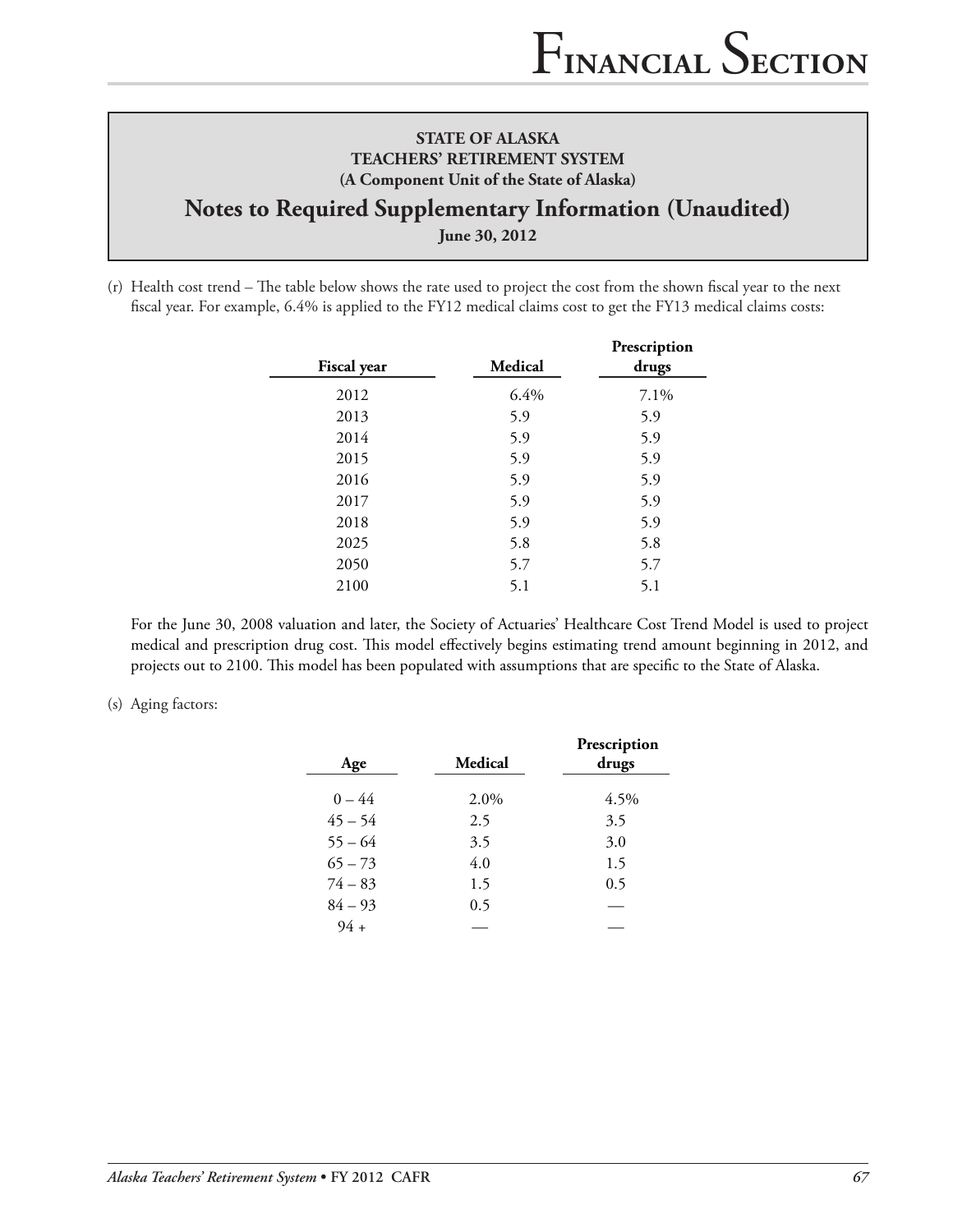# **Notes to Required Supplementary Information (Unaudited)**

**June 30, 2012**

(t) Retiree medical participation:

| <b>Years of service</b> | Percent<br>participation |
|-------------------------|--------------------------|
| $10 - 14$               | 75.0%                    |
| $15 - 19$               | 80.0                     |
| $20 - 24$               | 85.0                     |
| $25 - 29$               | 95.0                     |
| $30+$                   | 100.0                    |

The assumptions and methods, when applied in combination, fairly represent past and anticipated future experience of the System. The foregoing actuarial assumptions are based on the presumption that the System will continue. Were the System to terminate, different actuarial assumptions and other factors might be applicable in determining the actuarial present value of accumulated benefits.

#### **Changes in Assumptions since the Last Valuation**

There was no change in assumptions since the prior valuation, except for the assumption regarding Medicare Part B only participation for pre-65 retirees and active members. The actuary now determines the Part B only status based on number of quarters worked since date of hire or rehire where applicable.

## **(3) Contributions – State of Alaska**

Alaska Statute 14.25.085 states that the State of Alaska shall contribute to the System each July 1 or, if funds are not available on July 1, as soon after July 1 as funds become available, an amount for the ensuing fiscal year that, when combined with the total employer contributions of 12.56%, is sufficient to pay the DB Plan's past service liability at the consolidated actuarially required contribution adopted by the Board for the fiscal year. The actuarially determined required contribution adopted by the Board for fiscal year 2012 was 45.55%.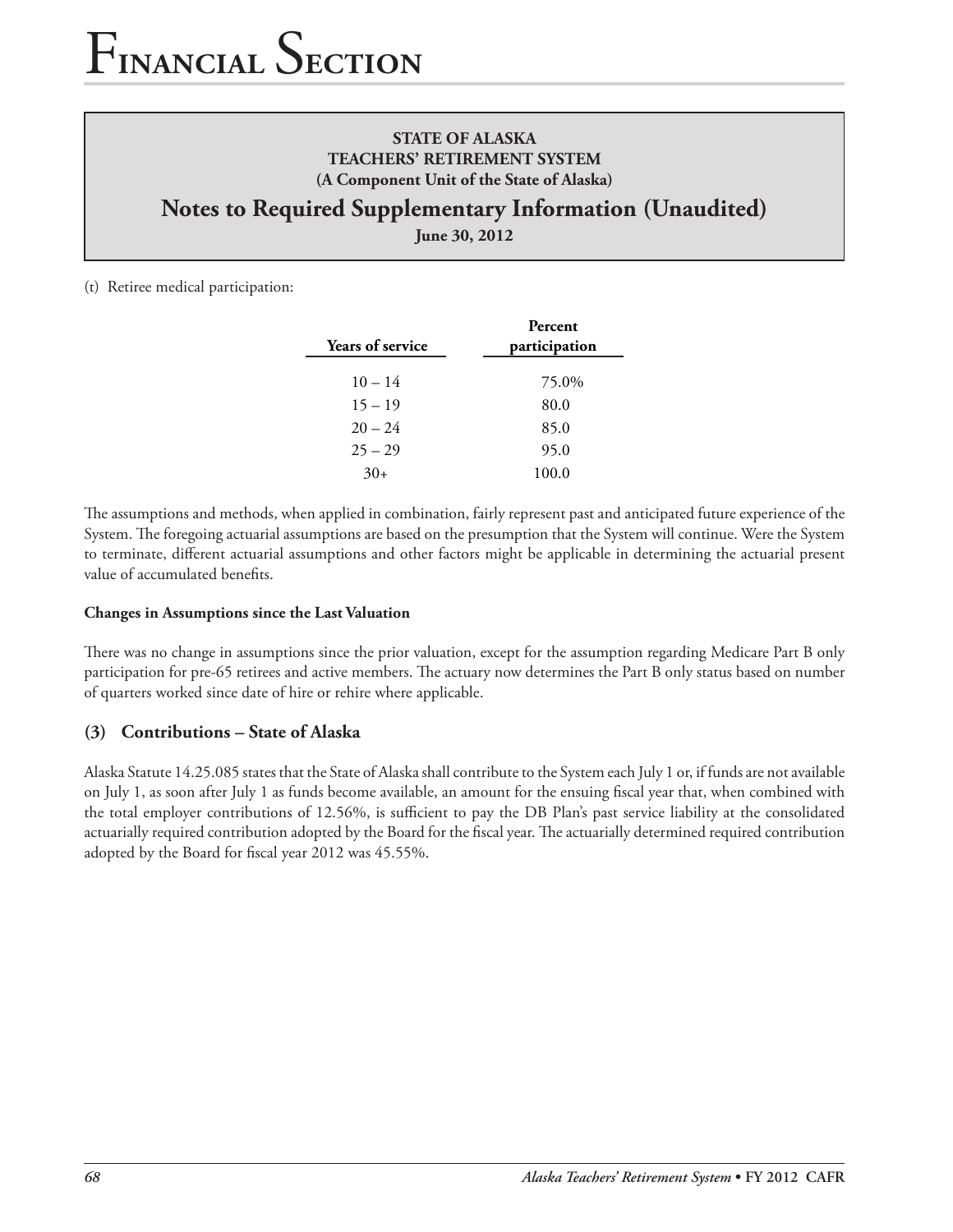**Schedule 1**

#### **STATE OF ALASKA TEACHERS' RETIREMENT SYSTEM (A Component Unit of the State of Alaska)**

# **Schedule of Administrative and Investment Deductions Defined Benefit Plan**

**Year ended June 30, 2012 and 2011 (In thousands)**

|                             |                       |                | <b>Totals</b>  |        |
|-----------------------------|-----------------------|----------------|----------------|--------|
|                             | <b>Administrative</b> | Investment     | 2012           | 2011   |
| Personal services:          |                       |                |                |        |
| Wages                       | \$<br>1,337           | 13             | 1,350          | 1,876  |
| Benefits                    | 836                   |                | 837            | 1,017  |
| Total personal services     | 2,173                 | 14             | 2,187          | 2,893  |
| Travel:                     |                       |                |                |        |
| Transportation              | 16                    | 40             | 56             | 73     |
| Per diem                    | 3                     | 20             | 23             | 13     |
| Moving                      |                       | $\overline{3}$ | $\overline{3}$ |        |
| Total travel                | 19                    | 63             | 82             | 86     |
| Contractual services:       |                       |                |                |        |
| Management and consulting   | 2,925                 | 9,182          | 12,107         | 11,152 |
| Accounting and auditing     | 29                    | 340            | 369            | 342    |
| Advertising and printing    | 33                    | 2              | 35             | 43     |
| Data processing             | 384                   | 202            | 586            | 624    |
| Communications              | 44                    | 15             | 59             | 63     |
| Rental/leases               | 124                   | 21             | 145            | 129    |
| Legal                       | 54                    | 22             | 76             | 93     |
| Medical specialists         | 6                     |                | 6              | 18     |
| Repairs and maintenance     | 6                     | 3              | 9              | 11     |
| Other professional services | 96                    | 19             | 115            | 136    |
| Transportation              | 41                    |                | 42             | 43     |
| Total contractual services  | 3,742                 | 9,807          | 13,549         | 12,654 |
| Other:                      |                       |                |                |        |
| Equipment                   | 55                    | 14             | 69             | 78     |
| Supplies                    | 109                   | <u>26</u>      | 135            | 73     |
| Total other                 | 164                   | 40             | 204            | 151    |
| Total administrative and    |                       |                |                |        |
| investment deductions       | 6,098<br>\$           | 9,924          | 16,022         | 15,784 |
|                             |                       |                |                |        |

See accompanying independent auditors' report.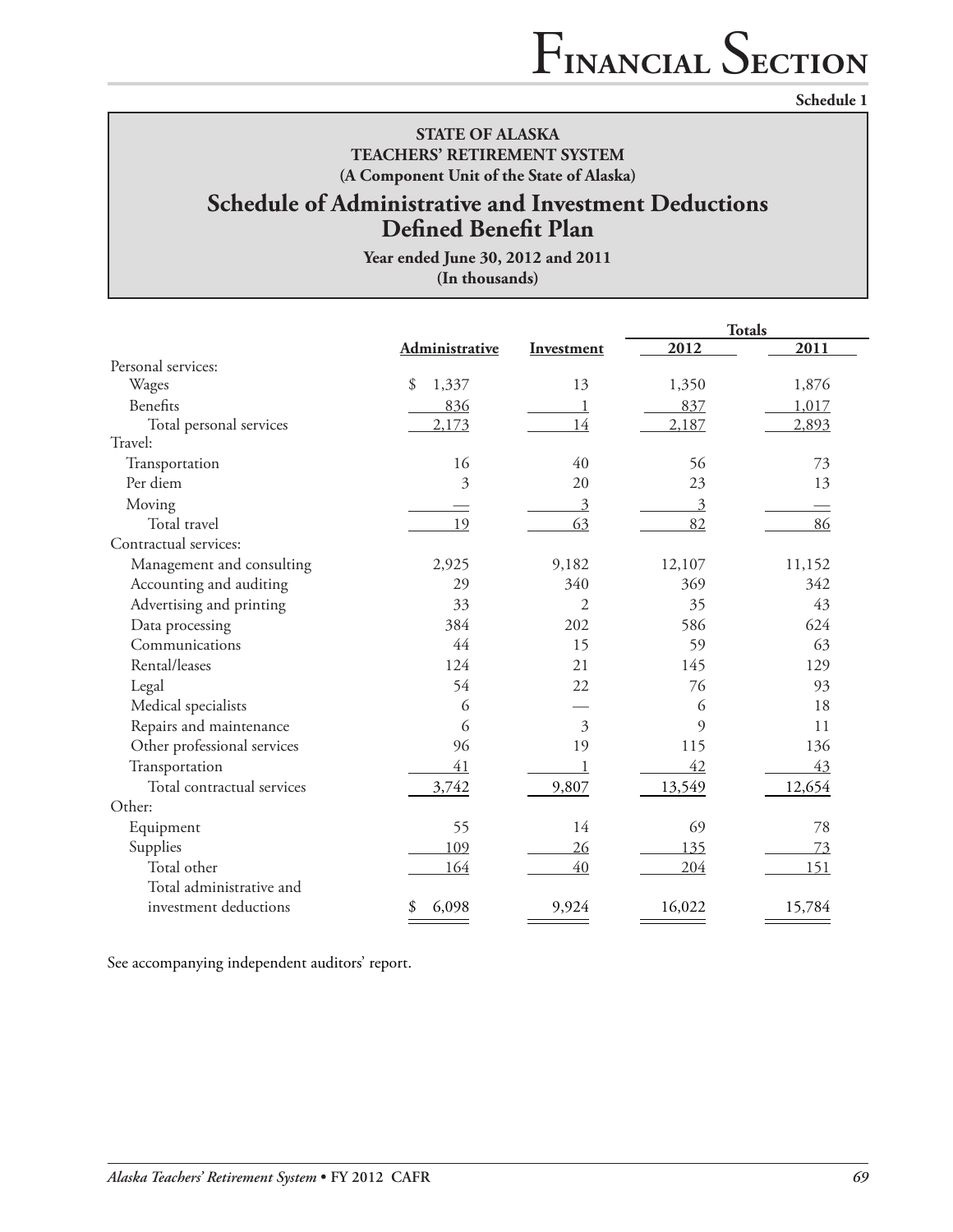**Schedule 2**

### **STATE OF ALASKA TEACHERS' RETIREMENT SYSTEM (A Component Unit of the State of Alaska)**

# **Schedule of Administrative Deductions Defined Contribution Retirement Trust Plan**

**Year ended June 30, 2012 and 2011 (In thousands)**

|                                                | 2012           | 2011           |
|------------------------------------------------|----------------|----------------|
| Personal services:                             |                |                |
| Wages                                          | \$<br>66       | 46             |
| Benefits                                       | 50             | 21             |
| Total personal services                        | 116            | 67             |
| Travel:                                        |                |                |
| Transportation                                 | $\overline{2}$ | $\overline{2}$ |
| Per Diem                                       |                |                |
| Total travel                                   | 3              | 3              |
| Contractual services:                          |                |                |
| Management and consulting                      | 418            | 581            |
| Accounting and auditing                        | 18             | 17             |
| Data processing                                | 11             | 9              |
| Communications                                 | 3              | 2              |
| Rentals/leases                                 | 6              | 3              |
| Legal                                          |                | 2              |
| Other professional services                    |                |                |
| Total contractual services                     | 459            | 615            |
| Other:                                         |                |                |
| Equipment                                      | 1              | 2              |
| Supplies                                       |                |                |
| Total other                                    |                |                |
| Total administrative and investment deductions | 583<br>\$      | 689            |

See accompanying independent auditors' report.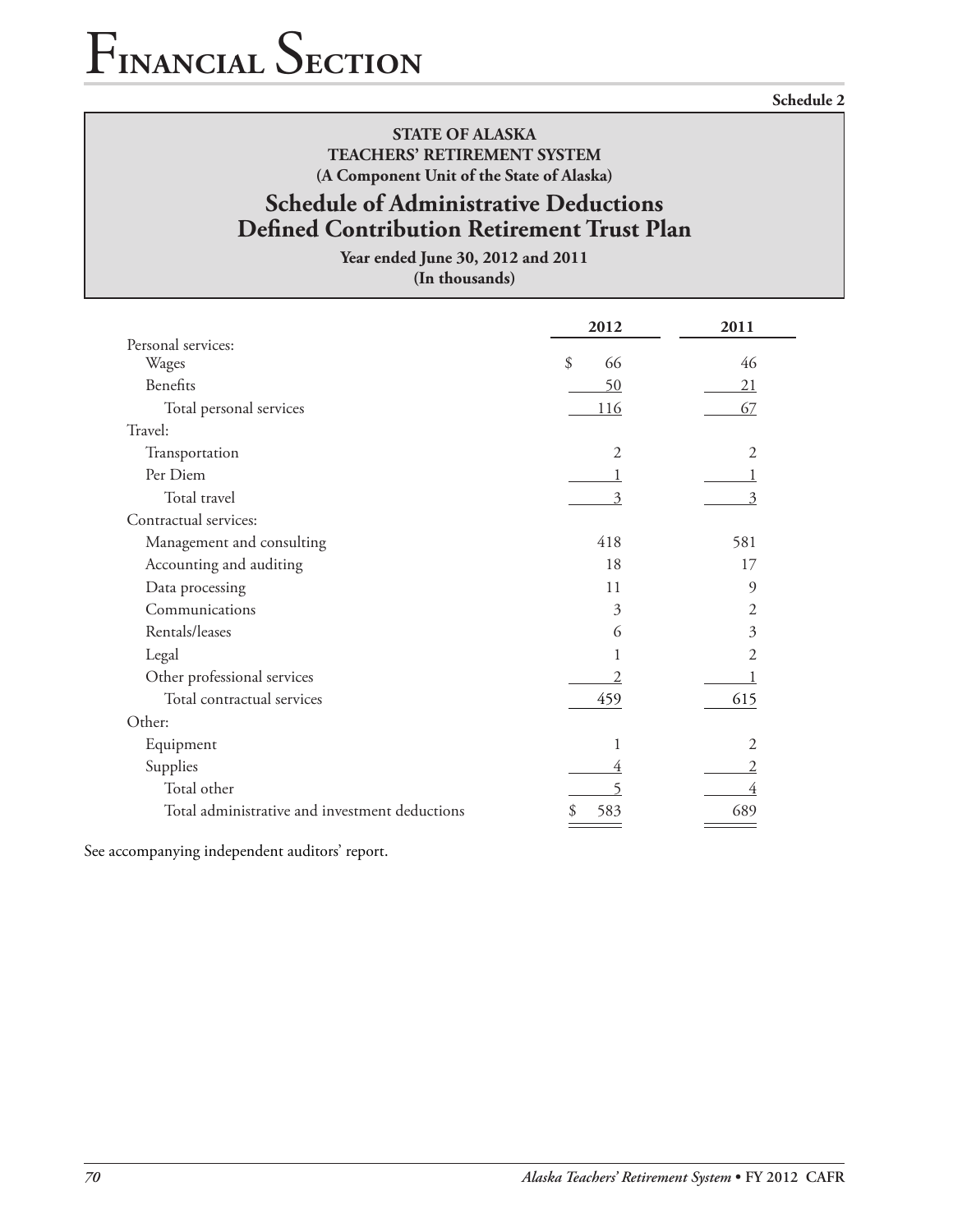**Schedule 3**

## **STATE OF ALASKA TEACHERS' RETIREMENT SYSTEM (A Component Unit of the State of Alaska)**

# **Schedule of Payments to Consultants Other than Investment Advisors**

**Year ended June 30, 2012 and 2011 (In thousands)**

| <b>Services</b>             | 2012 |     | 2011    |
|-----------------------------|------|-----|---------|
| Auditing services           |      | 319 | 264     |
| Auditing services           |      | 45  | 43      |
| Custodian banking services  |      | 328 | 319     |
| Data processing consultants |      | 11  | 16      |
| Data processing consultants |      | 208 | 233     |
| Data processing consultants |      | 50  | 42      |
| Legal services              |      | 55  | 65      |
|                             |      |     | 982     |
|                             |      |     | \$1,016 |

See accompanying independent auditors' report.